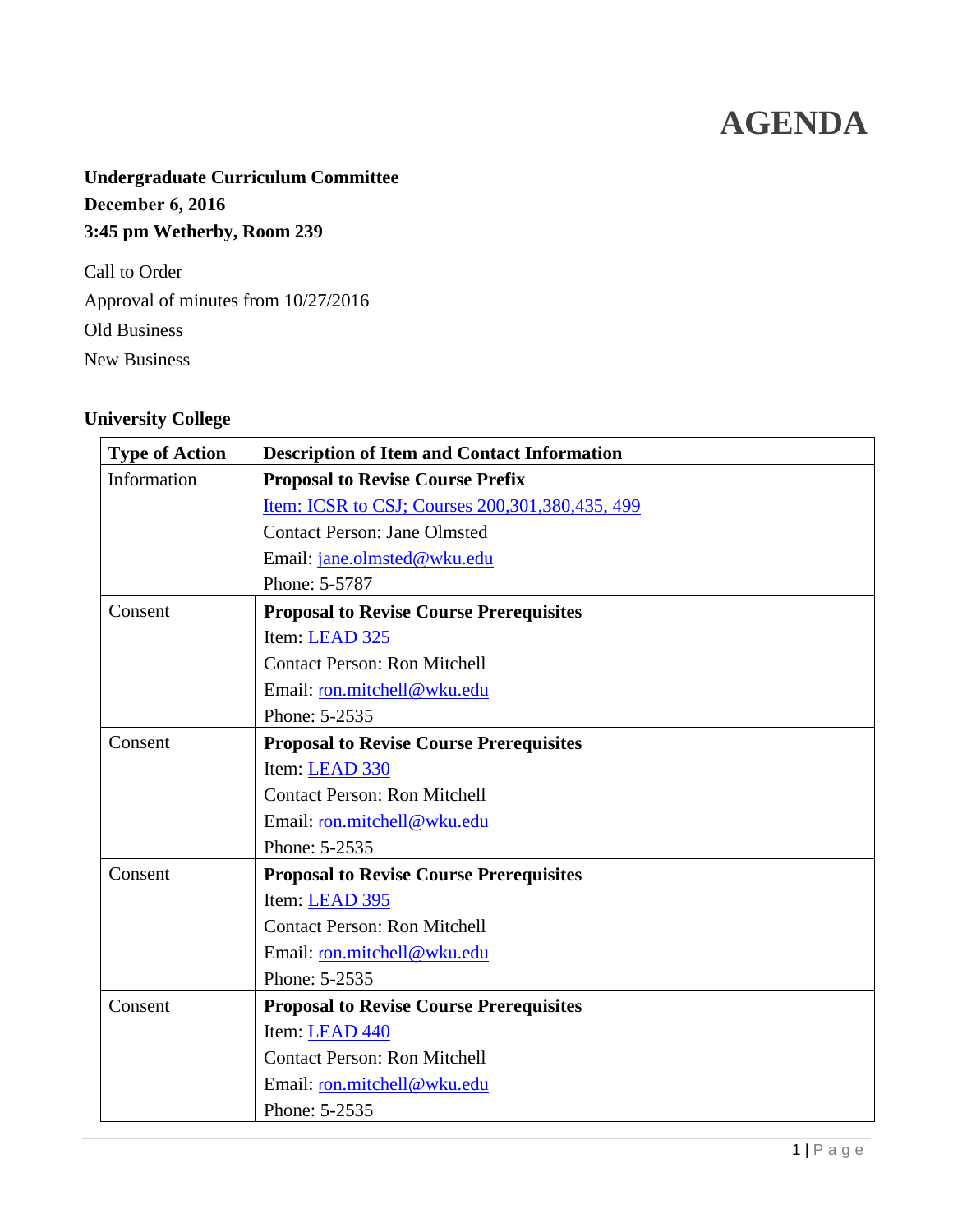<span id="page-1-0"></span>

| <b>University College</b> |                                                        |
|---------------------------|--------------------------------------------------------|
| Consent                   | <b>Proposal to Revise Course Prerequisites</b>         |
|                           | Item: LEAD 450                                         |
|                           | <b>Contact Person: Ron Mitchell</b>                    |
|                           | Email: ron.mitchell@wku.edu                            |
|                           | Phone: 5-2535                                          |
| Consent                   | <b>Proposal to Revise Course Prerequisites</b>         |
|                           | Item: LEAD 475                                         |
|                           | <b>Contact Person: Ron Mitchell</b>                    |
|                           | Email: ron.mitchell@wku.edu                            |
|                           | Phone: 5-2535                                          |
| Consent                   | <b>Proposal to Revise Course Prerequisites</b>         |
|                           | Item: LEAD 498                                         |
|                           | <b>Contact Person: Ron Mitchell</b>                    |
|                           | Email: ron.mitchell@wku.edu<br>Phone: 5-2535           |
| Action                    | <b>Proposal to Create a New Course</b>                 |
|                           | Item: <b>SPS 400</b>                                   |
|                           | <b>Contact Person: Said Ghezal</b>                     |
|                           |                                                        |
|                           | Email: said.ghezal@wku.edu<br>Phone: 5-4285            |
|                           |                                                        |
| Action                    | <b>Proposal to Make Multiple Revisions to a Course</b> |
|                           | Item: LEAD 400                                         |
|                           | <b>Contact Person: Ron Mitchell</b>                    |
|                           | Email: ron.mitchell@wku.edu                            |
|                           | Phone: 5-2535                                          |
| Action                    | <b>Proposal to Revise a Program</b>                    |
|                           | Item: Major in Diversity & Community Studies           |
|                           | <b>Contact Person: Jane Olmsted</b>                    |
|                           | Email: jane.olmsted@wku.edu                            |
|                           | Phone: 5-5787                                          |
| Action                    | <b>Proposal to Revise a Program</b>                    |
|                           | Item: Minor in Citizenship & Social Justice            |
|                           | <b>Contact Person: Leah Ashwill and Jane Olmsted</b>   |
|                           | Email: leah.ashwill@wku.edu and jane.olmsted@wku.edu   |
|                           | Phone: 5-3217 and 5-5787                               |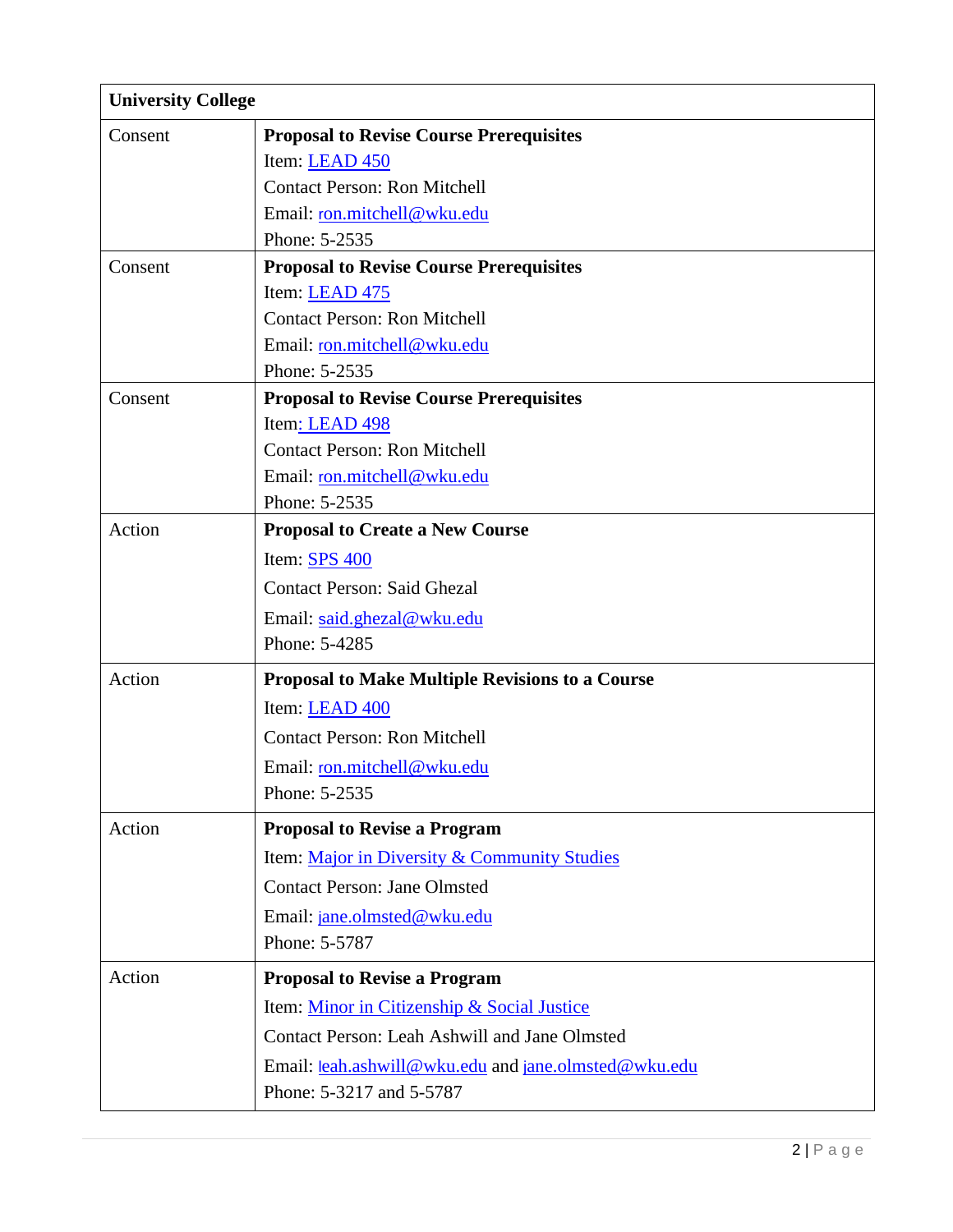| Action | <b>Proposal to Revise a Program</b>         |
|--------|---------------------------------------------|
|        | Item: Bachelor of Interdisciplinary Studies |
|        | <b>Contact Person: Cort Basham</b>          |
|        | Email: cort.basham@wku.edu                  |
|        | Phone: 5-8973                               |

# <span id="page-2-0"></span>**College of Health and Human Services**

| Consent | <b>Revise Course Prerequisites</b>                                                             |  |
|---------|------------------------------------------------------------------------------------------------|--|
|         | <b>HMD 313 Practicum in Hospitality Management</b>                                             |  |
|         | Contact: Karen Mason, karen.mason@wku.edu, 745-3462; Julie Lee,<br>julie.lee@wku.edu, 745-3990 |  |
| Consent | <b>Revise Course Prerequisites</b>                                                             |  |
|         | <b>HMD 368 Dietary and Herbal Supplements</b>                                                  |  |
|         | Contact: Karen Mason, karen.mason@wku.edu, 745-3462; Julie Lee,<br>julie.lee@wku.edu, 745-3990 |  |
| Consent | <b>Revise Course Prerequisites</b>                                                             |  |
|         | <b>HMD 378 Legal Environment of Hospitality and Tourism</b>                                    |  |
|         | Contact: Karen Mason, karen.mason@wku.edu, 745-3462; Julie Lee,<br>julie.lee@wku.edu, 745-3990 |  |
|         | <b>Revise Course Prerequisites/Corequisites</b>                                                |  |
| Consent |                                                                                                |  |
|         | <b>HMD 470 Advanced Lodging Management</b>                                                     |  |
|         | Contact: Karen Mason, karen.mason@wku.edu, 745-3462; Julie Lee,<br>julie.lee@wku.edu, 745-3990 |  |
| Consent | <b>Change Course Catalog Listing</b>                                                           |  |
|         | <b>HMD 151 Food Science</b>                                                                    |  |
|         | Contact: Karen Mason, karen.mason@wku.edu, 745-3462; Julie Lee,<br>julie.lee@wku.edu, 745-3990 |  |
| Consent | <b>Change Course Catalog Listing</b>                                                           |  |
|         | <b>HMD 251 Commercial Food Preparation</b>                                                     |  |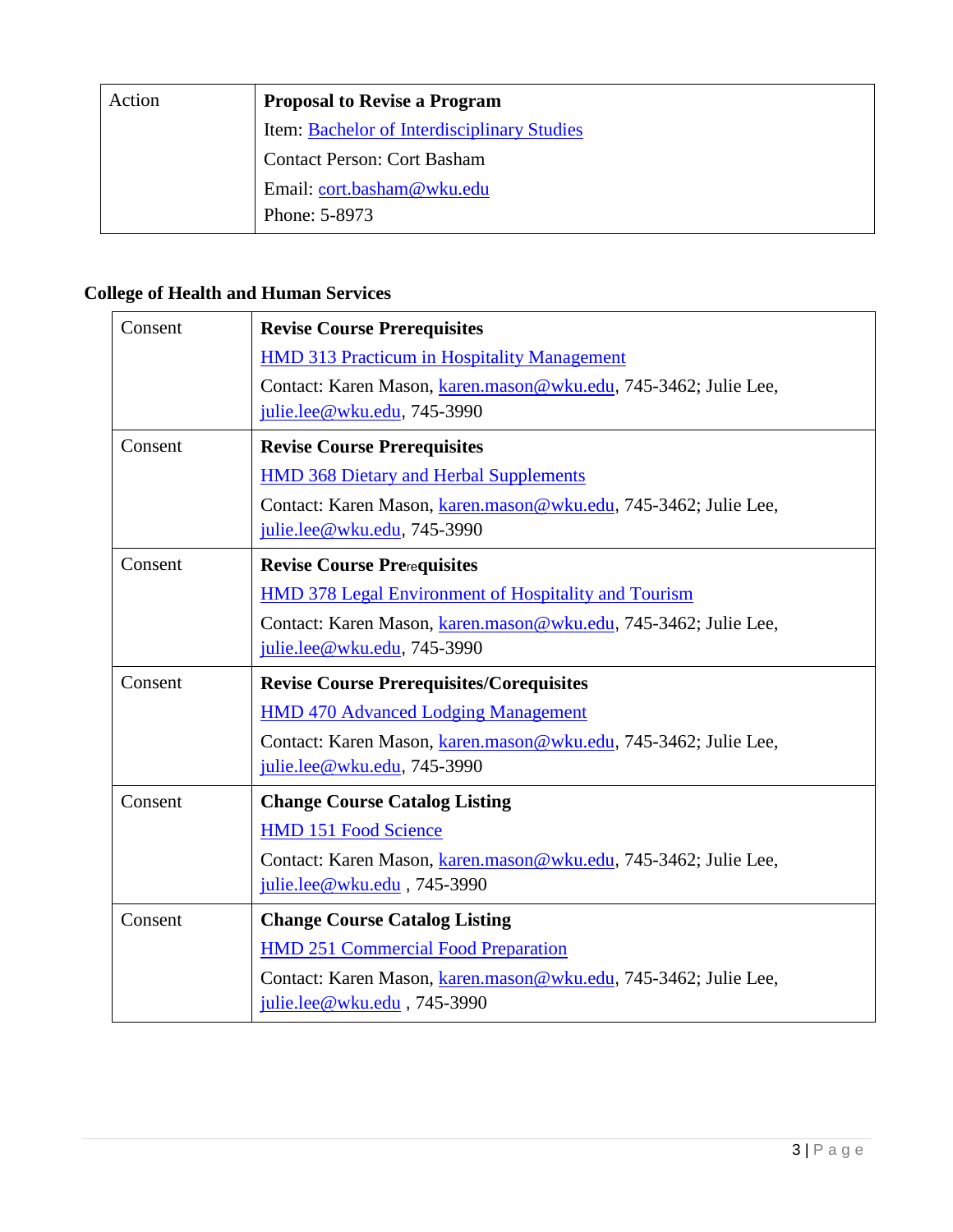| <b>CHHS</b> |                                                                                                  |  |
|-------------|--------------------------------------------------------------------------------------------------|--|
| Consent     | <b>Change Course Catalog Listing</b>                                                             |  |
|             | <b>HMD 252 Hospitality Information Technology</b>                                                |  |
|             | Contact: Karen Mason, karen.mason@wku.edu, 745-3462; Julie Lee,                                  |  |
|             | julie.lee@wku.edu, 745-3990                                                                      |  |
| Consent     | <b>Change Course Catalog Listing</b>                                                             |  |
|             | <b>HMD 271 Tourism Planning and Development</b>                                                  |  |
|             | Contact: Karen Mason, karen.mason@wku.edu, 745-3462; Julie Lee,<br>julie.lee@wku.edu, 745-3990   |  |
| Consent     | <b>Change Course Catalog Listing</b>                                                             |  |
|             | <b>HMD 353 Menu Planning and Purchasing</b>                                                      |  |
|             | Contact: Karen Mason, karen.mason@wku.edu, 745-3462; Julie Lee,                                  |  |
|             | $julie.lee@wku.edu, 745-3990$                                                                    |  |
| Consent     | <b>Change Course Catalog Listing</b>                                                             |  |
|             | HMD 354 Cost Control and Financial Analysis in the Hospitality Industry                          |  |
|             | Contact: Karen Mason, karen.mason@wku.edu, 745-3462; Julie Lee,                                  |  |
|             | julie.lee@wku.edu, 745-3990                                                                      |  |
| Consent     | <b>Change Course Catalog Listing</b>                                                             |  |
|             | <b>HMD 367 Nutrition in Aging</b>                                                                |  |
|             | Contact: Karen Mason, karen.mason@wku.edu, 745-3462; Julie Lee,                                  |  |
|             | julie.lee@wku.edu, 745-3990                                                                      |  |
| Action      | <b>Make Multiple Revisions to a Course</b>                                                       |  |
|             | <b>HMD 152 Food Service Sanitation</b>                                                           |  |
|             | Contact: Karen Mason, karen.mason@wku.edu, 745-3462; Julie Lee,                                  |  |
|             | julie.lee@wku.edu, 745-3990                                                                      |  |
| Action      | <b>Make Multiple Revisions to a Course</b>                                                       |  |
|             | <b>HMD 275 Restaurant Management</b>                                                             |  |
|             | Contact: Karen Mason, karen.mason@wku.edu, 745-3462; Julie Lee,<br>julie.lee@wku.edu, 745-3990   |  |
| Action      | <b>Make Multiple Revisions to a Course</b>                                                       |  |
|             | <b>HMD 276 Lodging Operations</b>                                                                |  |
|             | Contact: Karen Mason, karen.mason@wku.edu, 745-3462; Julie Lee,<br>julie.lee@wku.edu, $745-3990$ |  |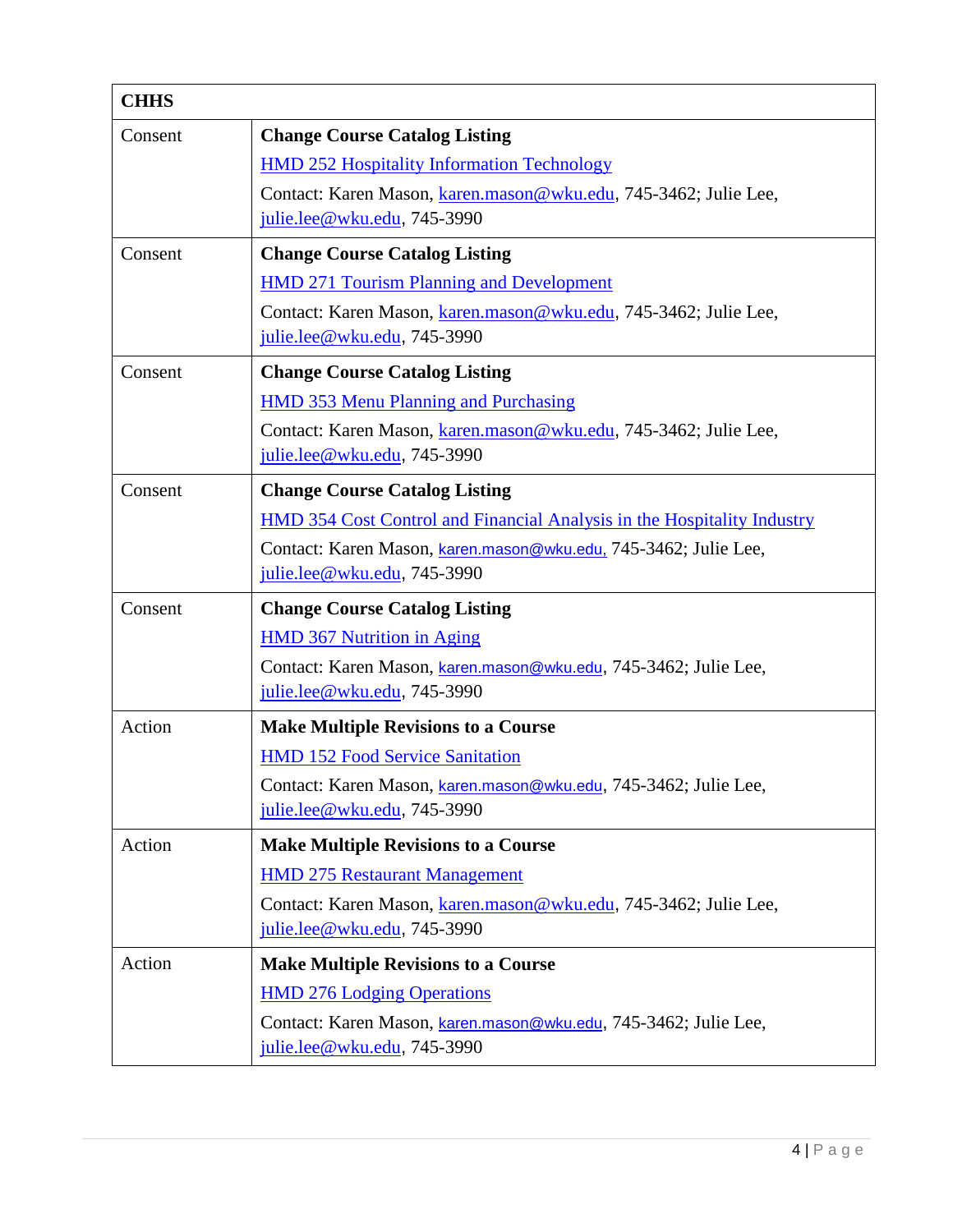| <b>CHHS</b> |                                                                                                |
|-------------|------------------------------------------------------------------------------------------------|
| Action      | <b>Make Multiple Revisions to a Course</b>                                                     |
|             | <b>HMD 361 Life Stage Nutrition</b>                                                            |
|             | Contact: Karen Mason, karen.mason@wku.edu, 745-3462; Julie Lee,                                |
|             | julie.lee@wku.edu, 745-3990                                                                    |
| Action      | <b>Make Multiple Revisions to a Course</b>                                                     |
|             | <b>HMD 365 Community Nutrition</b>                                                             |
|             | Contact: Karen Mason, karen.mason@wku.edu, 745-3462; Julie Lee,<br>julie.lee@wku.edu, 745-3990 |
| Action      | <b>Make Multiple Revisions to a Course</b>                                                     |
|             | <b>HMD 373 Hospitality and Tourism Marketing</b>                                               |
|             | Contact: Karen Mason, karen.mason@wku.edu, 745-3462; Julie Lee,                                |
|             | julie.lee@wku.edu, 745-3990                                                                    |
| Action      | <b>Make Multiple Revisions to a Course</b>                                                     |
|             | <b>HMD 375 Meeting and Convention Management</b>                                               |
|             | Contact: Karen Mason, karen.mason@wku.edu, 745-3462; Julie Lee,                                |
|             | julie.lee@wku.edu, 745-3990                                                                    |
| Action      | <b>Make Multiple Revisions to a Course</b>                                                     |
|             | <b>HMD 452 Quality and Service Management in the Hospitality Industry</b>                      |
|             | Contact: Karen Mason, karen.mason@wku.edu, 745-3462; Julie Lee,                                |
|             | julie.lee@wku.edu, 745-3990                                                                    |
| Action      | <b>Make Multiple Revisions to a Course</b>                                                     |
|             | <b>HMD 459 Senior Seminar in Hospitality</b>                                                   |
|             | Contact Karen Mason, karen.mason@wku.edu., 745-3462;                                           |
|             | Julie Lee, julie.lee@wku.edu, 745-3990                                                         |
| Action      | <b>Make Multiple Revisions to a Course</b>                                                     |
|             | <b>HMD 461 Application of Nutrition Theory and Research</b>                                    |
|             | Contact: Karen Mason, karen mason@wku.edu, 745-3462; Julie Lee,                                |
|             | $julie.lee@wku.edu, 745-3990$                                                                  |
| Action      | <b>Make Multiple Revisions to a Course</b>                                                     |
|             | <b>HMD 464 Applied Institution Management</b>                                                  |
|             | Contact: Karen Mason, karen.mason@wku.edu, 745-3462; Julie Lee,<br>julie.lee@wku.edu, 745-3990 |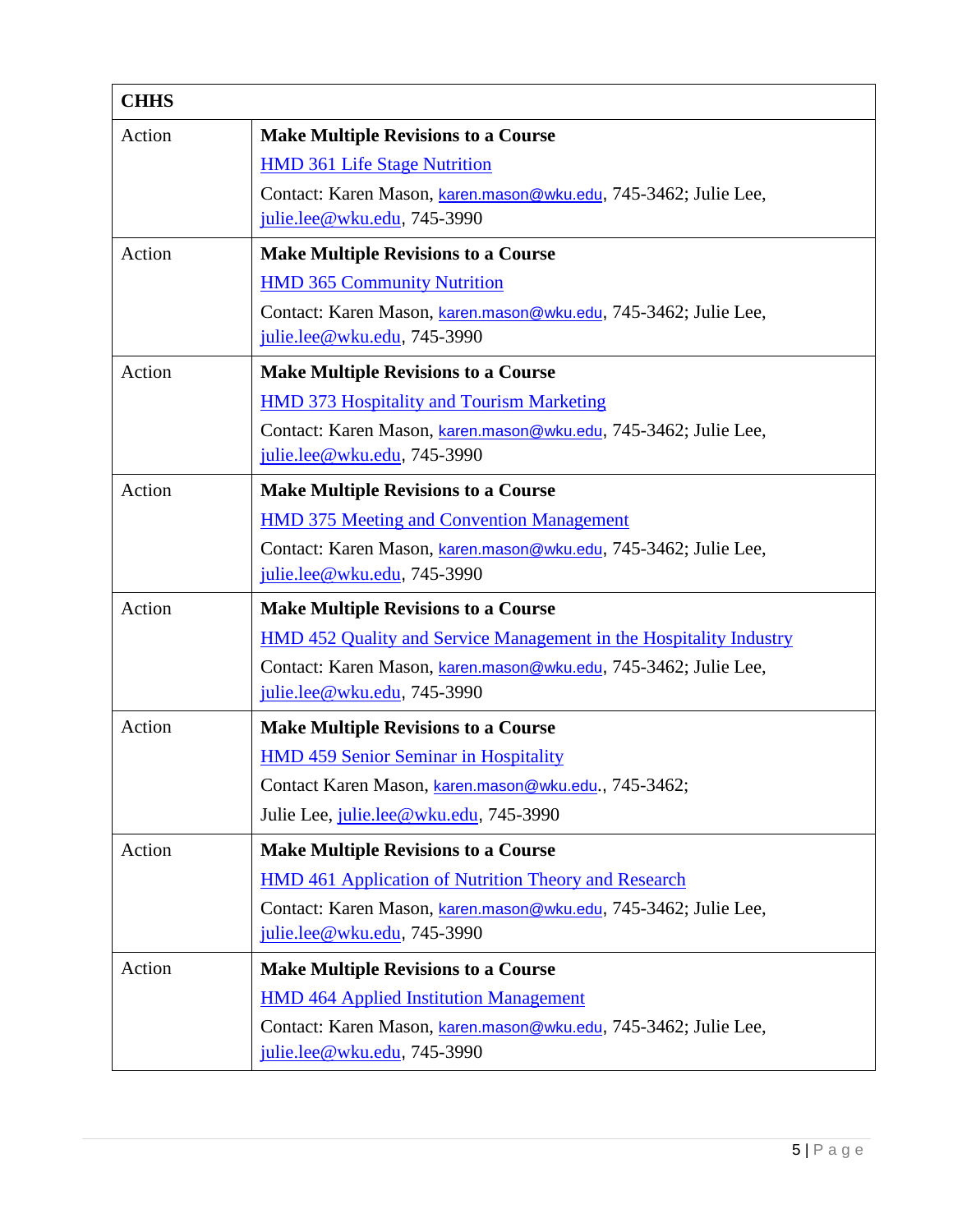| <b>CHHS</b> |                                                                                                                                                                                                                   |
|-------------|-------------------------------------------------------------------------------------------------------------------------------------------------------------------------------------------------------------------|
| Action      | <b>Make Multiple Revisions to a Course</b><br><b>HMD 471 Catering and Beverage Management</b><br>Contact: Karen Mason, karen.mason@wku.edu, 745-3462; Julie Lee,<br>julie.lee@wku.edu, 745-3990                   |
| Action      | <b>Make Multiple Revisions to a Course</b><br><b>HMD</b> 472 Strategic Management in the Hospitality Industry<br>Contact: Karen Mason, karen.mason@wku.edu, 745-3462; Julie Lee,<br>julie.lee@wku.edu, $745-3990$ |

Academic Policy Subcommittee Report:

[Proposal to Create a New Academic Policy](#page-68-0) [Proposal to Revise an Academic Policy Regarding Residence](#page-70-0)

Announcements

Adjournment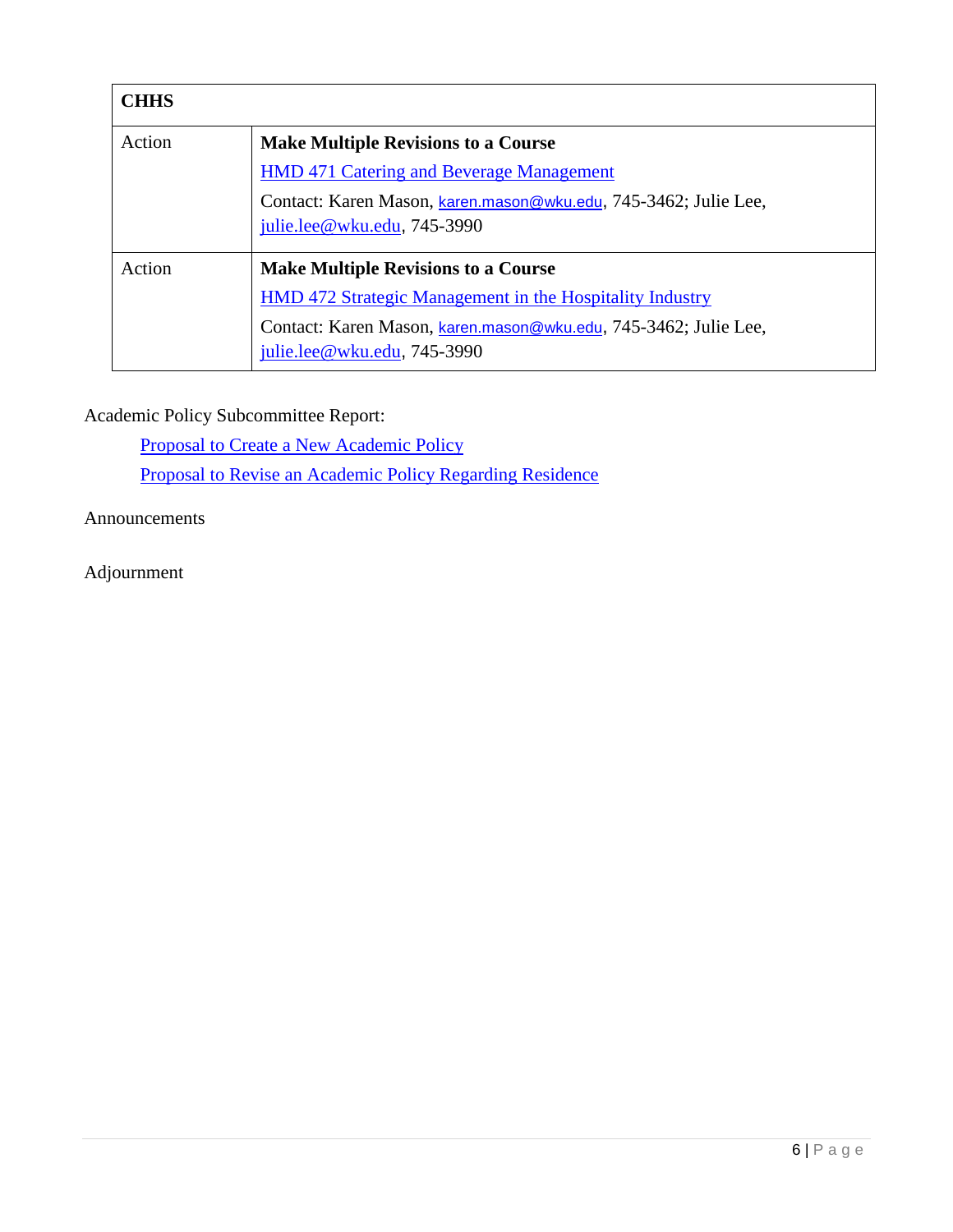### <span id="page-6-0"></span>**Diversity & Community Studies Proposal to Revise Course Prefix (Subject Area) (Information Item)**

Contact Person: Jane Olmsted, [jane.olmsted@wku.edu,](mailto:jane.olmsted@wku.edu) 5787

- **1. Identification of current course prefix:** ICSR
- **2. Identification of proposed course prefix:** CSJ
- **3. Rationale for the prefix revision:** The prefix CSJ more accurately reflects the minor, which is called Citizenship & Social Justice. Additionally, the former prefix (ICSR) represented the Institute for Citizenship & Social Responsibility, which has been renamed upon the summer 2016 merger with the Alive Center for Community Partnerships. The name of the combined units is Center for Citizenship & Social Justice.
- **4. Course numbers to be included under the new course prefix:** 200, 301, 380, 435, 499
- **5. Term of implementation:** Fall 2017

### **6. Dates of prior committee approvals:**

Diversity & Community Studies **October 17, 2016** University College Curriculum Committee **October 25, 2016** Undergraduate Curriculum Committee University Senate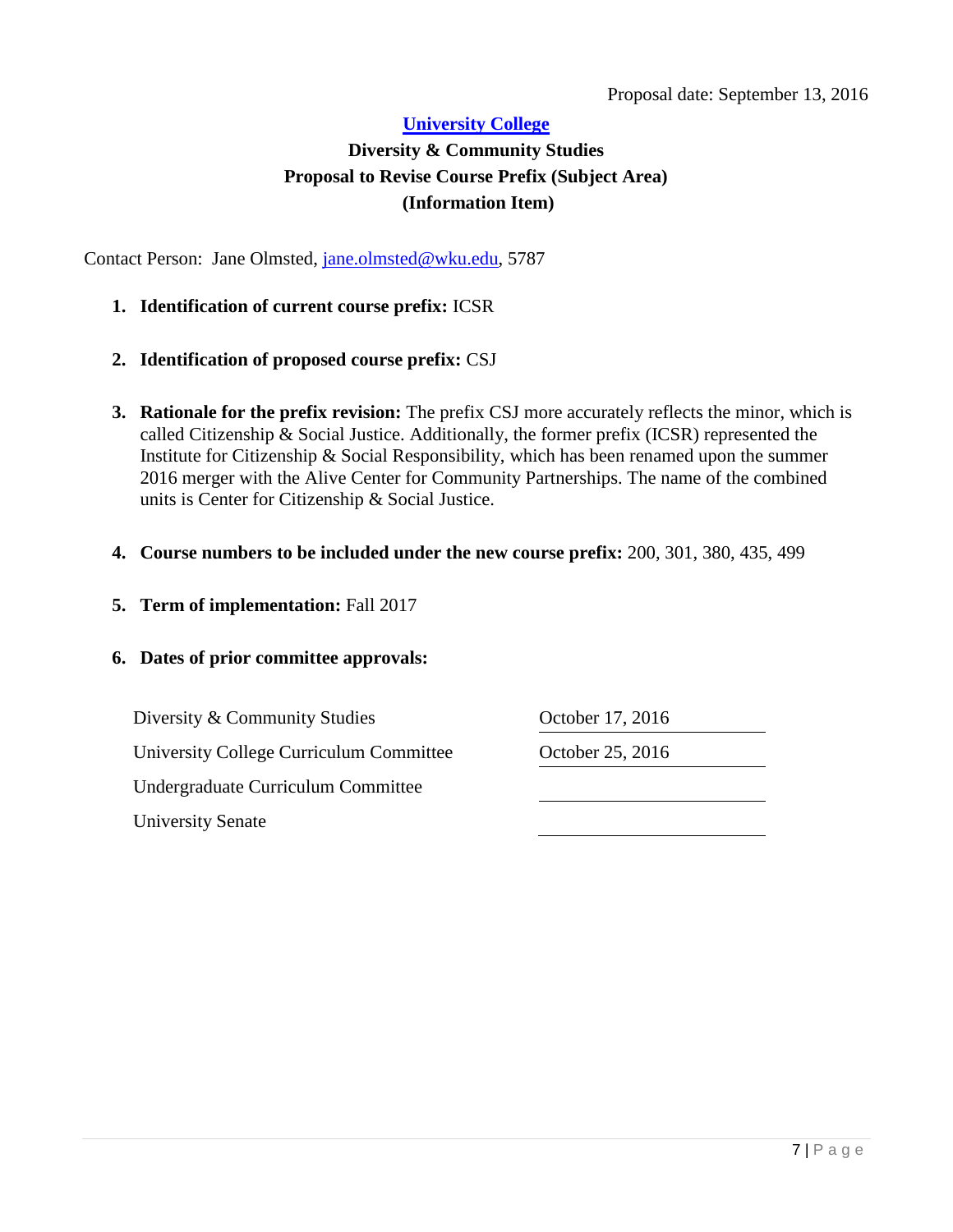### **[University College](#page-0-0)  School of Professional Studies Proposal to Revise Course Prerequisites (Consent Item)**

Contact Person: Ron Mitchell, [ron.mitchell@wku.edu,](mailto:ron.mitchell@wku.edu) 270 780-2535

### **1. Identification of course:**

- <span id="page-7-0"></span>1.1 Course prefix: LEAD 325
- 1.2 Course title: Leading Change
- **2. Current prerequisites:** LEAD 200 or instructor's permission.
- **3. Proposed prerequisites:** LEAD 200 or LEAD 300 or instructor's permission.
- **4. Rationale for the revision of prerequisites:** Both LEAD 200 and LEAD 300 are entry level classes. Students taking LEAD 200 may not receive credit for LEAD 300 in the major. Most transfer students need 300 level classes and not 200 level classes. This change will allow students to take either class to meet the requirements for the program and to enroll in subsequent classes for Organizational Leadership. Currently if a student takes LEAD 300 they must be given permission to enroll in any other Organizational Leadership class. This change will remove that administrative task and allow the student to enroll in the class that best benefits their program**.**
- **5. Effect on completion of major/minor sequence:**
- **6. Proposed term for implementation: Summer 2017**
- **7. Dates of prior committee approvals:**

School of Professional Studies **03/13/2016** University College Curriculum Committee **10/26/2016** Professional Education Council (if applicable) General Education Committee (if applicable) Undergraduate Curriculum Committee University Senate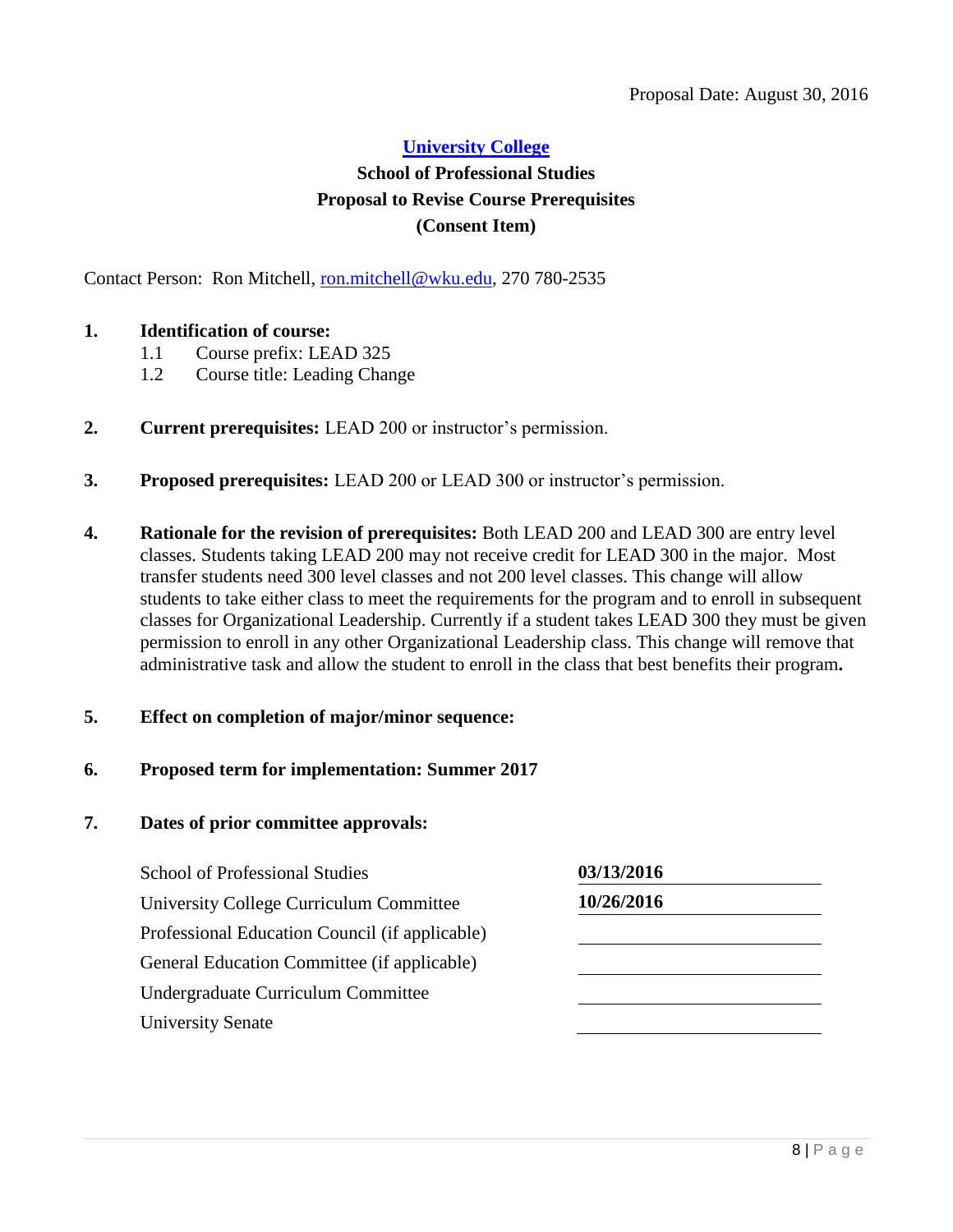### **School of Professional Studies Proposal to Revise Course Prerequisites (Consent Item)**

Contact Person: Ron Mitchell, [ron.mitchell@wku.edu,](mailto:ron.mitchell@wku.edu) 270 780-2535

### 1. **Identification of course:**

- <span id="page-8-0"></span>1.1 Course prefix: LEAD 330
- 1.2 Course title: Leadership Ethics and Decision-Making
- 2. **Current prerequisites**: LEAD 200 or instructor's permission.
- 3. **Proposed prerequisites**: LEAD 200, LEAD 300 or instructor's permission.
- 4. **Rationale for the revision of prerequisites**: Both LEAD 200 and LEAD 300 are entry level classes. Students taking LEAD 200 may not receive credit for LEAD 300 in the major. Most transfer students need 300 level classes and not 200 level classes. This change will allow students to take either class to meet the requirements for the program and to enroll in subsequent classes for Organizational Leadership. Currently if a student takes LEAD 300 they must be given permission to enroll in any other Organizational Leadership class because currently the entry-class for the organizational leadership program is LEAD 200. This change will remove that administrative task and allow the student to enroll in the class that best benefits their program.
- 5. **Effect on completion of major/minor sequence:** This change will prevent students from taking a lower level class when not necessary for their program and assist students in class sequence.

#### 6. **Proposed term for implementation**: Summer 2017

| <b>School of Professional Studies</b>          | 03/10/2016 |  |
|------------------------------------------------|------------|--|
| University College Curriculum Committee        | 10/26/2016 |  |
| Professional Education Council (if applicable) |            |  |
| General Education Committee (if applicable)    |            |  |
| Undergraduate Curriculum Committee             |            |  |
| <b>University Senate</b>                       |            |  |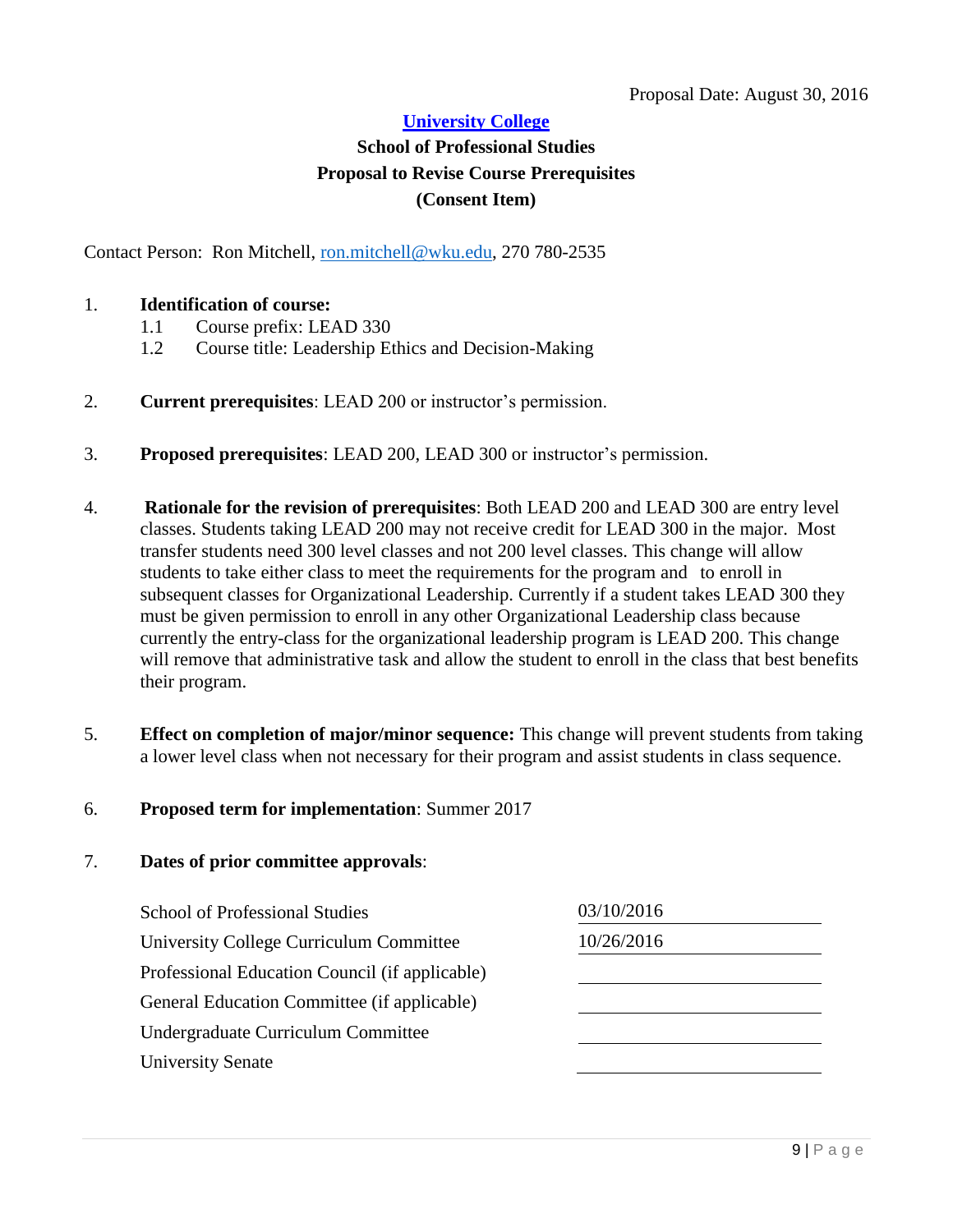### [University College](#page-0-0)  School of Professional Studies Proposal to Revise Course Prerequisites (Consent Item)

Contact Person: Ron Mitchell, [ron.mitchell@wku.edu,](mailto:ron.mitchell@wku.edu) 270 780-2535

### 1. **Identification of course:**

- <span id="page-9-0"></span>1.1 Course prefix: LEAD 395
- 1.2 Course title: Contemporary Leadership Issues
- 2. **Current prerequisites**: LEAD 200 or instructor's permission.
- 3. **Proposed prerequisites**: LEAD 200 or LEAD 300 or instructor's permission.
- 4. Rationale for the revision of prerequisites: Both LEAD 200 and LEAD 300 are entry level classes. Students taking LEAD 200 may not receive credit for LEAD 300 in the major. Most transfer students need 300 level classes and not 200 level classes. This change will allow students to take either class to meet the requirements for the program and to enroll in subsequent classes for Organizational Leadership. Currently if a student takes LEAD 300 they must be given permission to enroll in any other Organizational Leadership class. This change will remove that administrative task and allow the student to enroll in the class that best benefits their program.
- 5. **Effect on completion of major/minor sequence**: This change will prevent students from taking a lower level class when not needed for their program.

### 6. **Proposed term for implementation**: Summer 2017

| <b>School of Professional Studies</b>          | 10/03/2016 |  |
|------------------------------------------------|------------|--|
| University College Curriculum Committee        | 10/26/2016 |  |
| Professional Education Council (if applicable) |            |  |
| General Education Committee (if applicable)    |            |  |
| Undergraduate Curriculum Committee             |            |  |
| <b>University Senate</b>                       |            |  |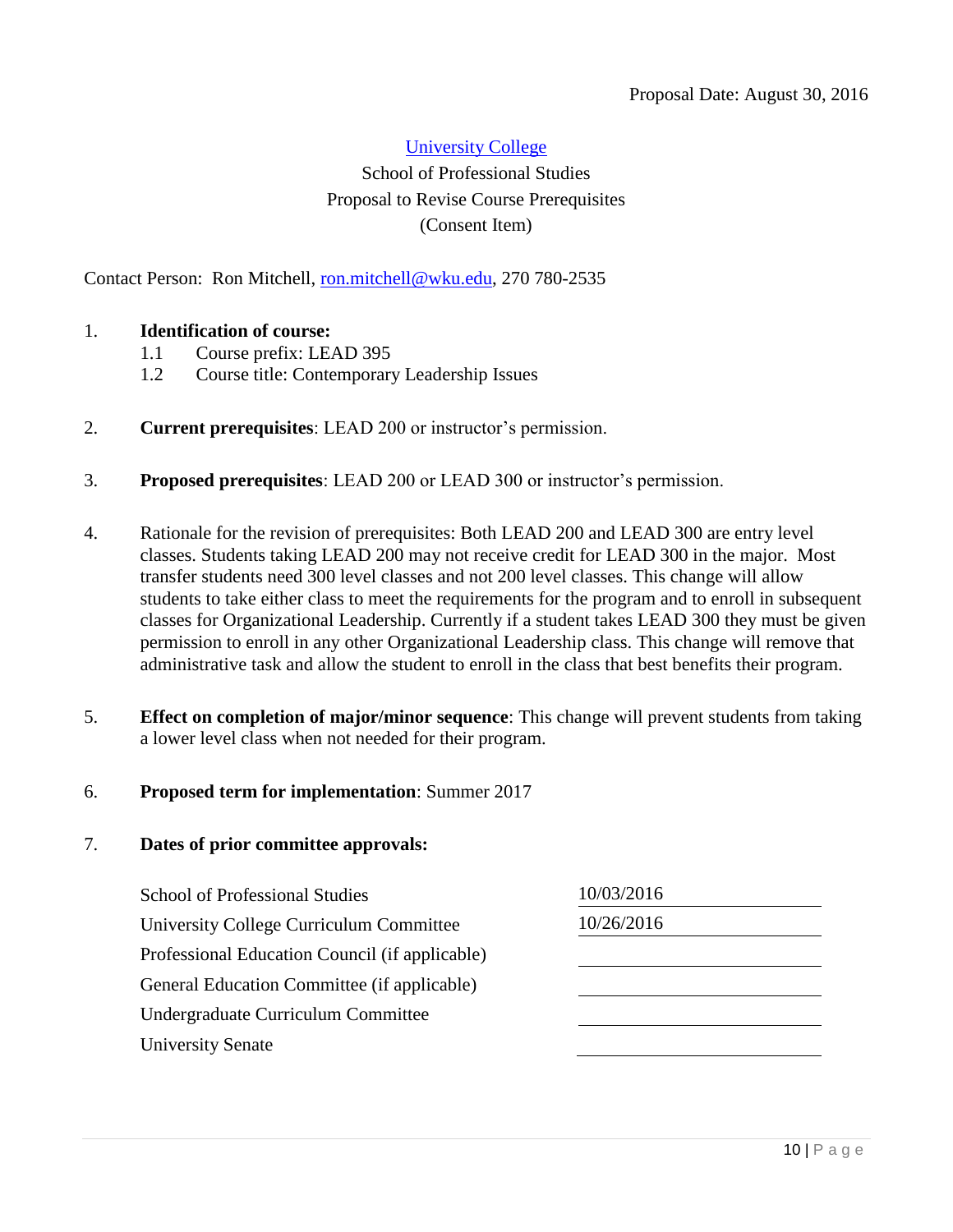### **School of Professional Studies Proposal to Revise Course Prerequisites (Consent Item)**

Contact Person: Ron Mitchell, [ron.mitchell@wku.edu,](mailto:ron.mitchell@wku.edu) 270 780-2535

### 1. **Identification of course:**

- <span id="page-10-0"></span>1.1 Course prefix: LEAD 440
- 1.2 Course title: Leading Teams
- 2. **Current prerequisites**: LEAD 200 or instructor's permission.
- 3. **Proposed prerequisites**: LEAD 200 or LEAD 300 or instructor's permission.
- 4. **Rationale for the revision of prerequisites**: Both LEAD 200 and LEAD 300 are entry level classes. Students taking LEAD 200 may not receive credit for LEAD 300 in the major. Most transfer students need 300 level classes and not 200 level classes. This change will allow students to take either class to meet the requirements for the program and to enroll in subsequent classes for Organizational Leadership. Currently if a student takes LEAD 300 they must be given permission to enroll in any other Organizational Leadership class. This change will remove that administrative task and allow the student to enroll in the class that best benefits their program.
- 5. **Effect on completion of major/minor sequence**: This change will prevent students from taking a lower level class when not necessary for their program.

### 6. **Proposed term for implementation**: Summer 2017

| 10/03/2016 |
|------------|
| 10/26/2016 |
|            |
|            |
|            |
|            |
|            |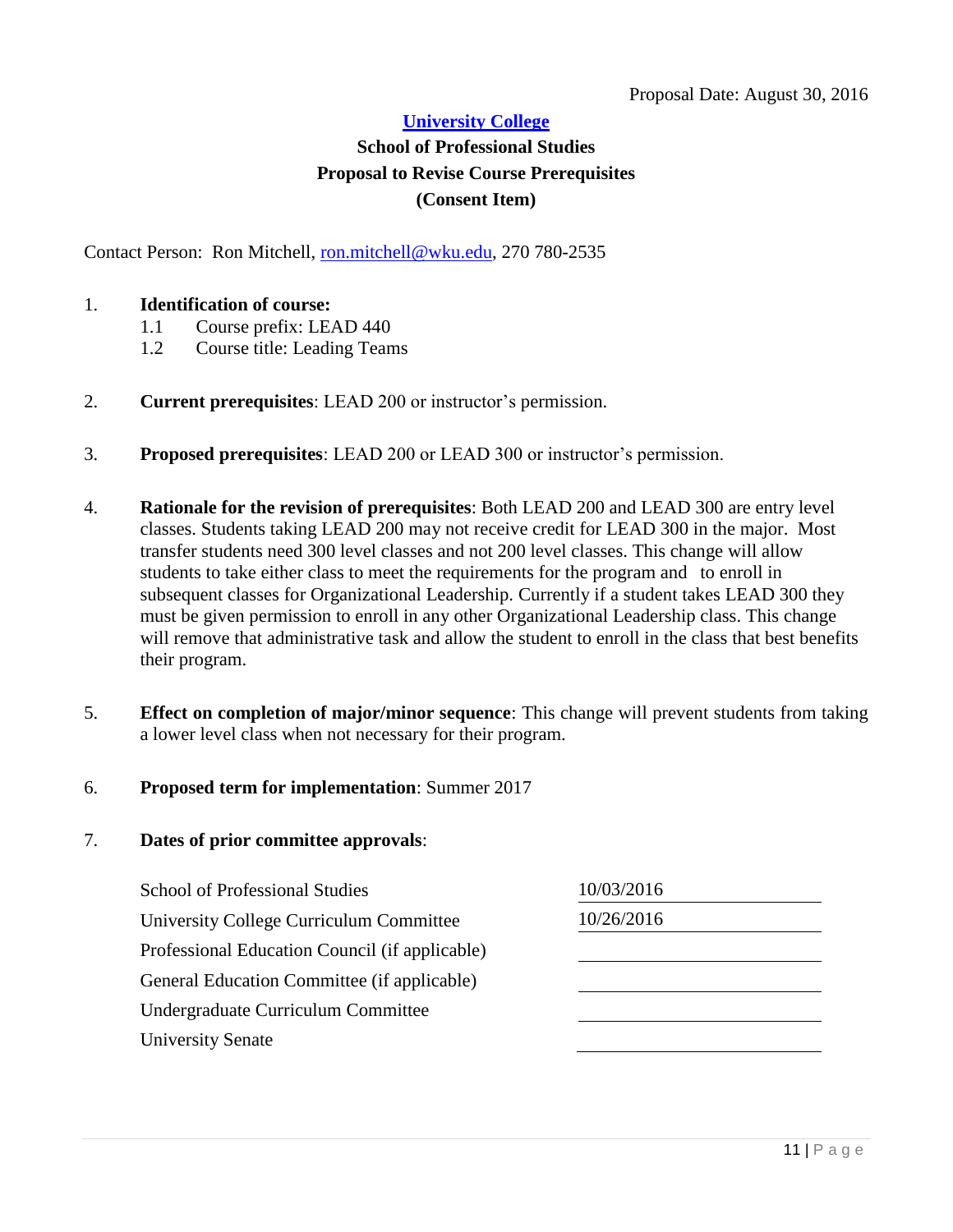# **School of Professional Studies Proposal to Revise Course Prerequisites (Consent Item)**

Contact Person: Ron Mitchell, [ron.mitchell@wku.edu,](mailto:ron.mitchell@wku.edu) 270 780-2535

### 1. **Identification of course:**

- <span id="page-11-0"></span>1.1 Course prefix: LEAD 450
- 1.2 Course title: Leadership in Global Contexts
- 2. **Current prerequisites:** LEAD 200 or instructor's permission.
- 3. **Proposed prerequisites**: LEAD 200 or LEAD 300 or instructor's permission.
- 4. **Rationale for the revision of prerequisites**: Both LEAD 200 and LEAD 300 are entry level classes. Students taking LEAD 200 may not receive credit for LEAD 300 in the major. Most transfer students need 300 level classes and not 200 level classes. This change will allow students to take either class to meet the requirements for the program and to enroll in subsequent classes for Organizational Leadership. Currently if a student takes LEAD 300 they must be given permission to enroll in any other Organizational Leadership class. This change will remove that administrative task and allow the student to enroll in the class that best benefits their program.
- 5. **Effect on completion of major/minor sequence**: This change will prevent students from taking a lower level class when not necessary for their program.

#### 6. **Proposed term for implementation**: Summer 2017

| <b>School of Professional Studies</b>          | 10/03/2016 |
|------------------------------------------------|------------|
| University College Curriculum Committee        | 10/26/2016 |
| Professional Education Council (if applicable) |            |
| General Education Committee (if applicable)    |            |
| Undergraduate Curriculum Committee             |            |
| <b>University Senate</b>                       |            |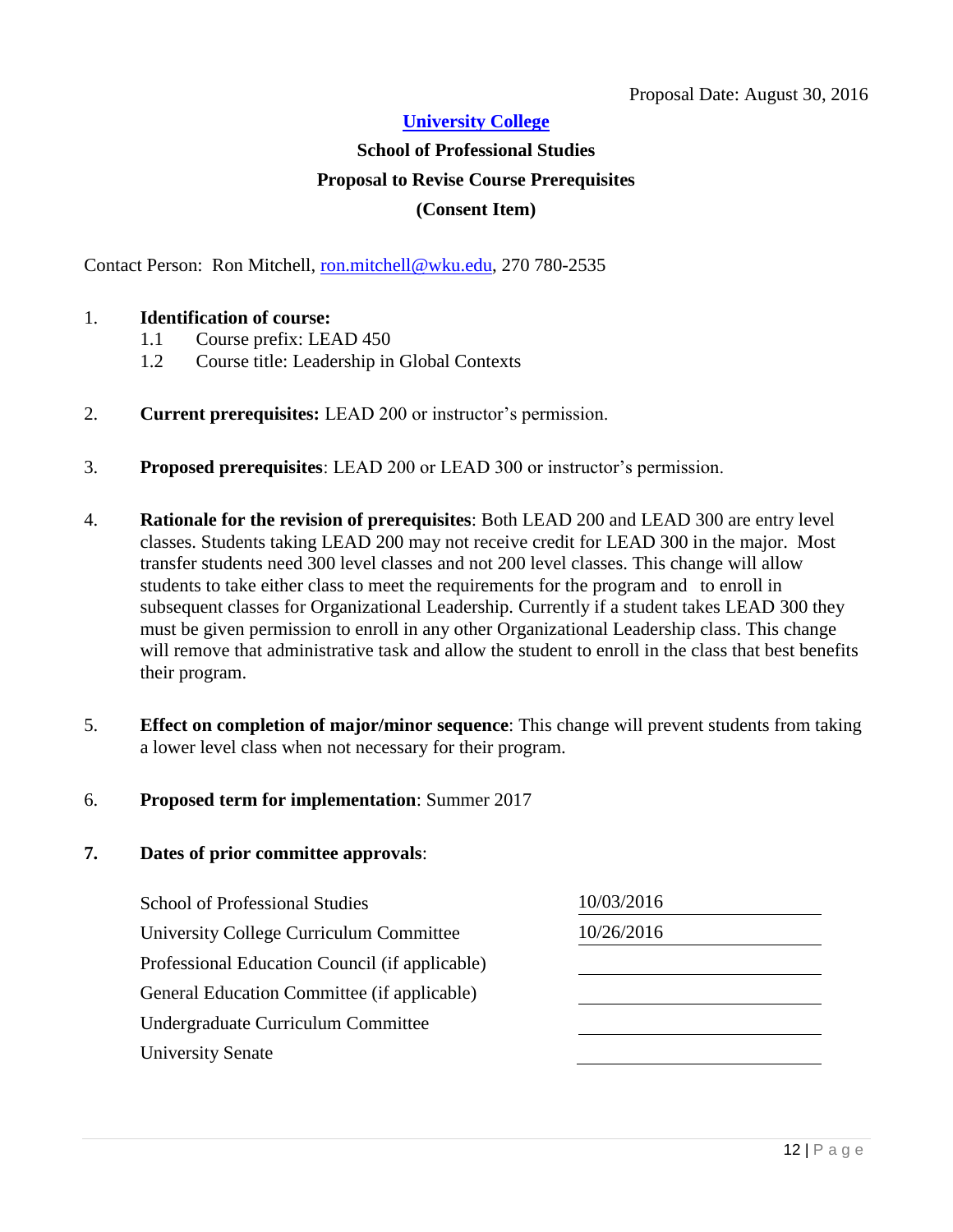### **School of Professional Studies Proposal to Revise Course Prerequisites (Consent Item)**

Contact Person: Ron Mitchell, [ron.mitchell@wku.edu,](mailto:ron.mitchell@wku.edu) 270 780-2535

### 1. **Identification of course**:

- <span id="page-12-0"></span>1.1 Course prefix: LEAD 475
- 1.2 Course title: Leadership Studies Special Topics
- 2. **Current prerequisites**: LEAD 200 or instructor's permission.
- 3. **Proposed prerequisites**: LEAD 200 or LEAD 300 or instructor's permission.
- 4. **Rationale for the revision of prerequisites**: Both LEAD 200 and LEAD 300 are entry level classes. Students taking LEAD 200 may not receive credit for LEAD 300 in the major. Most transfer students need 300 level classes and not 200 level classes. This change will allow students to take either class to meet the requirements for the program and to enroll in subsequent classes for Organizational Leadership. Currently if a student takes LEAD 300 they must be given permission to enroll in any other Organizational Leadership class. This change will remove that administrative task and allow the student to enroll in the class that best benefits their program.
- 5. **Effect on completion of major/minor sequence:** This change will prevent students from taking a lower level class when not necessary for their program.

#### 6. **Proposed term for implementation:** Summer 2017

| <b>School of Professional Studies</b>          | 10/03/2016 |  |
|------------------------------------------------|------------|--|
| University College Curriculum Committee        | 10/26/2016 |  |
| Professional Education Council (if applicable) |            |  |
| General Education Committee (if applicable)    |            |  |
| Undergraduate Curriculum Committee             |            |  |
| <b>University Senate</b>                       |            |  |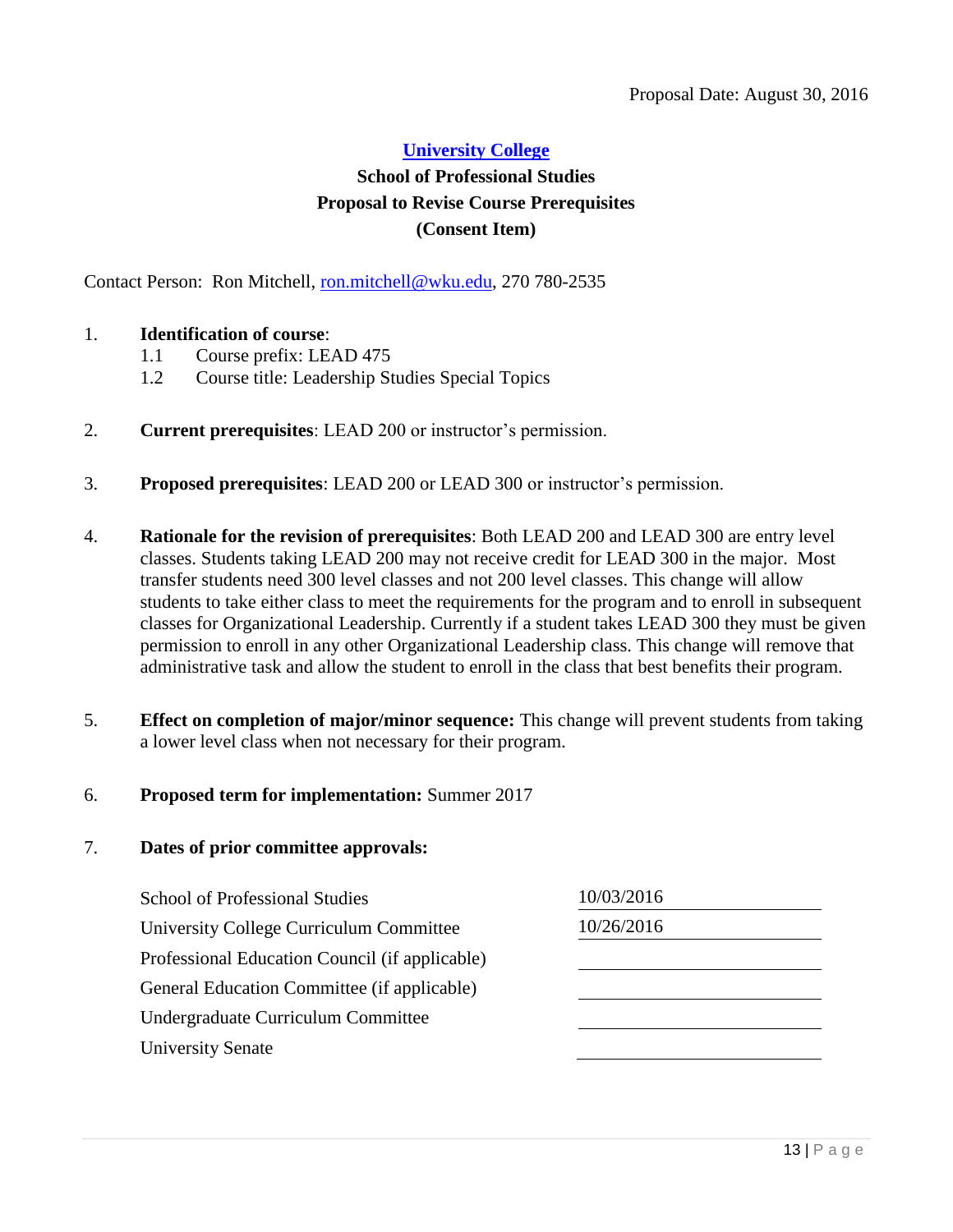### **School of Professional Studies Proposal to Revise Course Prerequisites (Consent Item)**

Contact Person: Ron Mitchell, [ron.mitchell@wku.edu,](mailto:ron.mitchell@wku.edu) 270 780-2535

### 1. **Identification of course:**

- <span id="page-13-0"></span>1.1 Course prefix: LEAD 498
- 1.2 Course title: Independent Study in Organizational Leadership
- 2. **Current prerequisites:** LEAD 200 or instructor's permission.
- 3. **Proposed prerequisites**: LEAD 200 or LEAD 300 or instructor's permission.
- 4. **Rationale for the revision of prerequisites**: Both LEAD 200 and LEAD 300 are entry level classes. Students taking LEAD 200 may not receive credit for LEAD 300 in the major. Most transfer students need 300 level classes and not 200 level classes. This change will allow students to take either class to meet the requirements for the program and to enroll in subsequent classes for Organizational Leadership. Currently if a student takes LEAD 300 they must be given permission to enroll in any other Organizational Leadership class. This change will remove that administrative task and allow the student to enroll in the class that best benefits their program.
- 5. **Effect on completion of major/minor sequence**: This change will prevent students from taking a lower level class when not necessary for their program.

### 6. **Proposed term for implementation**: Summer 2017

| <b>School of Professional Studies</b>          | 10/03/2016 |  |
|------------------------------------------------|------------|--|
| University College Curriculum Committee        | 10/26/2016 |  |
| Professional Education Council (if applicable) |            |  |
| General Education Committee (if applicable)    |            |  |
| Undergraduate Curriculum Committee             |            |  |
| <b>University Senate</b>                       |            |  |
|                                                |            |  |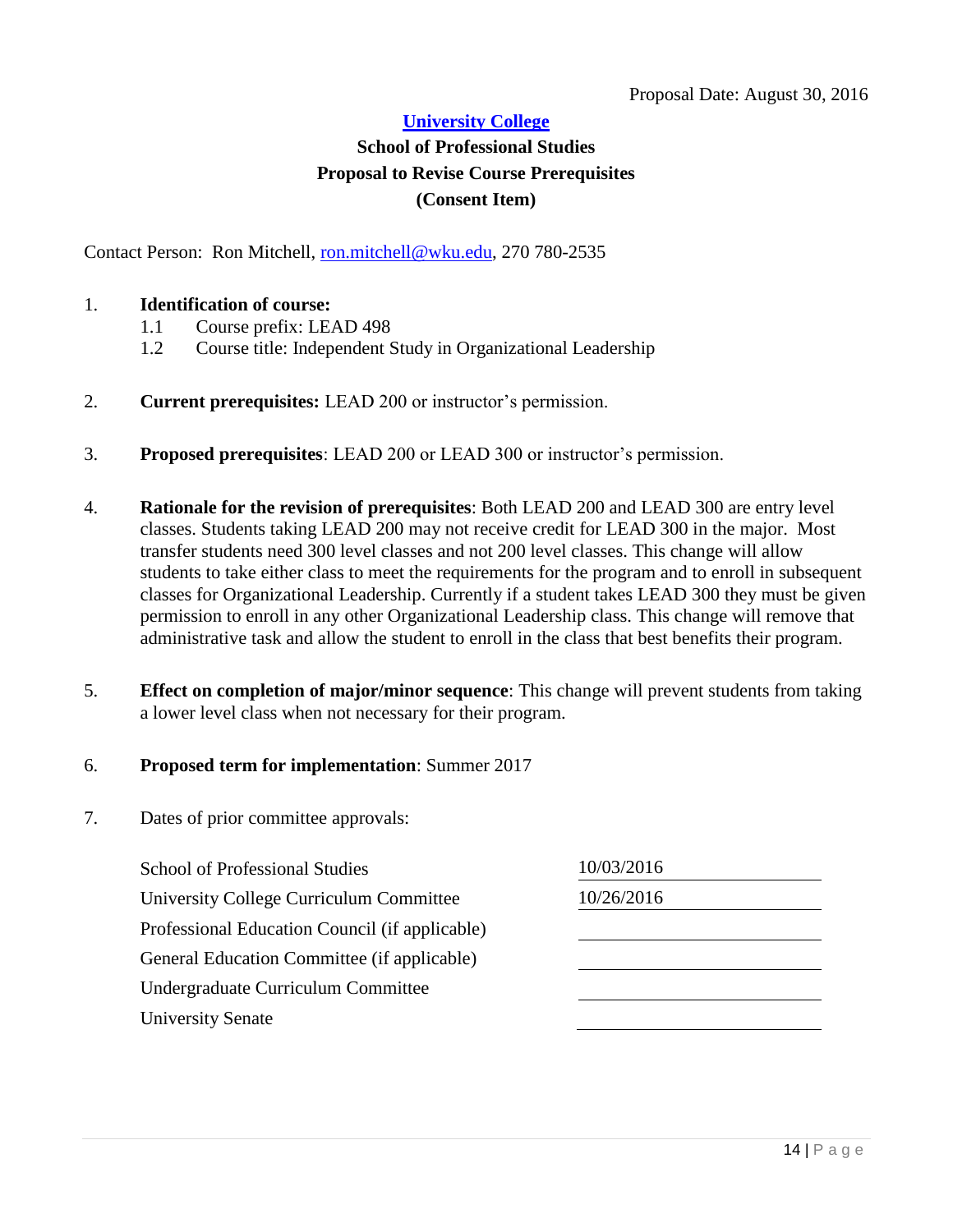# <span id="page-14-0"></span>**School of Professional Studies Proposal to Create a New Course (Action Item)**

Contact person: Said Ghezal, [said.ghezal@wku.edu](mailto:said.ghezal@wku.edu) 745-4285

- **1. Identification of proposed course:**
	- 1.1 **Course prefix (subject area) and number:** SPS 400
	- 1.2 **Course title:** Global Citizenship and Ethical Decision-Making
	- 1.3 **Abbreviated course title**: Global Citizenship
	- 1.4 **Credit hours and contact hours:** 3
	- 1.5 **Grade type**: standard letter grade
	- 1.6 **Prerequisites**: none
	- 1.7 **Course description**: An examination of the practice of global citizenship, the connection between the global and the local, the common values, and the ethical bases of global citizenship.

### **2. Rationale:**

**2.1 Global citizenship.** The intended demographic for this course is primarily students at the regional campuses, who have limited options in the upper level category. It is intended to serve as an elective for the interdisciplinary studies, the leadership studies, paralegal studies programs, and potentially the citizenship and social justice programs.

SPS 400 provides students with knowledge base to explore what global means through the examination of the global dimensions of several occupations. They will develop an understanding of the enabling environment; that is, the forces that are globalizing our lives and shaping us into a world community. They will learn how to evaluate the implications of global citizenship on how we live. They will discover the role global citizens can play to help build more responsive and effective global institutions and solve issues faced by the global citizenry. They will learn why global decisions with global perspective are needed and identify and analyze ways to strengthening the practice of global citizenship.

SPS 400 *is designed to assist students to function as global citizens. That is, individuals who are aware of the wider world and have a sense of their responsibilities towards it; respect and value diversity; have a better understanding of how the world works; understand their role as participants striving to make the world a more equitable and sustainable place; and take full responsibility for their actions.*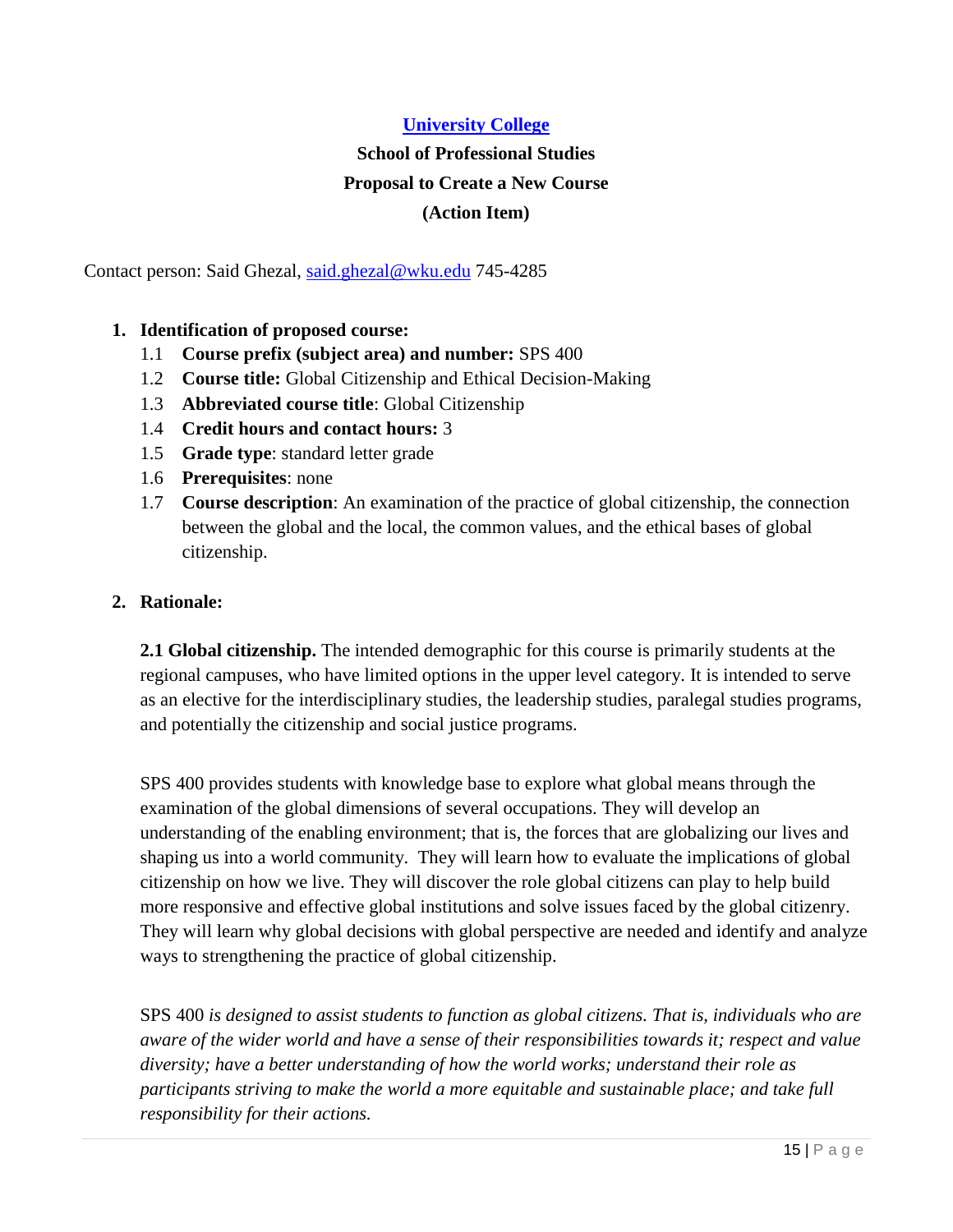SPS 400 helps the School of professional Studies majors *grow more confident, by exploring global citizenship themes, in standing up for their beliefs, thinking deeply about what's ethical and equitable, and developing necessary skills for evaluating the ethics and consequences of their decisions. Students will discover that civic responsibility extends beyond borders.*

*Global Citizenship contributes to the preparation of a globally responsible citizenry by moving beyond a narrow political definition of citizenship to address the cultural and economic complexities of contemporary social life.* Students will explore what global means through the examination of the global dimensions of several occupations. They will develop an understanding of the enabling environment; that is, the forces that are globalizing our lives and shaping us into a world community. They will learn how to evaluate the implications of global citizenship on how we live. They will discover the role global citizens can play to help build more responsive and effective global institutions and solve issues faced by the global citizenry. They will learn why global decisions with global perspective are needed and identify ways to strengthen the practice of global citizenship.

**2.2 Projected enrollment:** Two sections per year with 20-25 students per section. Since this course's target market is the regional campuses, this projection is based on their enrollment patterns.

### **2.3 Relationship of the proposed course to courses now offered by the School of Professional Studies**:

**LEAD 450 Leadership in global context.** Prerequisite: LEAD 200 or permission of instructor*.* Study and analysis of cultural impacts on successful leadership in various geographical areas. Focus on cultural theories and models that influence leadership across contexts.

While LEAD 450 emphasizes leaders' traits and leadership in various geographical areas, SPS 400 is about the practice of global citizenship and global citizenry.

### **2.4 Relationship of the proposed course to courses offered in other departments:**

**ICSR 435. REIMAGINING CITIZENSHIP.** Prerequisite: ICSR 200; 21 hours of Foundations and Explorations Courses, or junior status. An analysis of the contestations, inclusions and exclusions produced through multiple deployments of the concept of citizenship.

ICSR 435 main focus is the concept of citizenship. The course "provides a study of theories and concepts of citizenship, in our society in order to apply knowledge and skills of social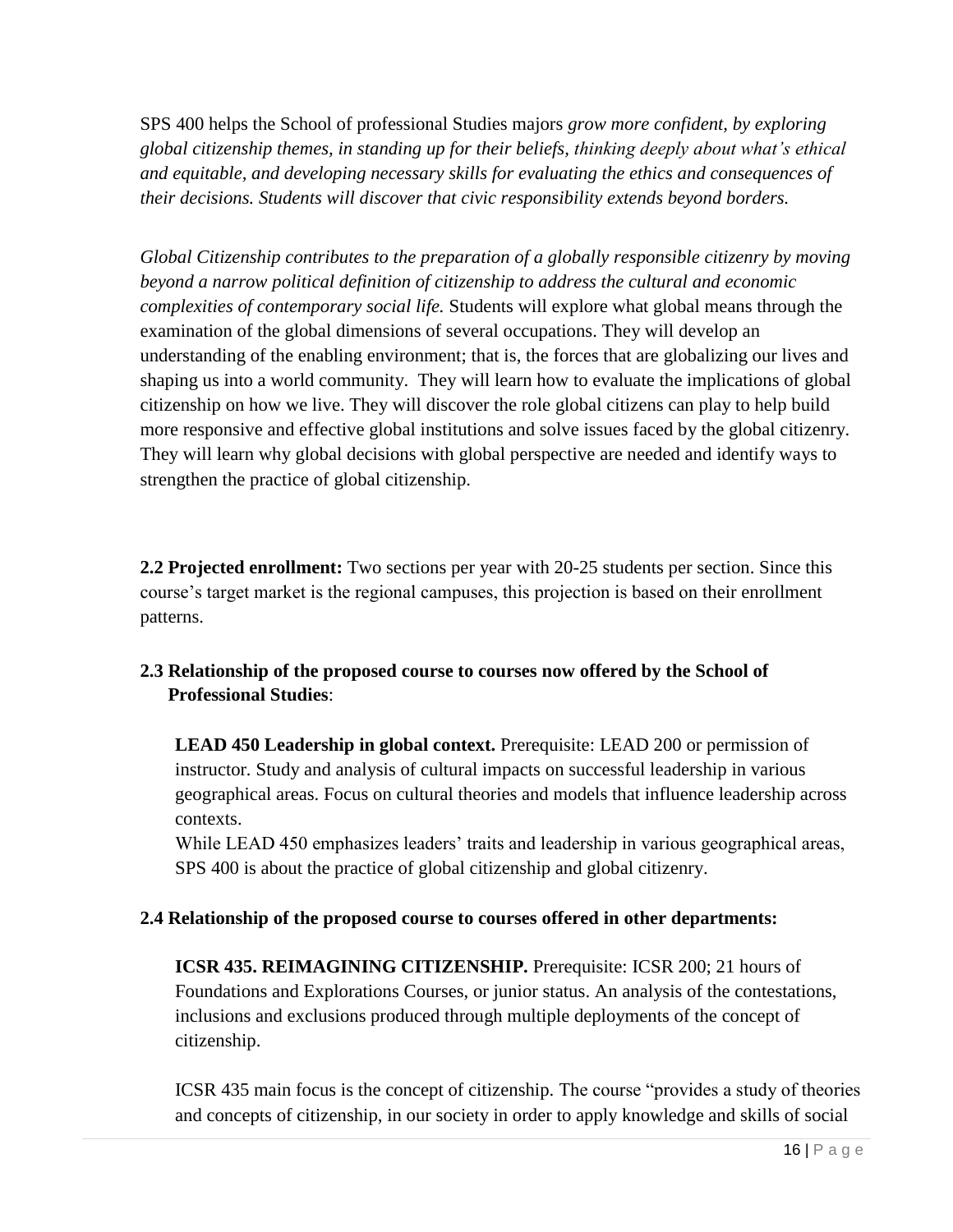justice." SPS 400 deals specifically with the concept of global citizenship in a global context.

**GEOG 380. GLOBAL SUSTAINABILITY.** Prerequisite: 21 hours of Foundations and Explorations Courses or junior status. An introduction to the major themes and scientific principles of sustainability, with an emphasis on developing critical thinking skills.

GEOG 380 is about sustainability. This course deals with "environmental concerns as they pose growing challenges to how humans interact with the earth." SPS is about global citizenry and how to strengthen its practice.

**FLK 330. CULTURAL CONNECTIONS AND DIVERSITY.** Prerequisite: 21 hours of Foundations and Explorations Courses, or junior status. Service learning course that examines the diversity of American culture and engages students in activities to develop skills in working with a variety of cultural groups.

FLK 330 "will prepare students to understand basic concepts such as culture, ethnicity, cultural diversity and cultural relativism." SPS 400 prepares students to understand and practice global citizenship.

**HON 251. CITIZEN AND SELF.** Prerequisites / Corequisites: Good standing in the Honors College or Honors eligibility (minimum 3.2 GPA). Sophomore standing or approval from instructor required*.* A focus on the theoretical knowledge and practical skills that will lay the foundation for becoming an effective citizen. Students will participate in large group lecture and small group seminars.

HON 251 emphasizes the foundations of becoming effective citizens. The course is about "exploring what it means to make good choices". SPS 400 is specifically about how to become an effective global citizen.

**SOCL 240. GLOBAL SOCIAL PROBLEMS.** Prerequisite: SOCL 100 or consent of instructor and 21 hours of Foundations and Explorations Courses, or junior status. Examines causes of and responses to critical social problems in different world regions, with a focus on the dimensions and impacts of globalizations. Diverse social theories area applied to interpret problems such as environmental degradation, AIDS, family violence, racism, migration, international poverty, and crime.

SOCL 240 is about social problems in different parts of the world. This course emphasizes sociological theories and sociologists' approaches to the study of global social problems. SPS 400 examines the ethical bases of global citizenship and different way of strengthening it.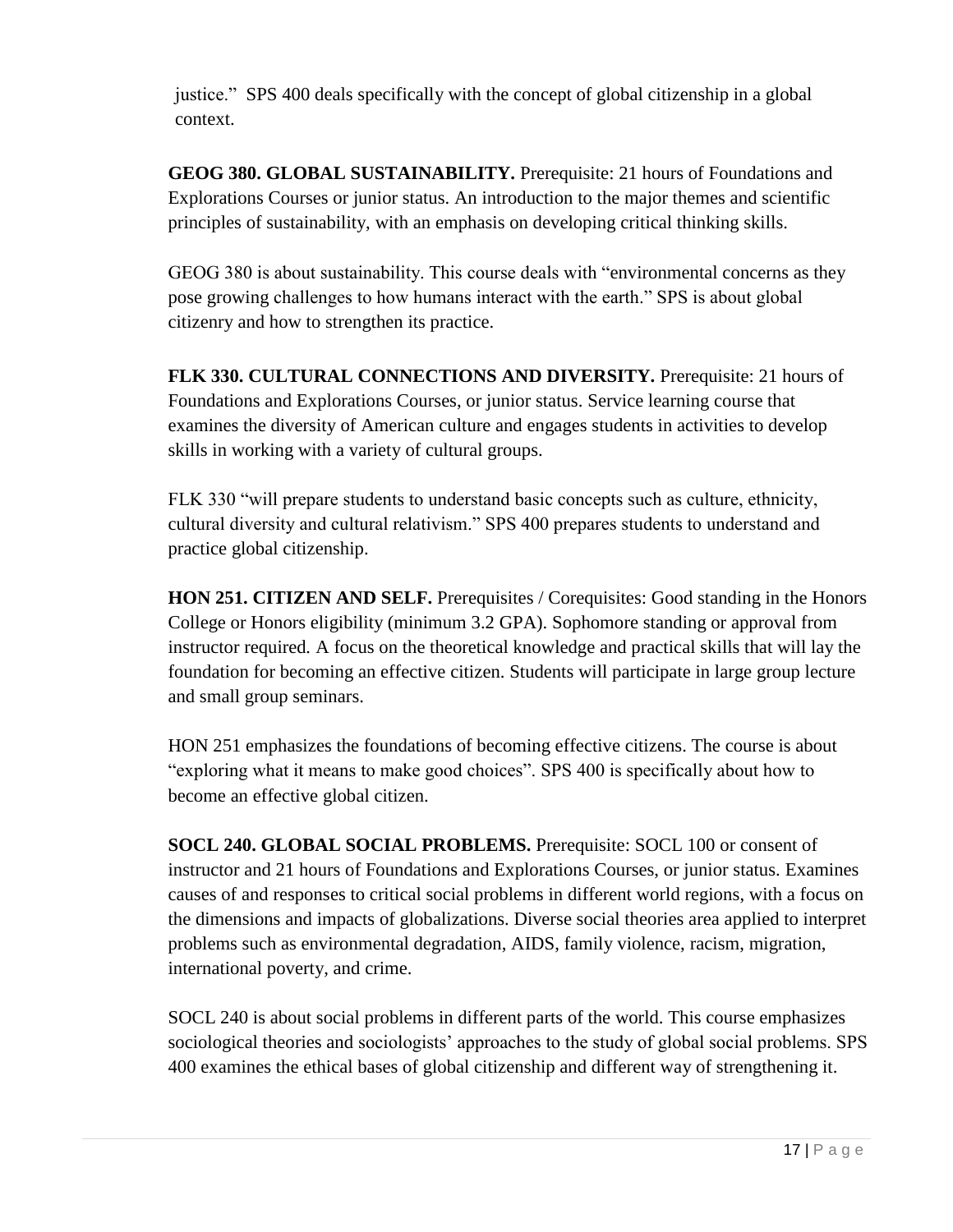**DCS 360 Place, Community, Resilience.** Exploration of the multidisciplinary interconnections of place, identity, and sense of place within organizational and community structures, with attention to the ways systems bounce back under unexpected social and environmental crises.

DCS 360 "is designed to assist students to understand and apply concepts of resilience to building the capacity of place and communities with particular attention to the role of public and private spaces and communities". SPS 400 is about the practice of global citizenship.

**DCS 300 Public Problem Solving.** Prerequisite: 21 hours of Foundations and Explorations Courses, or junior status. Investigation of historical perspectives and theoretical dimensions of public problem solving, with attention to the development of collective power, capacities, and responsibilities.

DCS 300 emphases "the basic concepts of systems theory in terms of resilience thinking." It is about "how do we create resilience and sustainability within a system." SPS 400 is about how do we practice and strengthen global citizenship.

As might be expected, these courses vary widely in content, approach, and learning outcomes. The closest match might be HON 251 and SOCL 240, but they do not explicitly address global citizenship, and they are lower level courses that may not address the need of the regional campuses.

### **2.5 Relationship of the course to courses offered in other institutions.**

A number of U.S. higher education institutions offer courses and programs in global citizenship, including:

Webster University: FRSH 1200 First year seminar (global citizenship program); Chapman University: Global citizenship program;

 Humber College: GBLC 001: Introduction to global citizenship; GBLC 003: Citizen of the world;

Lehigh University: GCP 010: Introduction to global citizenship (Global citizenship program); GCP 385: Global citizenship capstone course;

University of South Florida: AMH 3342 Globalization and U.S. Culture (Global citizens project);

Washington University in St. Louis: L97 1503: Global citizenship program workshop

Saint Louis University: several global citizenship courses;

Florida State University: IFS 3125: Global citizenship

Florida Atlantic University: foundations in global citizenship

University of Utah: 2230: Global citizenship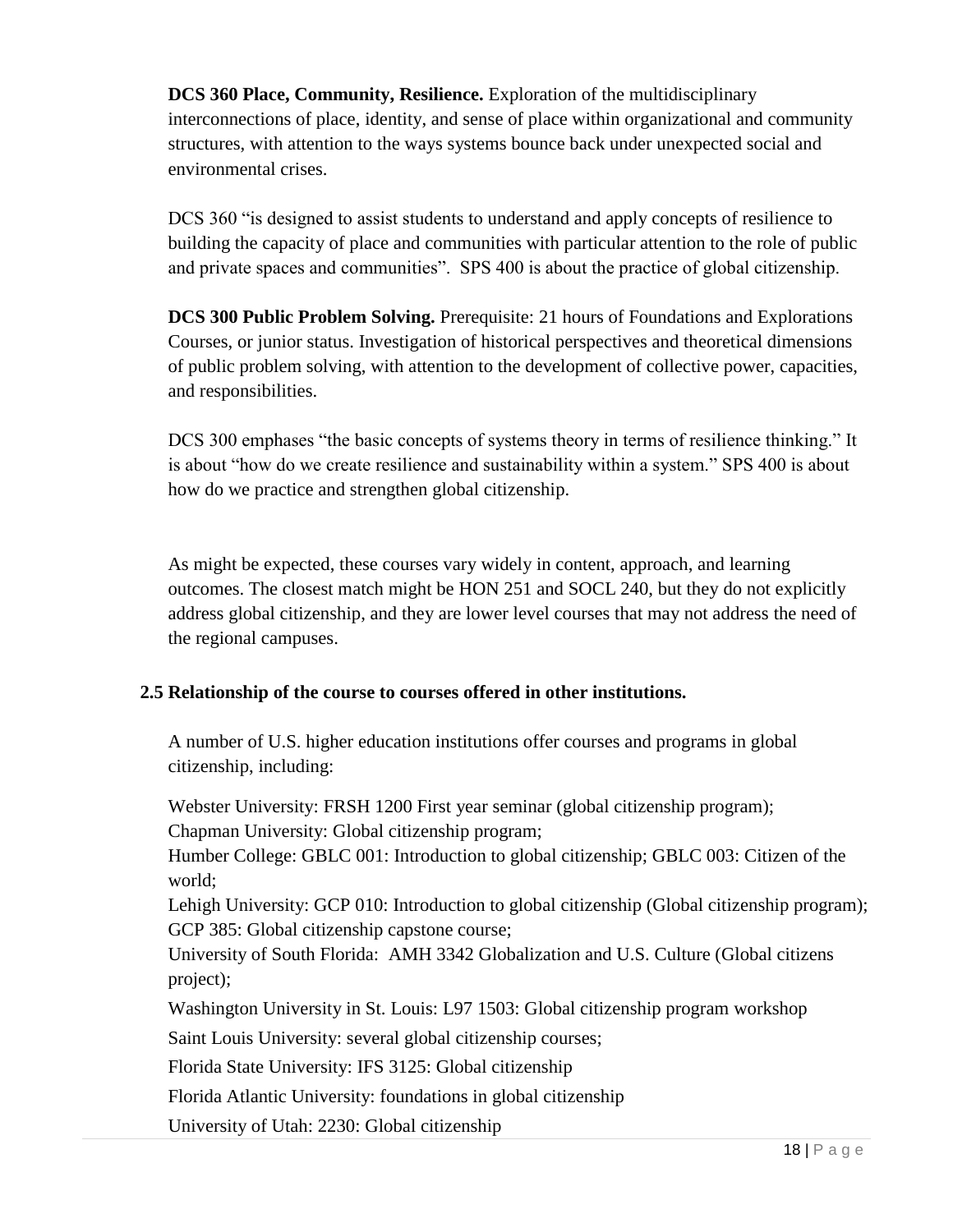These have varying degrees of overlap with SPS 400, but given the unique programs' characteristics and desired learning objectives, we wouldn't expect to find this course duplicated exactly elsewhere.

### **3 Description of proposed course**

### **3.1 Schedule type**: lecture

### **3.2 Learning Outcomes**:

- 1. Explain the concept of global citizenship;
- 2. Analyze forces globalizing the environment;
- 3. Explain the relation between regional and global citizenship;
- 4. Examine the ethical bases of global citizenship;
- 5. Analyze global dimensions of certain occupations;
- 6. Analyze methods of strengthening global citizenship.

### **3.3 Content outline**

Learning Module I: The Concept of Global Citizenship

Topic 1: An emergent matrix of citizenship

Topic 2: Challenges to national citizenship

Topic 3: The case for regional citizenship

Topic 4: Good international citizenship

Topic 5: The role of the global citizen

Learning Module II: Ethical Bases of Global Citizenship

Topic 6: Global ethics and global citizenship

Topic 7: Global citizenship and common values

Topic 8: Global institutions

Learning Module III: Specific Areas

Topic 9: Environment

Topic10: Economic globalization

Topic11: Technology

**3.4 Student expectations and requirements:** Students will be evaluated on their performances on examinations, class projects/activities, and homework assignments.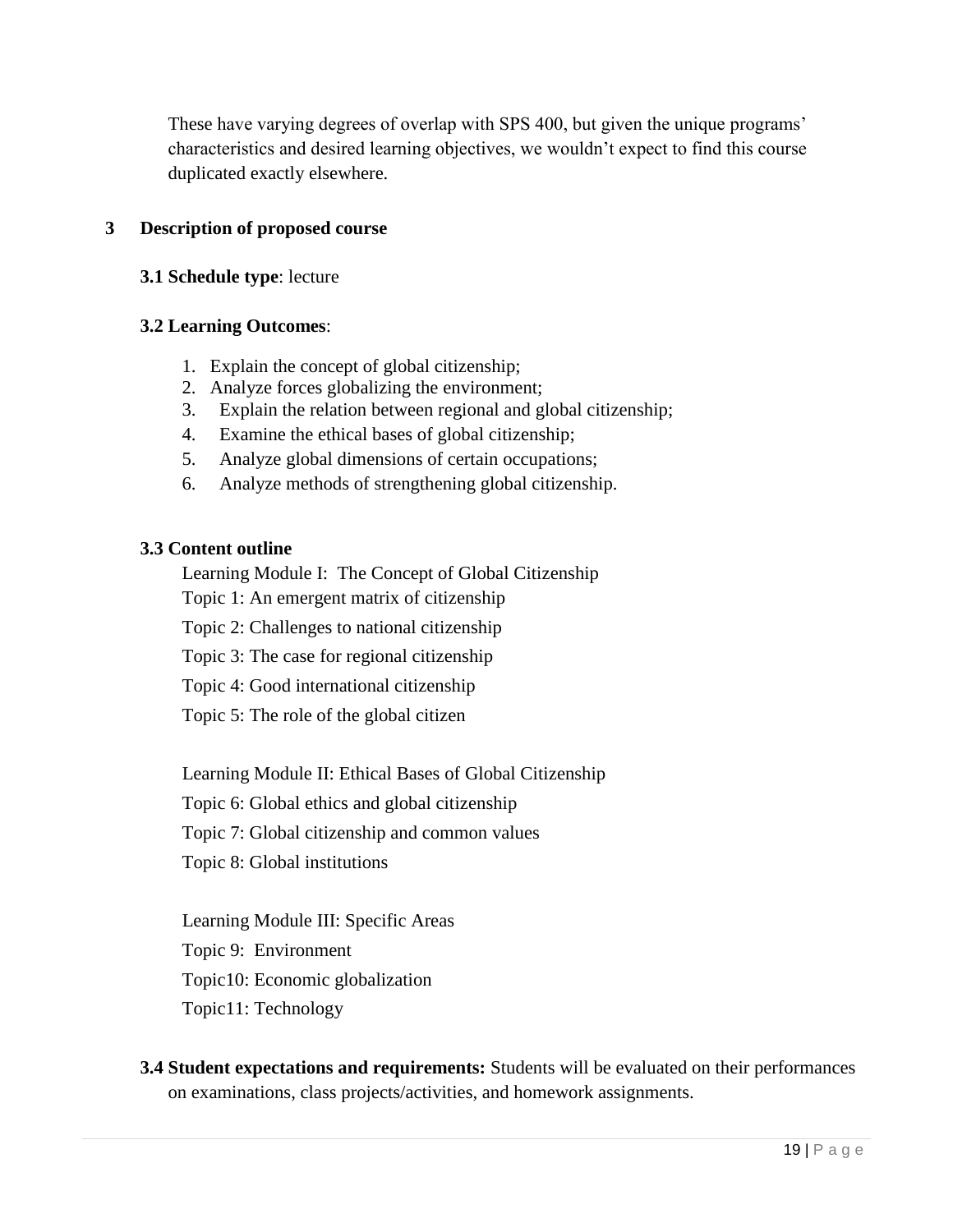### **3.5 Tentative texts and course materials:**

- Banks, J. (2004). Diversity and Citizenship Education: Global Perspectives. 4<sup>th</sup> Ed., Jossev-Bass, Inc.
- Carter, C. & Kravits, S. L. (2013). Keys to Success: Cultural Awareness and Global Citizenship. 13<sup>th</sup> Ed., Prentice Hall, Inc. ISBN13: 978-0132850230
- Dower, N. & Williams, J. E (2002). Global Citizenship: A Critical Introduction. 2<sup>nd</sup> Ed., Routledge N. Y. ISBN13: 978-0415935432
- Rhodes, R. & Szelenyi, K. (2011). Global Citizenship and the University: Advancing Social Life and Relations in an Independent World. Stanford University Press.
- Schattle, Hans (2008). Practices of Global Citizenship. 8<sup>th</sup> Ed., Rowman & Littlefield Pub, Inc. ISBN13: 978-0742538993

### **4. Resources:**

**4.1 Library resources:** existing library resources are sufficient. See attached Library Resources Form.

**4.2 Computer resources:** the schedule type of this course does not require computer resources.

### **5. Budget Implications**

**5.1 Proposed method of staffing**: Given the downsizing of some of the 288 business program concentrations, the existing staff is sufficient to cover the projected scheduling of the course.

- **5.2 Special equipment needed**: The schedule type of this course does not call for special equipment.
- **5.3 Expandable materials needed:** The nature of this course does not require any additional equipment or special materials.
- **5.4 Laboratory materials needed:** This course does not require the use of a laboratory

### **6. Proposed term of implementation:** Fall 2017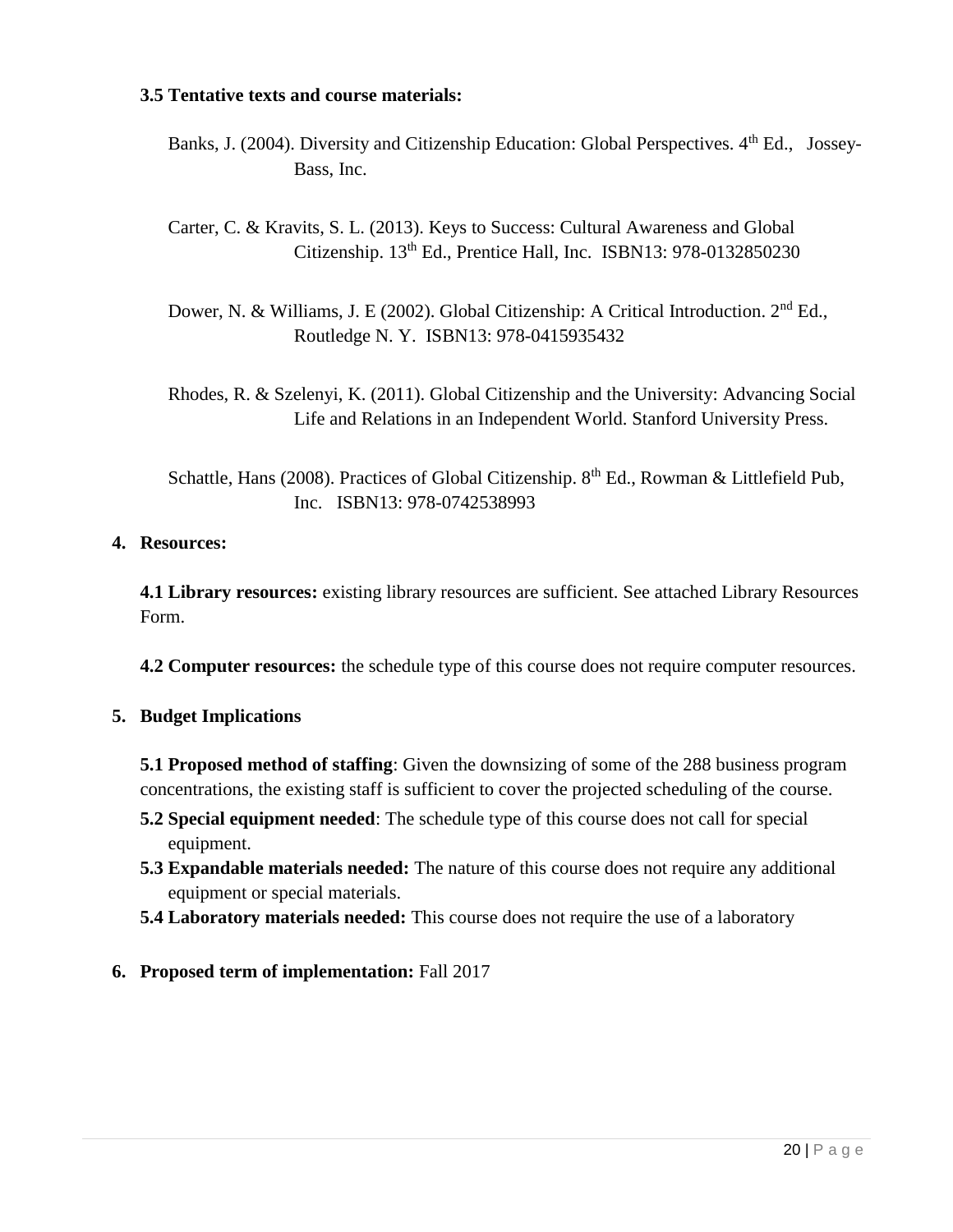| <b>School of Professional Studies</b>          | 09/01/2016 |
|------------------------------------------------|------------|
| University College Curriculum Committee        | 10/25/2016 |
| Professional Education Council (if applicable) |            |
| General Education Committee (if applicable)    |            |
| Undergraduate Curriculum Committee             |            |
| <b>University Senate</b>                       |            |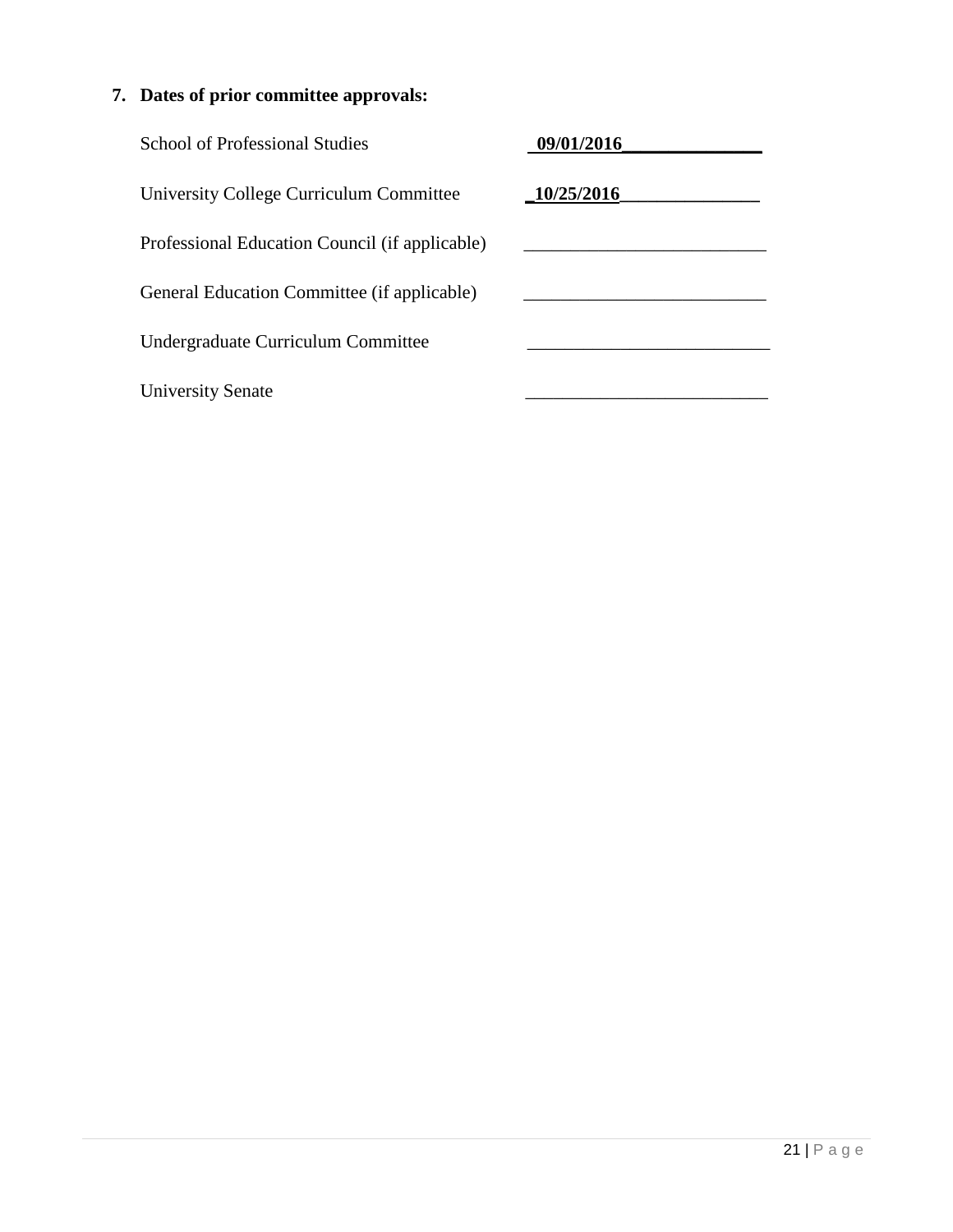# <span id="page-21-0"></span>**School of Professional Studies Proposal to Make Multiple Revisions to a Course (Action Item)**

Contact Person: Ron Mitchell, [ron.mitchell@wku.edu,](mailto:ron.mitchell@wku.edu) 270 780-2535

### **1. Identification of course:**

- 1.1 Current course prefix: LEAD 400
- 1.2 Course title: Practicum in Leadership

### **2. Revise course title:**

- 2.1 Current course title: Practicum in Leadership
- 2.2 Proposed course title: Leadership Capstone
- 2.3 Proposed abbreviated title: Capstone
- 2.4 Rationale for revision of course title: This is the final course in the Organizational Leadership program and the title should reflect a class that evaluates student's summative knowledge in Leadership.

### **3. Revise course number: N/A**

#### **4. Revise course prerequisites:**

- 4.1 Current prerequisites: LEAD 200 or instructor's permission.
- 4.2 Proposed prerequisites: LEAD 200 or LEAD 300 and a minimum of 9 hours completed in the major.
- 4.3 **Rationale for the revision of prerequisites**: Both LEAD 200 and LEAD 300 are entry level classes. Students taking LEAD 200 may not receive credit for LEAD 300 in the major. Most transfer students need 300 level classes. This change will allow students to take either class to meet the requirements for the program and to enroll in subsequent classes for Organizational Leadership. Currently if a student takes LEAD 300 they must be given permission to enroll in any other Organizational Leadership class because currently the entry-class for the organizational leadership program is LEAD 200.
- 4.4 Effect on completion of major/minor sequence: This change will prevent students from taking a lower level class when not necessary for their program and assist students in class sequence.

### **5. Revise course catalog listing:**

5.1 Current course catalog listing: This course will provide students with a culminating experience to integrate the major topics studied in the discipline, demonstrate their mastery of the curriculum, and apply their leadership skills in organizational contexts and settings.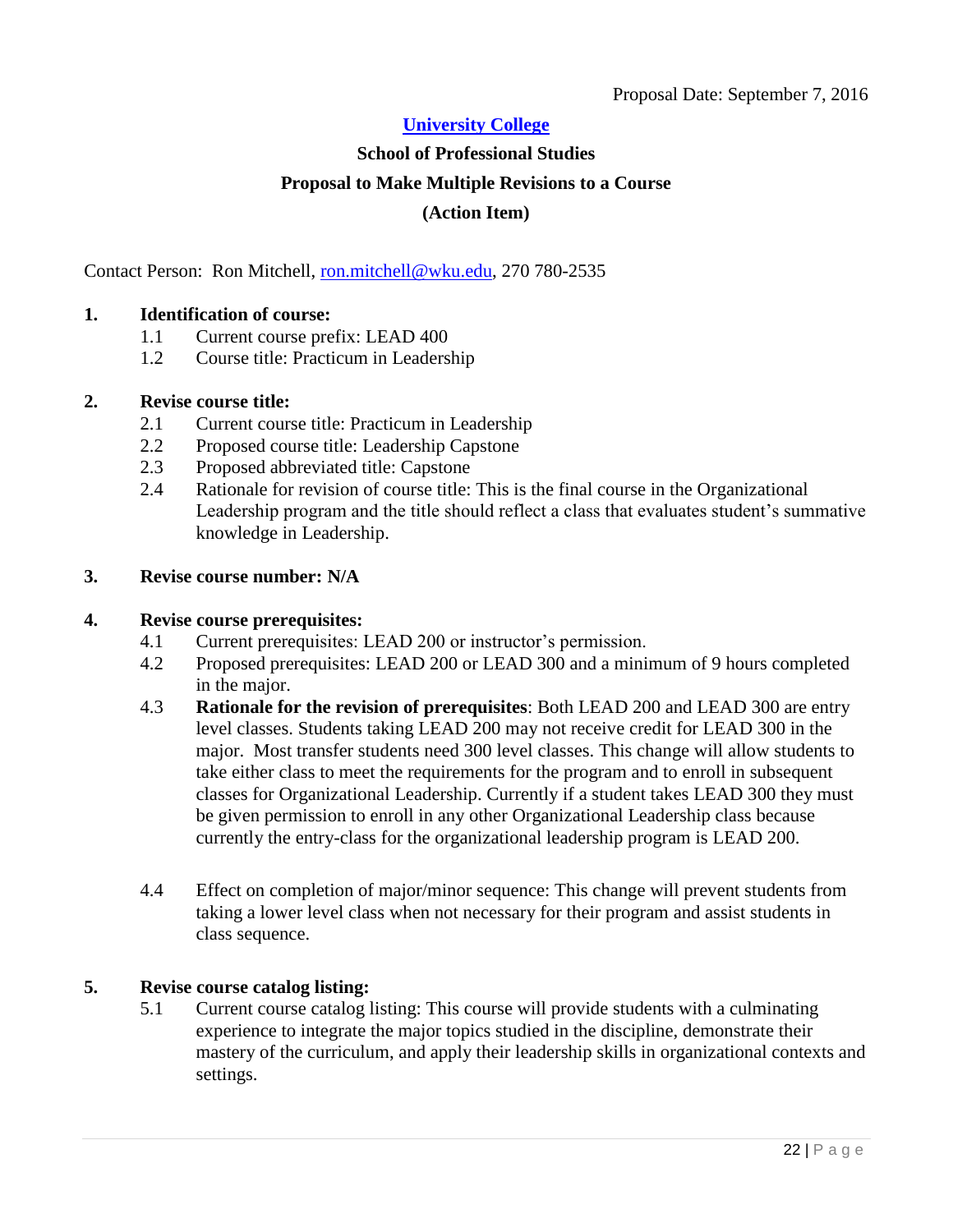- 5.2 Proposed course catalog listing: A course to assess student's summative knowledge of leadership and provide an opportunity for an opportunity for students to demonstrate how to integrate that knowledge.
- 5.3 Rationale for revision of course catalog listing: To more accurately reflect the purpose of the class.

### **6. Revise course credit hours:**

- 6.1 Current course credit hours: 1- 6. Repeatable up to maximum of 6 credit hours.
- 6.2 Proposed course credit hours:  $1 6$ . Not repeatable.
- 6.3 Rationale for revision of course credit hours: This class content will be more focused on evaluation student's ability to demonstrate their knowledge on leadership

### **7. Revise grade type:**

- 7.1 Current grade type: Pass/Fail
- 7.2 Proposed grade type: Standard Letter Grade
- 7.3 Rationale for revision of grade type: The letter grade will more accurately measure and reflect student's performance in the class.

### **8. Proposed term for implementation: Summer 2017**

| <b>School of Professional Studies</b>          | 10/03/2016 |  |
|------------------------------------------------|------------|--|
| University College Curriculum Committee        | 10/25/2016 |  |
| Professional Education Council (if applicable) |            |  |
| General Education Committee (if applicable)    |            |  |
| Undergraduate Curriculum Committee             |            |  |
| <b>University Senate</b>                       |            |  |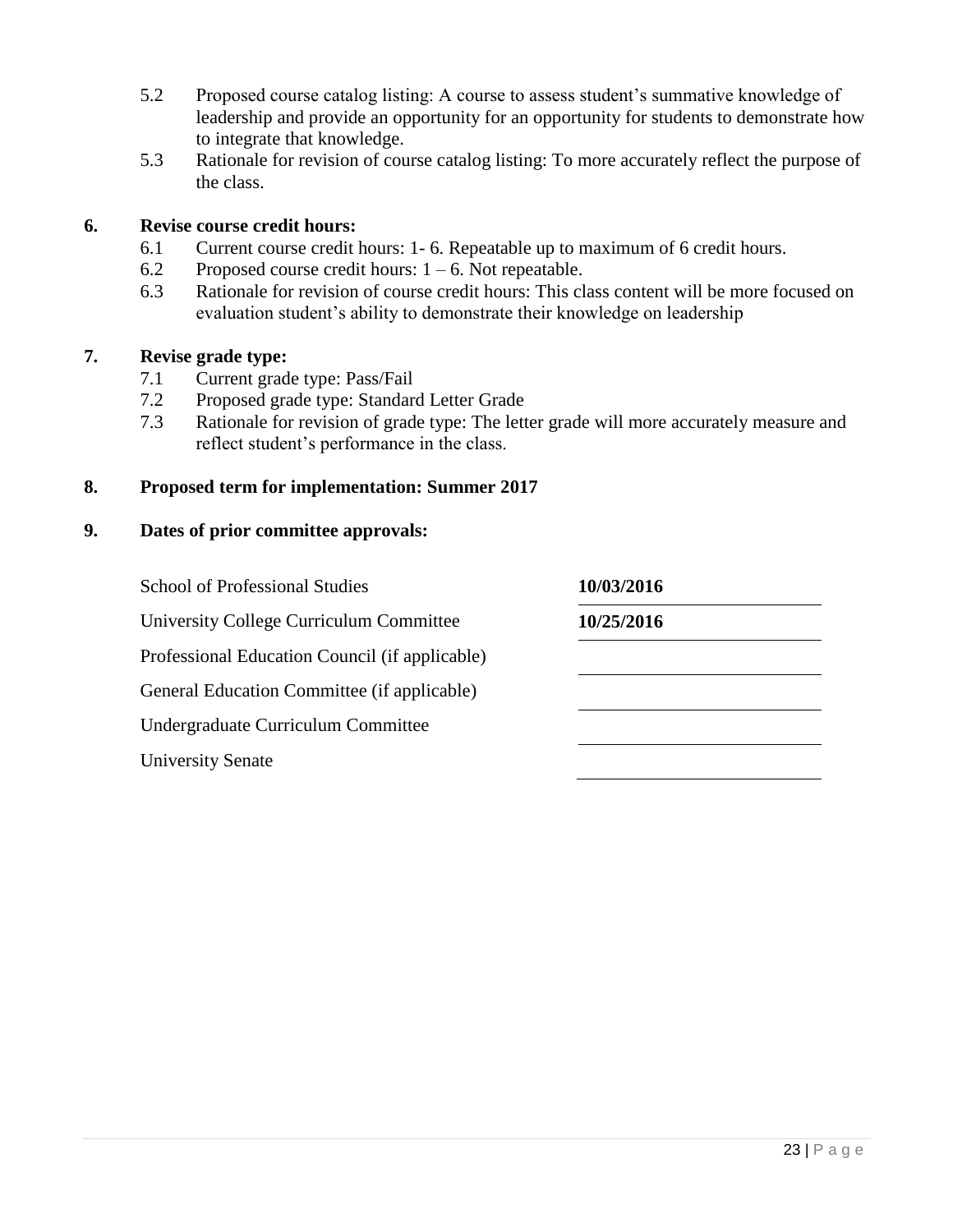### **Diversity & Community Studies**

### **Proposal to Revise a Program**

### <span id="page-23-0"></span>**(Action Item)**

Contact Person: Jane Olmsted, [jane.olmsted@wku.edu,](mailto:jane.olmsted@wku.edu) 5787

### **1. Identification of program:**

- 1.1 Current program reference number: 631
- 1.2 Current program title: Major in Diversity & Community Studies
- 1.3 Credit hours: 33
- **2. Identification of the proposed program changes:** Revision of approved electives, clarification of electives categories.
- **3. Detailed program description:**

**(Side-by-side table is required for most program changes showing revised program on the right and identifying deletions by strike-through and additions in boldface.)**

| <b>Current Program Electives</b>                                                                                                                                                                                                                                  | <b>Proposed Program Electives</b>                                                                                                                                                                                                                                                       |
|-------------------------------------------------------------------------------------------------------------------------------------------------------------------------------------------------------------------------------------------------------------------|-----------------------------------------------------------------------------------------------------------------------------------------------------------------------------------------------------------------------------------------------------------------------------------------|
| The following 15 hours are required for the<br>major: ICSR 200, DCS 300, AFAM 190,<br>GWS 200, and DCS 400. Students are<br>required to take an additional 18 hours of<br>electives, selecting at least six hours from<br>each of the following three categories: | The following 15 hours are required for the<br>major: CSJ 200, DCS 300, AFAM 190, GWS<br>200, and DCS 400. Students are required to<br>take an additional 18 hours of electives,<br>selecting at least six hours from each of the<br>following three categories:                        |
| Category I: Formations of Identity and<br>Narratives of Oppression (minimum of 6<br>hours): COMM 463, ENG 360, ENG 393,<br>GWS 375, PSY 355, SOCL 210.                                                                                                            | Category I: Formations of Identity and<br>Narratives of Oppression (minimum of 6<br>hours): COMM 463, CRIM 361, CRIM 446,<br>DCS 363, ENG 360, ENG 370, ENG 387,<br>FACS 395, ENG 393, GWS 375, HIST 310,<br><b>HIST 353, PSY 355, RELS 333, SOCL 210,</b><br><b>SOCL 375, SUS 295.</b> |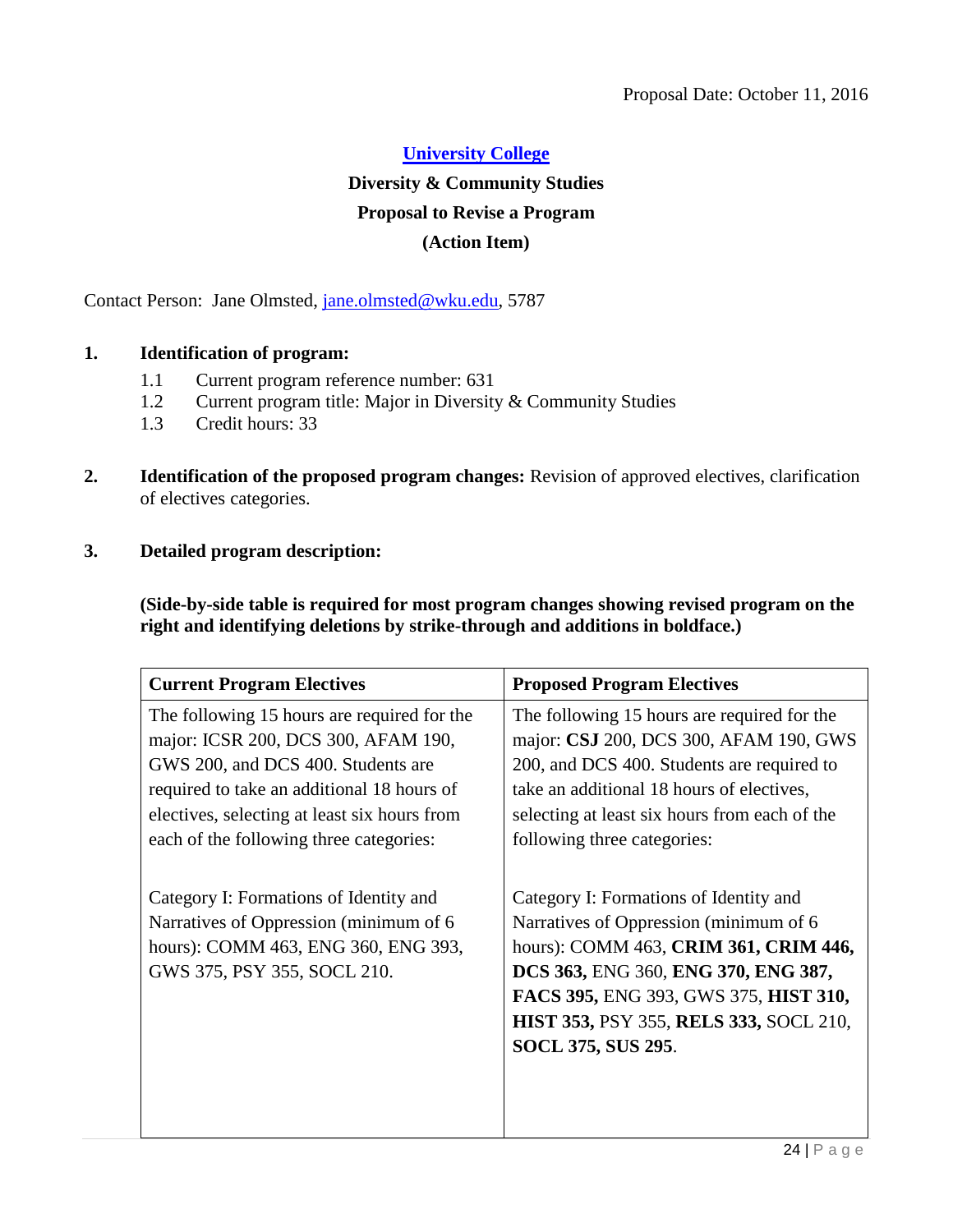| Category II: Advocacy and Social Change  | Category II: Advocacy and Social Change                                            |
|------------------------------------------|------------------------------------------------------------------------------------|
| (minimum of 6 hours): AFAM 333, AFAM     | (minimum of 6 hours): AFAM 333, AFAM                                               |
| 343, GWS 350, HIST 358, HIST 359, HIST   | 343, GWS 350, HIST 358, HIST 359, HIST                                             |
| 453, ICSR 435, PS 373, SOCL 350.         | 380, HIST 453, CSJ 435, PS 373, PS 374,                                            |
|                                          | SJB 310, PS 331, SOCL 260, SOCL 350,                                               |
|                                          | <b>SOCL 359.</b>                                                                   |
|                                          |                                                                                    |
| Category III: Systems, Local to Global   | Category III: Systems, Local to Global<br>(minimum of 6 hours): DCS 360, ECON 434, |
| (minimum of 6 hours): DCS 360, ECON 434, |                                                                                    |
| FLK 330, GEOG 110, HIST 446, RELS 408,   | FLK 330, GEOG 110, GEOG 225, HIST                                                  |
| SOCL 240, 360, SWRK 330.                 | 200, HIST 446, PS 220, PS 350, RELS 408,                                           |
|                                          | SOCL 240, SOCL 270, SOCL 350, SOCL                                                 |
|                                          | 360, SOCL 372, SWRK 330.                                                           |
|                                          |                                                                                    |

### **4. Rationale for the proposed program change:**

Our current listing has proven limiting to students, who sometimes have trouble finding an approved elective that will fit their schedules. We therefore wish to increase the number of options available to them. All of the courses bolded and added to the list of approved electives are appropriate for the major; respective departments have been consulted.

### **5. Proposed term for implementation and special provisions:** Fall 2017

### **6. Dates of prior committee approvals:**

Department: Diversity & Community Studies October 17, 2016

University College Curriculum Committee October 25, 2016

Undergraduate Curriculum Committee

University Senate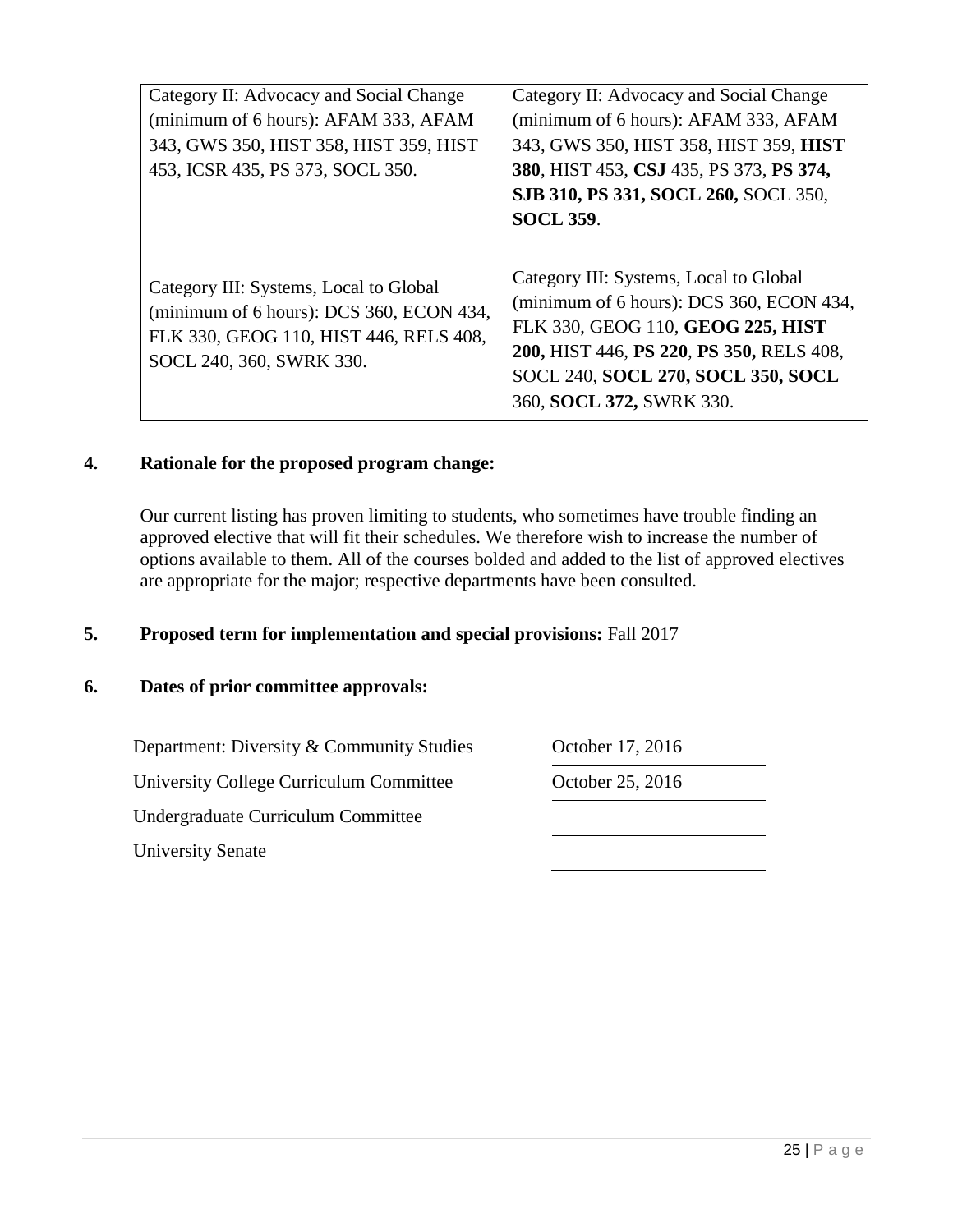**Diversity & Community Studies**

### **Proposal to Revise a Program**

### <span id="page-25-0"></span>**(Action Item)**

Contact Person: Leah Ashwill, [leah.ashwill@wku.edu,](mailto:leah.ashwill@wku.edu) 5-3217, and Jane Olmsted, [jane.olmsted@wku.edu,](mailto:jane.olmsted@wku.edu) 5-5787

### **1. Identification of program:**

- 1.1 Current program reference number: 349
- 1.2 Current program title: Minor in Citizenship & Social Justice
- 1.3 Credit hours: 22
- **2. Identification of the proposed program changes:** Addition of more elective options, correction of prefix (ICSR is now CSJ)

### **3. Detailed program description:**

Students are required to take an additional 12 hours of electives, selecting from at least three different programs /departments, and insuring that at least half of their minor credits are from upper-level courses. The following electives are approved. Additional courses may be considered after consultation from the CCSJ Director: AFAM 190, AFAM 333, AFAM 343, ANTH 360, ANTH 343, FLK 377 / AFAM 377, FLK 342 / ANTH 342, FLK 330, FLK 480, DCS 360, ECON 434, ECON 445, ENG 360, ENG 370, ENG 393, GEOG 444, GEOG 380, GWS 200, GWS 301, GWS 375, GWS 400, HIST 379, HIST 380, HIST 420, HIST 430, HIST 446, HON 251, DCS 300, ICSR 380, PHIL 103, PHIL 202, PHIL 212, PHIL 333, PHIL 427, PS 101, PS 373, PS 435, PSY 355, RELS 401, SOCL 240, SOCL 312, SOCL 355, SOCL 359, SOCL 362, SOCL 452, THEA 349.

Students are required to take an additional 12 hours of electives, selecting from at least three different programs / departments, and insuring that at least **11** of their minor credits are from upper-level courses. The following electives are approved **(additional courses may be considered after consultation with the CCSJ director):** AFAM 190, AFAM 333, AFAM 343, **ANTH 120,** ANTH 343, ANTH 360, DCS 300, DCS 360, **DCS 363,**  ECON 434, ECON 445, **EDU 200**, ENG 360, ENG 370, ENG 393, **ENG 497**, FLK 330, **FLK 340/ANTH 340,** FLK 342 / ANTH 342, FLK 377 / AFAM 377, FLK 480, **GEOG 225, GEOG 330**, GEOG 380,GEOG 444, GWS 200, GWS 301, GWS 375, GWS 400, HIST 379, HIST 380, HIST 420, HIST 430, HIST 446, **HIST 453, HIST 481**, HON 251, **ICSR 380**, **JOUR 201, LEAD 330,** PHIL 103, PHIL 202, **PHIL 208,** PHIL 212, **PHIL**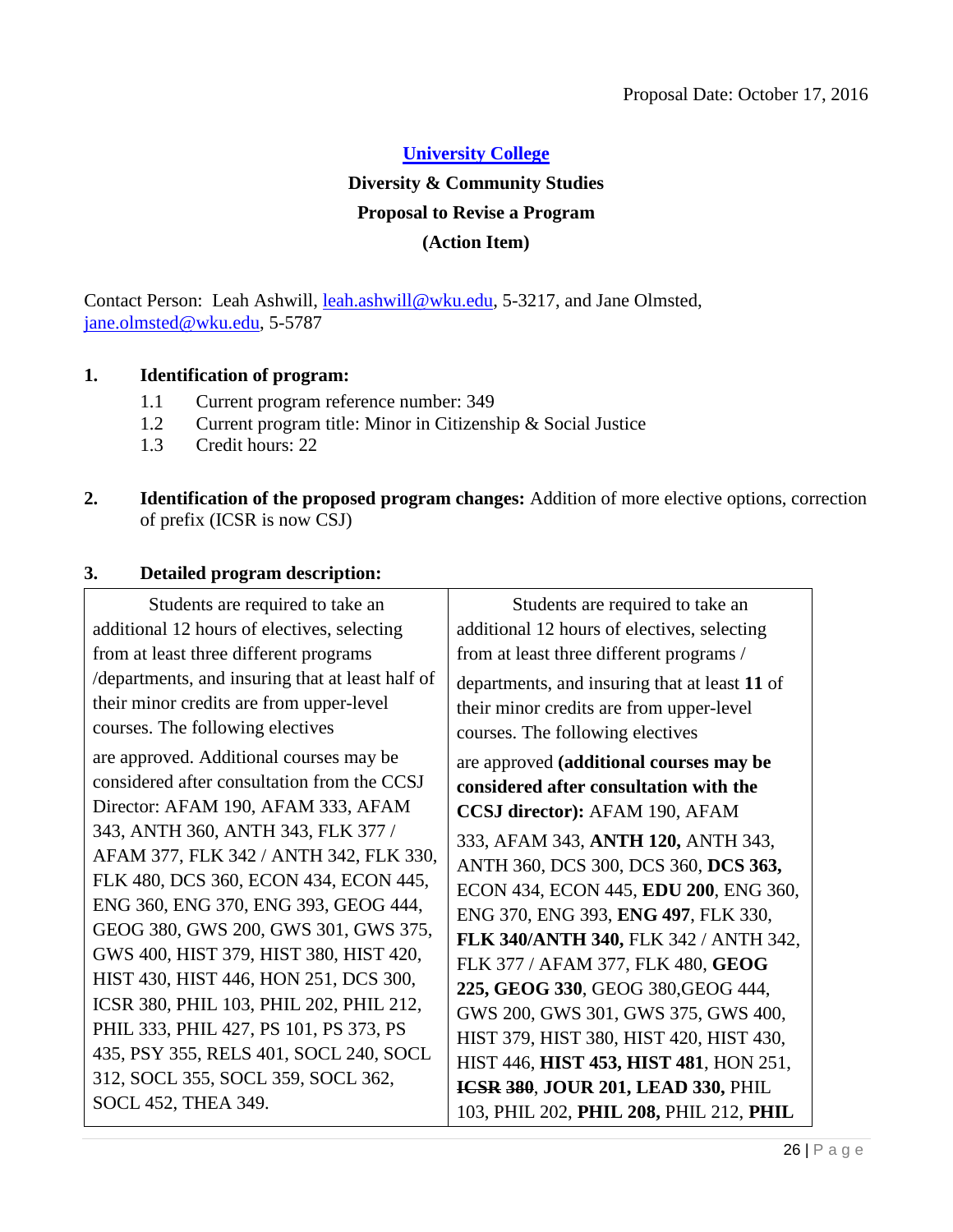| 323, PHIL 324, PHIL 333, PHIL 427, PHIL   |
|-------------------------------------------|
| 350, PS 101, PS 110, PS 373, PS 435, PSY  |
| 355, RELS 401, RELS 202, RELS 323,        |
| <b>RELS 333, SOCL 240, SOCL 312, SOCL</b> |
| 355, SOCL 359, SOCL 362, SOCL 452,        |
| <b>SWRK 300, SWRK 325, THEA 349, THEA</b> |
| 341.                                      |
|                                           |
|                                           |
|                                           |

### **4. Rationale for the proposed program change:**

Our current listing has proven limiting to students, who sometimes have trouble finding an approved elective that will fit their schedules. We therefore wish to increase the number of options available to them. All of the courses bolded and added to the list of approved electives are appropriate for the minor and have been approved by the respective departments. A handful of courses have been removed, because they are no longer offered (ICSR 380, THEA 349), or the course number was incorrect (PS 101 should be PS 110), or the course is a seminar topics course (RELS 401).

### **5. Proposed term for implementation and special provisions (if applicable):** Fall 2017

### **6. Dates of prior committee approvals:**

Diversity & Community Studies **October 17, 2016** University College Curriculum Committee October 25, 2016 Undergraduate Curriculum Committee University Senate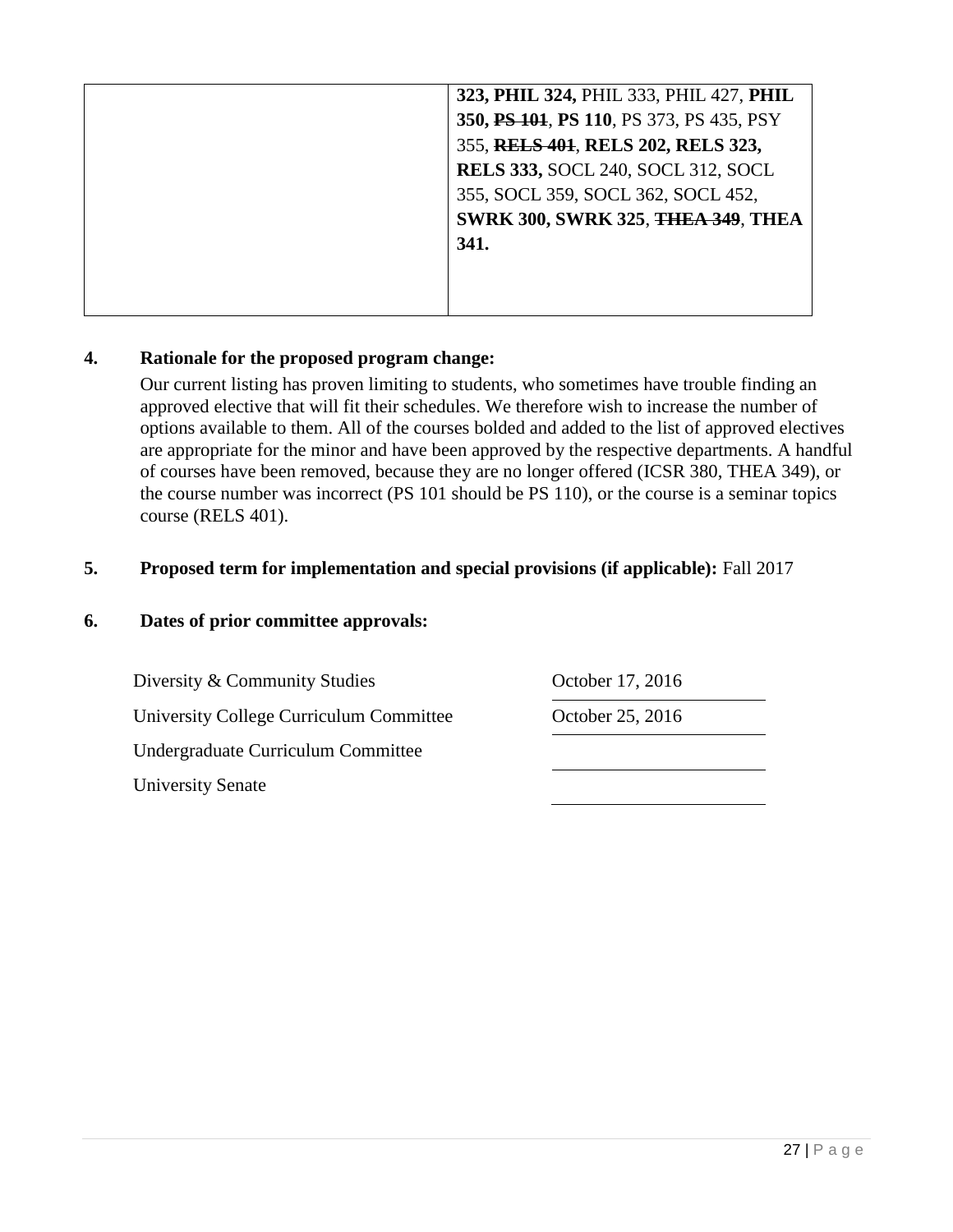### **School of Professional Studies**

### **Proposal to Revise a Program**

### <span id="page-27-0"></span>**(Action Item)**

**Contact Person**: Cort Basham, School of Professional Studies, TPH 218, 5-8973 [cortney.basham@wku.edu](mailto:cortney.basham@wku.edu)

### **1. Identification of program:**

- 1.1 Current program reference number:558
- 1.2 Current program title: Bachelor of Interdisciplinary Studies
- 1.3 Credit hours: 36

### **2. Identification of the proposed program changes:**

Streamlining of program as follows:

- IDST 395 changed from requirement to elective
- IDST 495 replaced by option of IDST 495 or 499
- IDST courses may be included as emphasis electives

### **3. Detailed program description:**

The Bachelor of Interdisciplinary Studies (BIS) degree provides a four- year program for students who do not need or desire the academic specialization involved in traditional major or major/minor programs. This degree program allows considerable latitude and flexibility to satisfy individual interests and needs. In lieu of the major/minor required by traditional degree programs, the student must complete a broad area of emphasis (complementary courses from different academic disciplines) of at least 36 semester hours of coursework approved by the Interdisciplinary Studies degree advisor.

Proposed text: The Bachelor of Interdisciplinary Studies (BIS) degree provides a four-year program for students who do not need or desire the academic specialization involved in traditional major or major/minor programs. This degree program allows considerable latitude and flexibility to satisfy individual interests and needs. In lieu of the major/minor required by traditional degree programs, the student must complete a broad area of emphasis (complementary courses from different academic disciplines) of at least 36 semester hours of coursework approved by the Interdisciplinary Studies degree advisor**. These hours will include a capstone course (student may choose from IDST 495 or IDST 499).**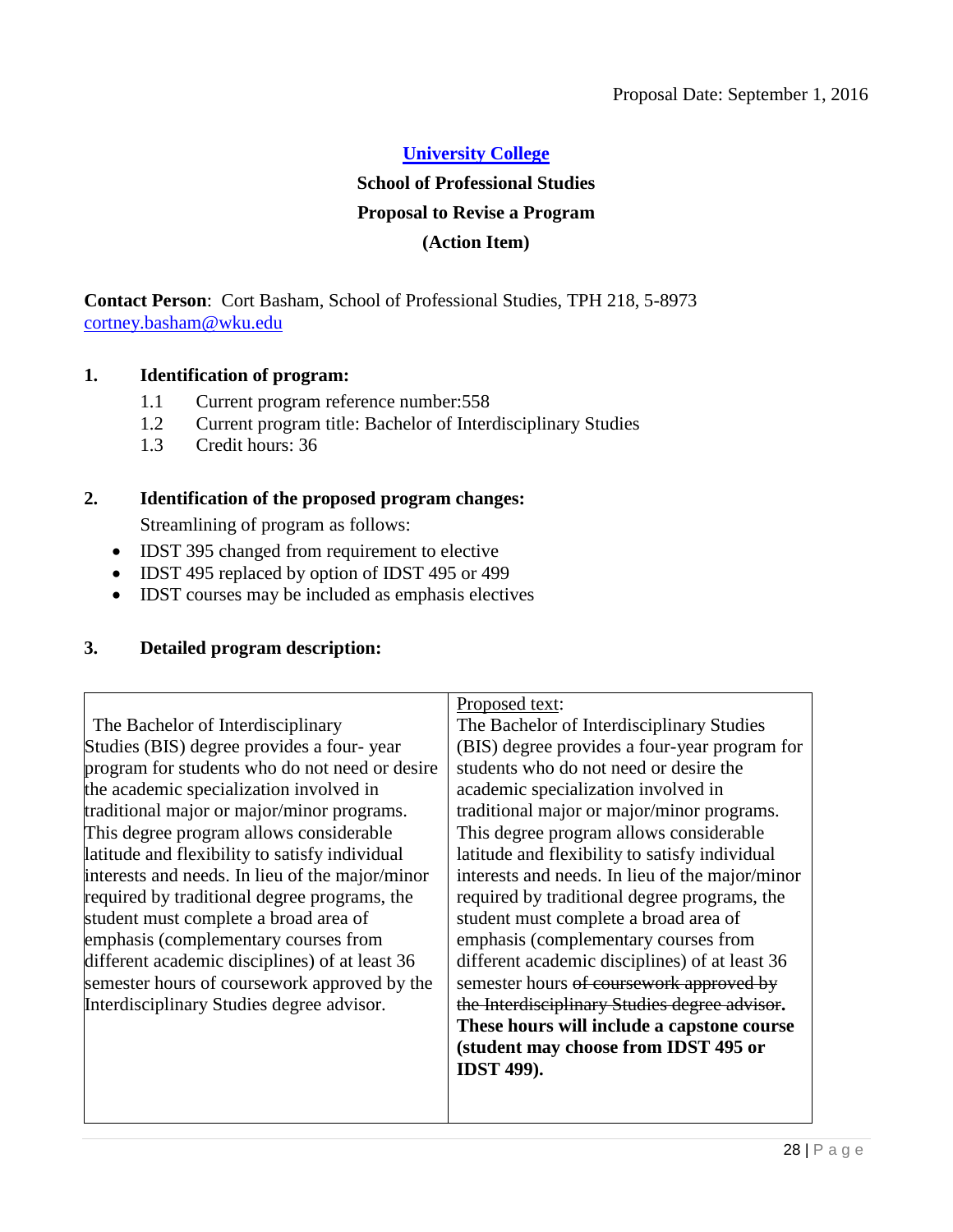The 12 broad areas of emphasis and sample degree paths for the Interdisciplinary Studies degree program follow:

- Arts
- Business
- Education
- Health
- Humanities
- Military Studies
- Organization and Communication of Ideas •Science
- Social and Behavioral Science
- Social Justice and Equity Studies
- Sustainability
- Technology

Students also have the option of requesting a broad area of emphasis not listed above. The written request, based on specific individual objectives, must be made by the student and approved by a BIS advisor, the Director, and the Dean of University College.

### **Minimum Academic Requirements for the Bachelor of Interdisciplinary Studies**

• Grade point average of at least 2.0 in the following three areas: Area of Emphasis Hours, WKU Hours, and Overall Cumulative **Hours** 

• 36 hours in the Area of Emphasis

• 42 hours of upper-level credits, including 12 upper-level hours in the Area of Emphasis

• No more than 24 semester hours in a single academic discipline, no more than 24 semester hours from the School of Journalism & Broadcasting, no more than 30 semester hours in courses administered by the Gordon Ford College of Business, no more than 12

upper-level semester hours from the Gordon Ford College of Business.

The 12 broad areas of emphasis and sample degree paths for the Interdisciplinary Studies degree program **include**:

- Arts
- Business
- Education
- Health
- Humanities
- Military Studies
- Organization and Communication of Ideas
- Science
- Social and Behavioral Science
- Social Justice and Equity Studies
- Sustainability
- Technology

Students also have the option of requesting a broad area of emphasis not listed above. The written request, based on specific individual objectives, must be made by the student and approved by a BIS advisor, the Director, and the Dean of University College.

### **Minimum Academic Requirements for the Bachelor of Interdisciplinary Studies**

• Grade point average of at least 2.0 in the following **three two** areas: Area of Emphasis Hours, WKU Hours and Overall Cumulative **Hours** 

• 36 hours in the Area of Emphasis

• 42 hours of upper-level credits including 12 upper-level hours in the Area of Emphasis

• No more than 24 semester hours in a single academic discipline, no more than 24 semester hours from the School of Journalism & Broadcasting, no more than 30 semester hours in courses administered by the Gordon Ford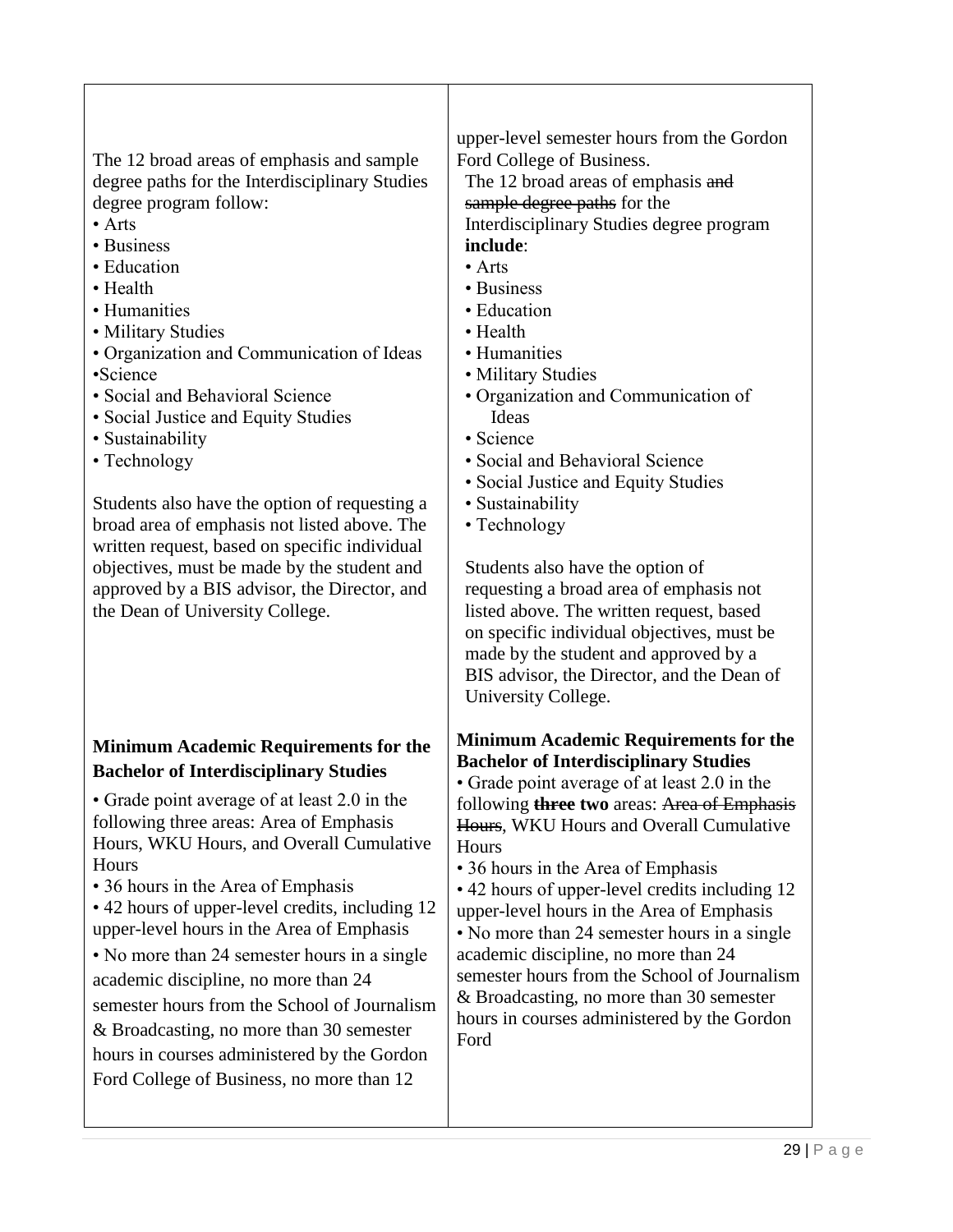| College of Business, no more than 12 upper- |
|---------------------------------------------|
| level semester hours from the Gordon Ford   |
| College of Business.                        |
|                                             |

• IDST 395 (Investigative Methods) • IDST 395 (Investigative Methods) Studies Capstone) are programmatic Studies Capstone) are programmatic the area of emphasis. the area of emphasis.

and IDST 495 (Interdisciplinary and IDST 495 (Interdisciplinary requirements, not counted within requirements, not counted within

### **4. Rationale for the proposed program change:**

This proposal seeks to improve the efficiency and effectiveness of the BIS program, which serves well over 500 students, while maintaining its original goal of being a flexible degree option for students who do not wish to pursue a traditional academic specialization.

Despite the description, coursework is not currently approved by an advisor. IDST has a list of approved courses for each subject area; additional courses may be included by filing the appropriate paperwork. We have corrected the description to match actual practice.

Requiring a 2.00 GPA within the area of emphasis results in a great deal of advising paperwork as we move courses in which students have done poorly out of the area of emphasis and replace them with ones in which they have done better. This is consistent with other majors at WKU that do not require a 2.00 in the major, as long as students have a GPA of 2.00 both cumulatively and in WKU hours.

The required IDST 395 and IDST 495 courses have proved bottlenecks for students. IDST has trouble staffing them with qualified faculty, and the inability to get into these classes in a timely way negatively affects time to degree completion. Shifting IDST 395 to an IDST elective will allow students more choices for fulfilling their upper-level requirements and relieve enrolment pressure. At the same time, counting the capstone within the major hours reflects the practice of many other majors at WKU (for example, Visual Studies, Psychological Sciences, Health Information Management, and many more).

Similar degree programs are offered at most of our benchmark and regional institutions including:

Morehead University: University Studies Eastern Kentucky University: General Studies Murray State University: University Studies Eastern Tennessee State University: General Studies Bowling Green State University: Liberal Studies Illinois State University: University Studies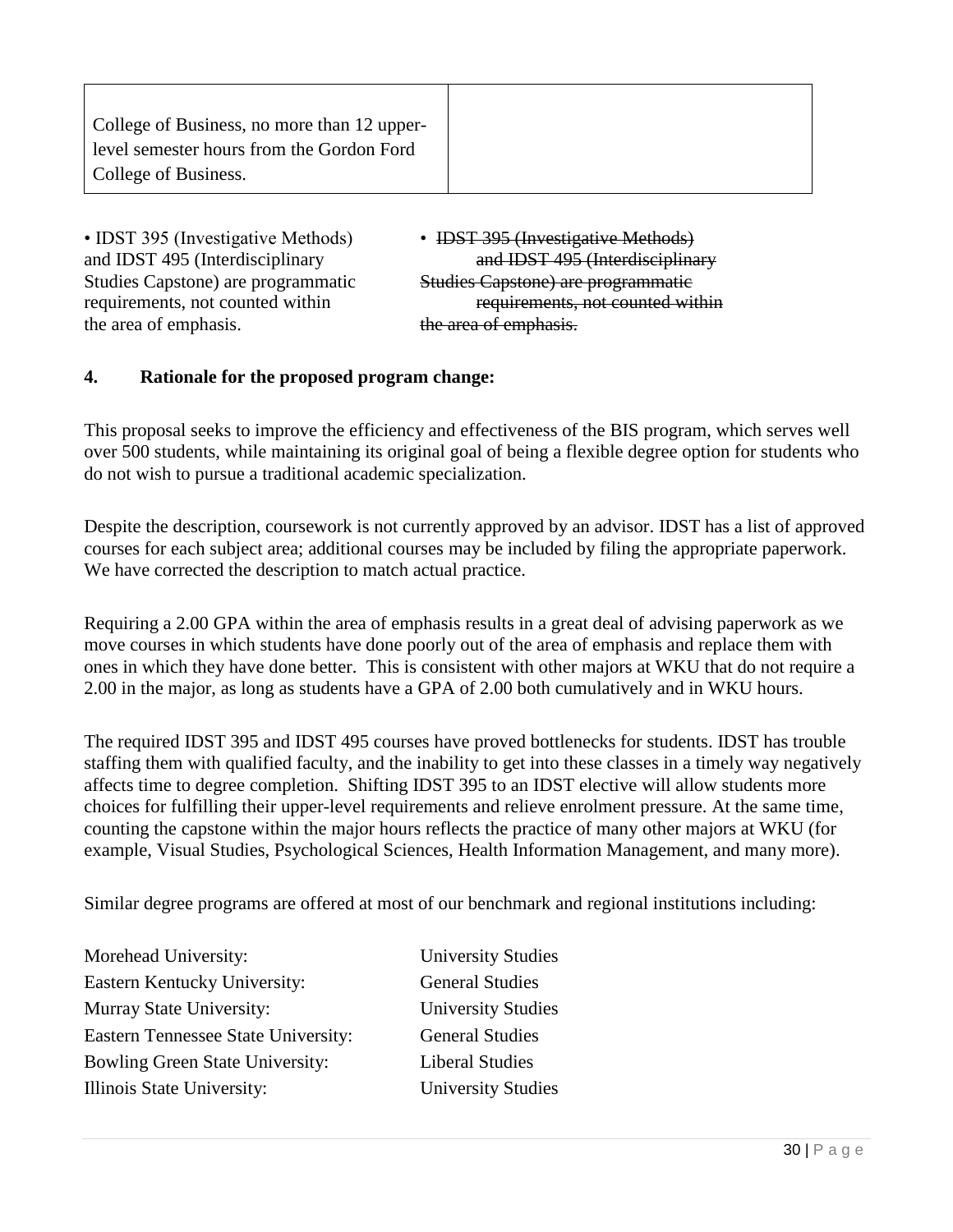# **5. Proposed term for implementation and special provisions (if applicable):** Fall 2017

| <b>School of Professional Studies</b>          | 10/7/2016  |
|------------------------------------------------|------------|
| University College Curriculum Committee        | 10/25/2016 |
| Professional Education Council (if applicable) | N/A        |
| Undergraduate Curriculum Committee             |            |
| <b>University Senate</b>                       |            |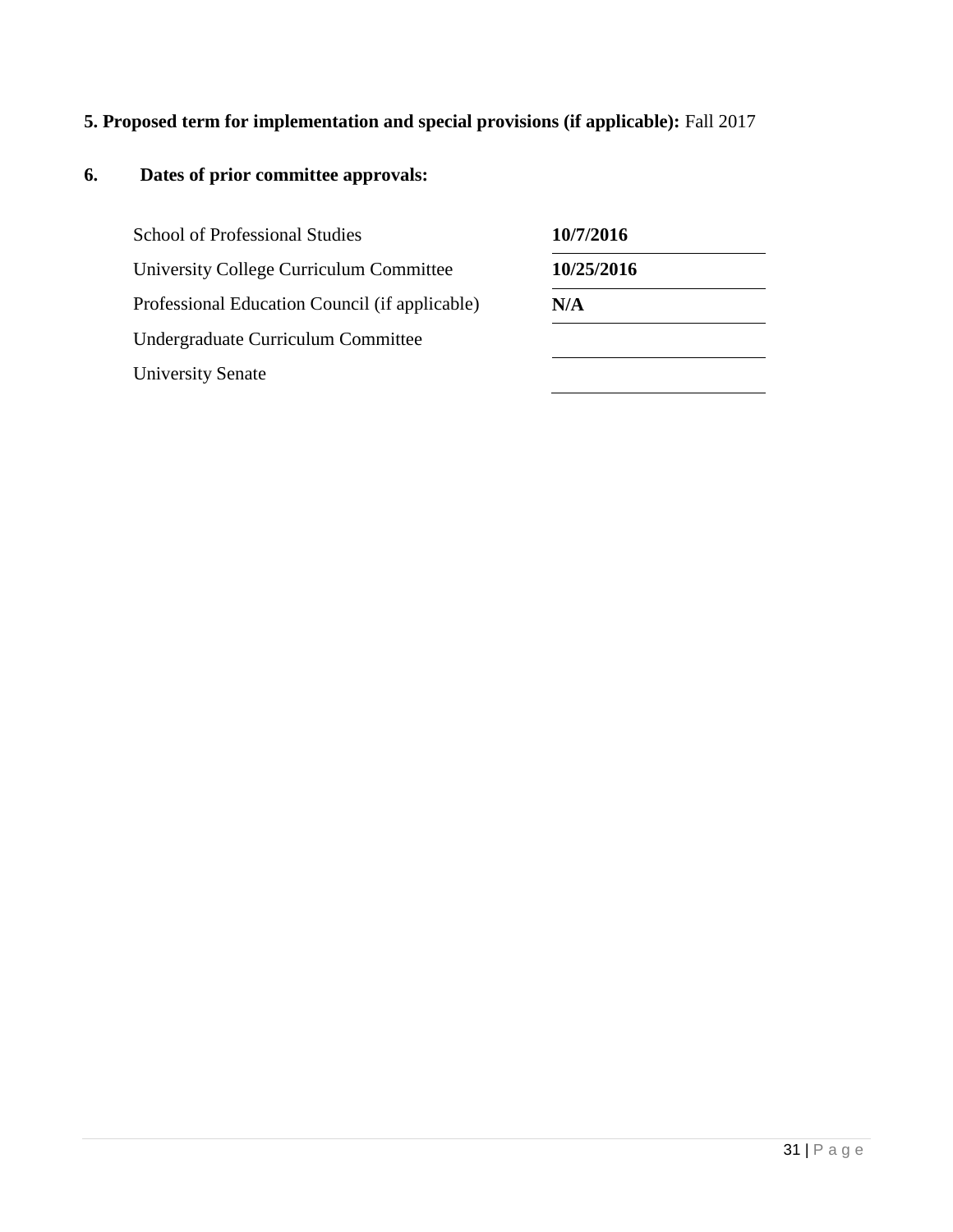# **[College of Health and Human Services](#page-2-0) Department of Family and Consumer Sciences Proposal to Revise Course Prerequisites (Consent Item)**

Contact Person:

Karen Mason *[karen.mason@wku.eud](mailto:karen.mason@wku.eud)* 745-3462 Julie Lee *[julie.lee@wku.edu](mailto:julie.lee@wku.edu)* 745-3990

### **1. Identification of course:**

- <span id="page-31-0"></span>1.1 Course prefix and number: HMD 313
- 1.2 Course title: Practicum in Hospitality Management
- **2. Current prerequisites:** HMD 171 or HMD 271 and sophomore standing
- **3. Proposed prerequisites**: Sophomore standing

### **4. Rationale for the revision of prerequisites:**

Multiple pre-requisites were affecting the sequencing of required courses, especially for students in the Tourism minor, and the Meeting, Convention and Exposition minor. Additionally, it is preferable for the students to obtain work experience earlier in the curriculum.

- **5. Effect on completion of major/minor sequence:** None.
- **6. Proposed term for implementation:** Fall 2017

### **7. Dates of prior committee approvals:**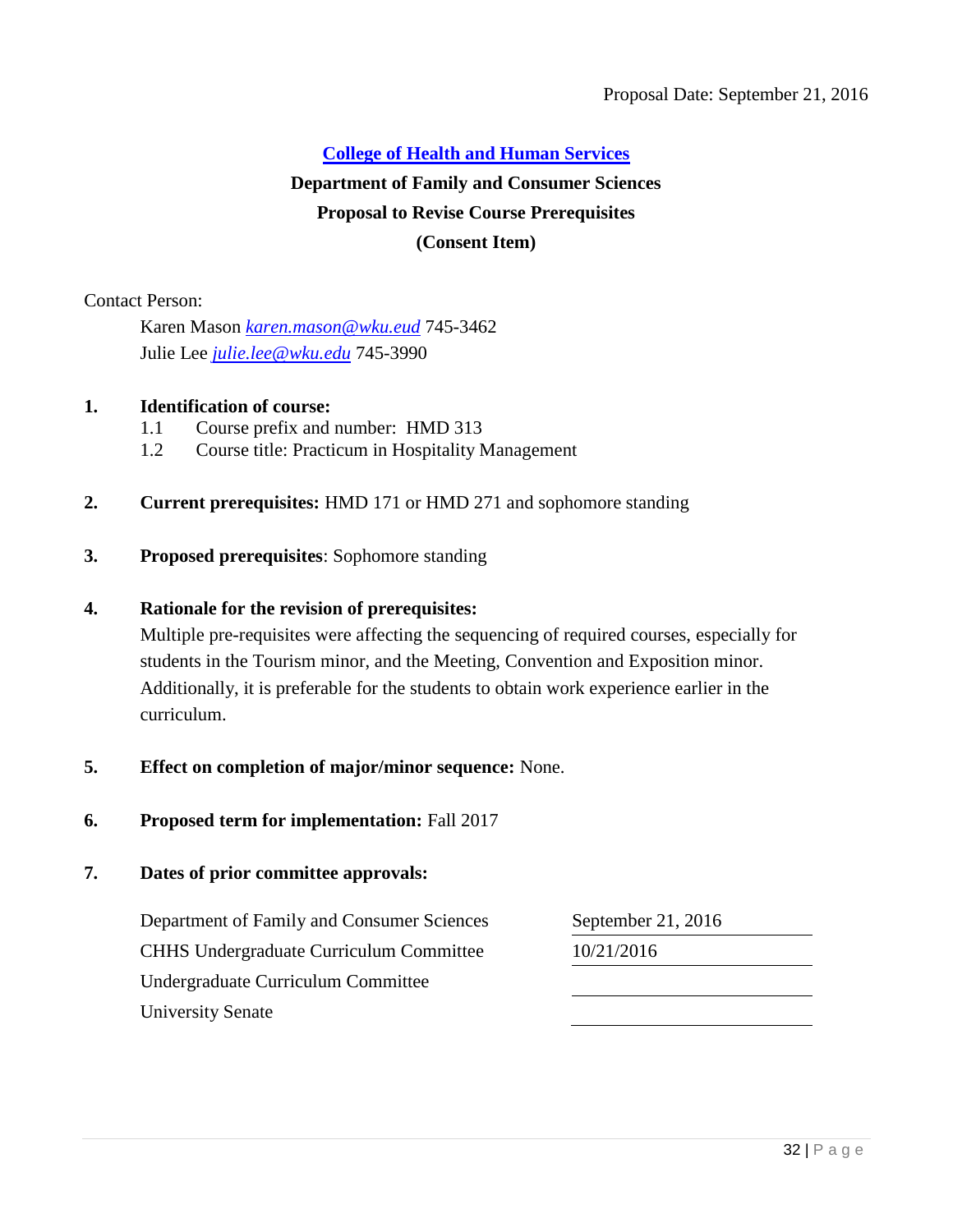# **[College of Health and Human Services](#page-2-0) Department of Family and Consumer Sciences Proposal to Revise Course Prerequisites (Consent Item)**

Contact Person:

Karen Mason [karen.mason@wku.edu](mailto:karen.mason@wku.edu) 745-3462 Julie Lee [julie.lee@wku.edu](mailto:julie.lee@wku.edu) 745-3990

### **1. Identification of course:**

- <span id="page-32-0"></span>1.1 Course prefix and number: HMD 368
- 1.2 Course title: Dietary and Herbal Supplements
- **2. Current prerequisites**: HMD 211 or permission of instructor
- **3. Proposed prerequisites**: HMD 211

### **4. Rationale for the revision of prerequisites:**

The content in HMD 211 is needed to prepare students for HMD 368.

### **5. Effect on completion of major/minor sequence:** none

### **6. Proposed term for implementation:** Fall 2017

### **7. Dates of prior committee approvals:**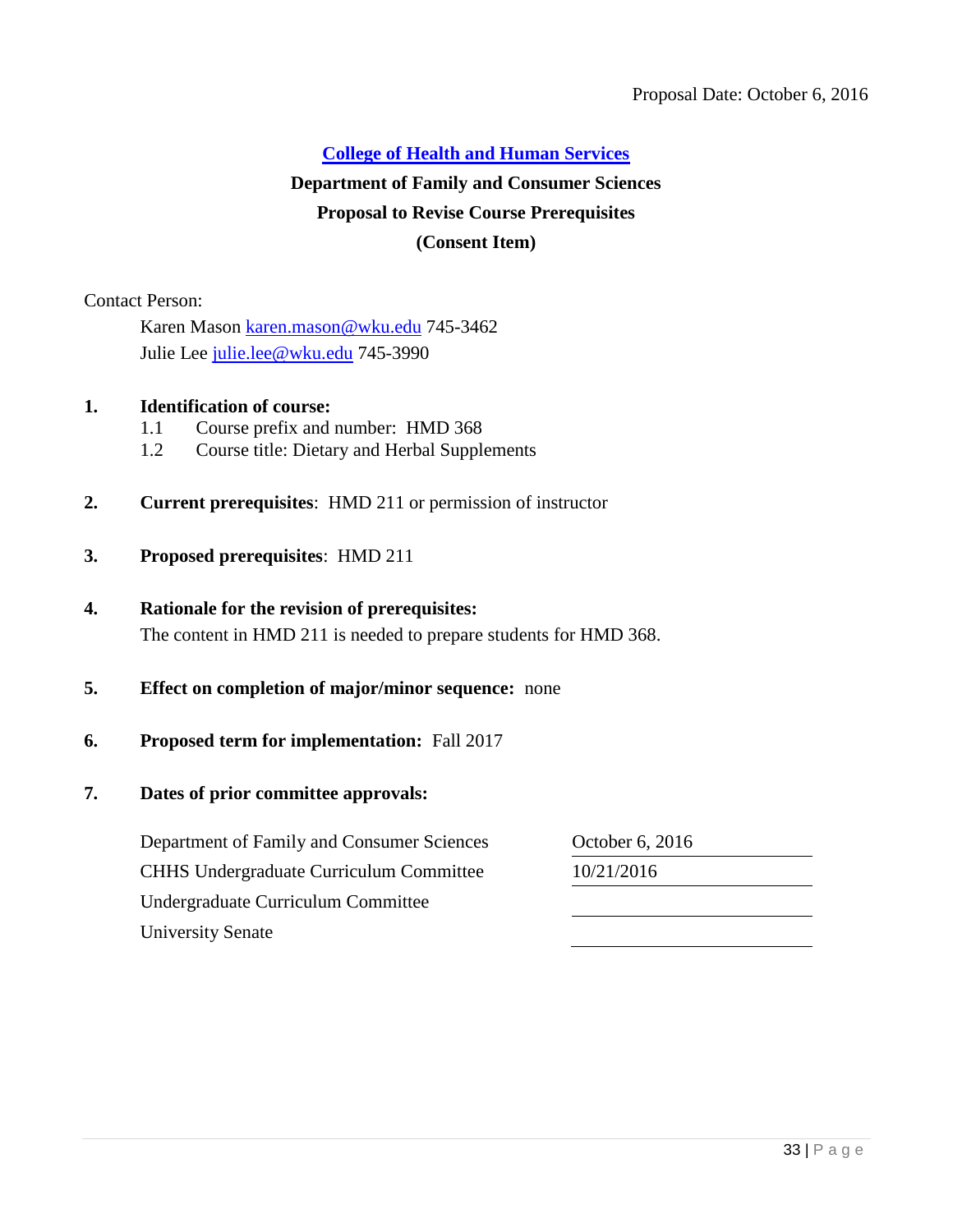# **[College of Health and Human Services](#page-2-0) Department of Family and Consumer Sciences Proposal to Revise Course Prerequisites (Consent Item)**

Contact Person:

Karen Mason *[karen.mason@wku.edu](mailto:karen.mason@wku.edu)* 745-3462 Julie Lee *[julie.lee@wku.edu](mailto:julie.lee@wku.edu)* 745-3990

### **1. Identification of course:**

- <span id="page-33-0"></span>1.1 Course prefix and number: HMD 378
- 1.2 Course title: Legal Environment of Hospitality and Tourism
- **2. Current prerequisites***:* HMD 275 and 276 or permission of instructor
- **3. Proposed prerequisites**: HMD 271 and Junior Standing.

### **4. Rationale for the revision of prerequisites:**

HMD 271 is a tourism course, with relevant content to prepare the student for successful completion of the HMD 378 marketing course. HMD 275 Restaurant Management and HMD 276 Lodging Operations are more field specific than is necessary to help with completion of HMD 378. Additionally, HMD 275 and HMD 276 are only offered once a year and this was making the sequencing of courses difficult.

- **5. Effect on completion of major/minor sequence:** None.
- **6. Proposed term for implementation:** Fall 2017

### **7. Dates of prior committee approvals:**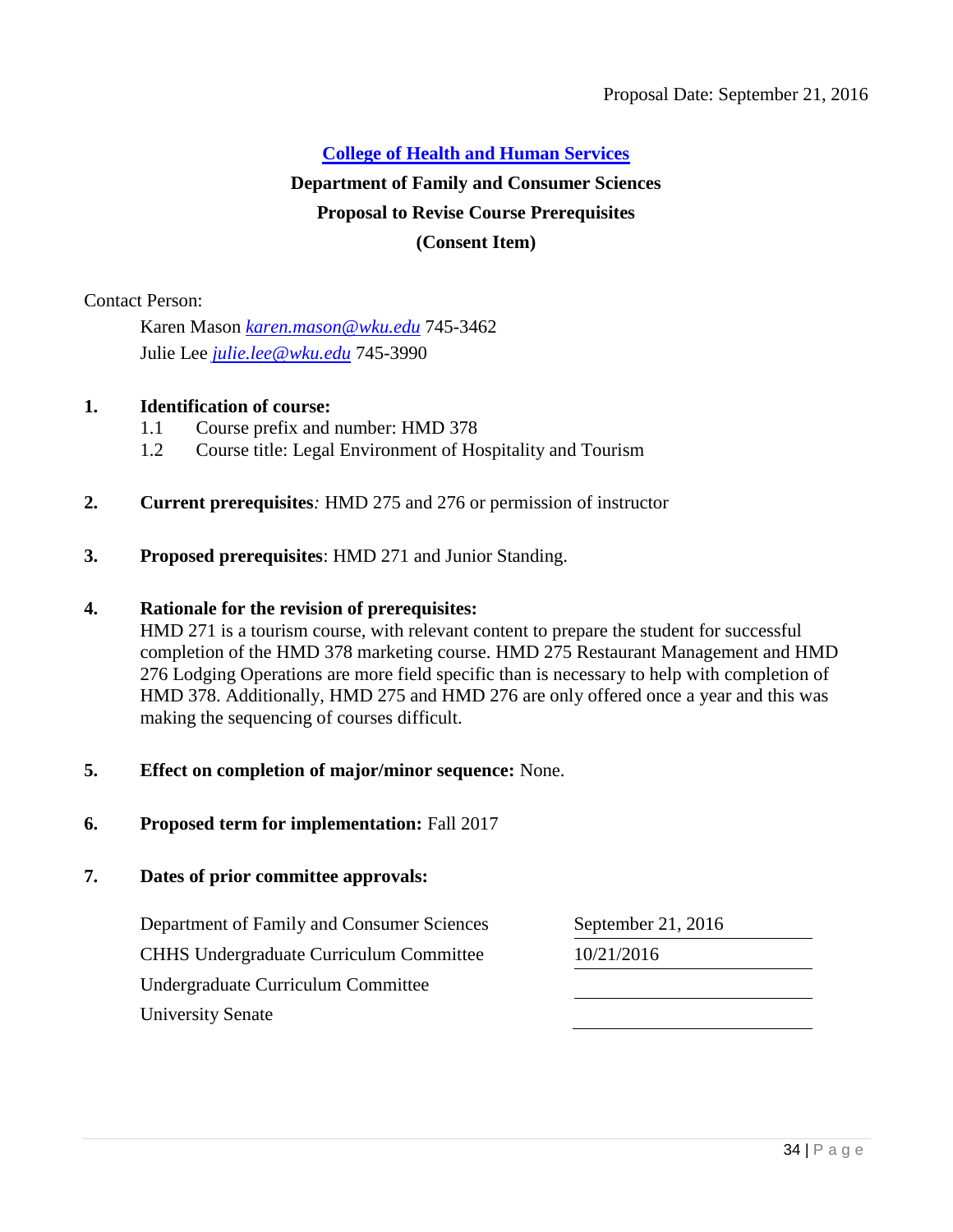### **[College of Health and Human Services](#page-2-0)**

# **Department of Family and Consumer Sciences Proposal to Revise Course Prerequisites/Corequisites (Consent Item)**

Contact Person:

Karen Mason *[karen.mason@wku.edu](mailto:%20karen.mason@wku.edu)* 745-3462 Julie Lee *[julie.lee@wku.edu](mailto:julie.lee@wku.edu)* 745-3990

### **1. Identification of course:**

- <span id="page-34-0"></span>1.1 Course prefix and number: HMD 470
- 1.2 Course title: Advanced Lodging Management

### **2. Current prerequisites/corequisites:**

Prerequisites: ACCT 200 and HMD 276 or permission of instructor. Corequisites: HMD 472; HRTM majors or Lodging Management minors only

### **3. Proposed prerequisites/corequisites:**

Prerequisites: HMD 276. Corequisites: HMD 472.

#### **4. Rationale for the revision of prerequisites/corequisites:**

HMD 276 Lodging Operations is the introductory course for this content. ACCT 200 content is not relevant for the successful completion of this course. Lodging management minor has been deleted. The co-requisite HMD 472 is the other spring capstone course and should remain as such.

- **5. Effect on completion of major/minor sequence:** None.
- **6. Proposed term for implementation:** Fall 2017
- **7. Dates of prior committee approvals:**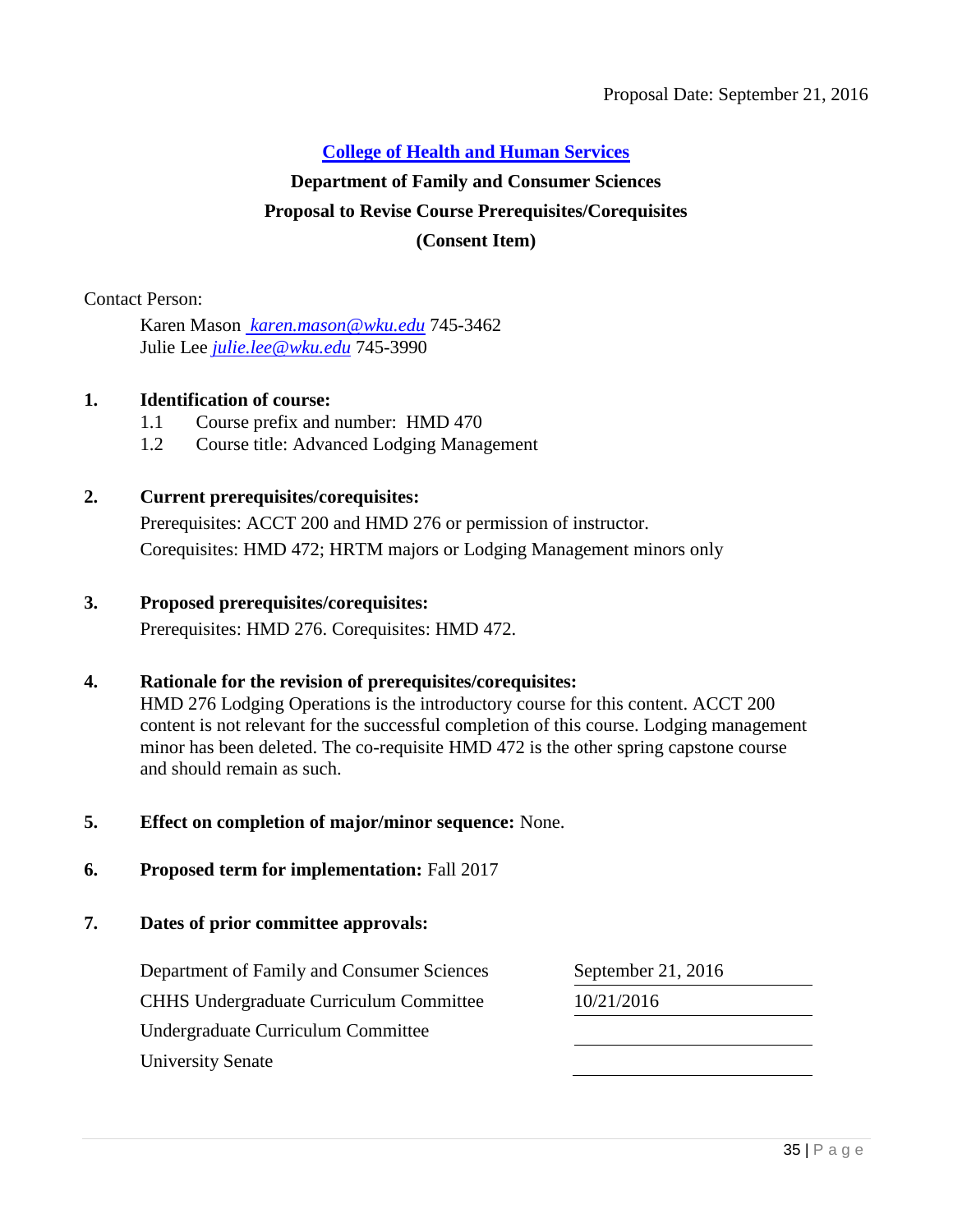### Proposal Date: September 21, 2016

### **College of [Health and Human Services](#page-2-0) Department of Family and Consumer Sciences Proposal to Revise Course Catalog Listing (Consent Item)**

Contact Person:

<span id="page-35-0"></span>Karen Mason *[karen.mason@wku.edu](mailto:%20karen.mason@wku.edu)* 745-3462 Julie Lee *[julie.lee@wku.edu](mailto:julie.lee@wku.edu)* 745-3990

### **1. Identification of course:**

- 1.1 Course prefix and number: HMD 151
- 1.2 Course title: Food Science

### **2. Current course catalog listing:**

2.1 Introduction to the study of the basic principles of food science as they apply to food preparation. Food components including composition, palatability, flavor, color, texture, and safe food handling practices are studied and evaluated. Application of principles include preparation and evaluation of food products. *Course Fee*.

#### **3. Proposed course catalog listing:**

- 3.1 Introduction to the study of the basic principles of food science as they apply to food preparation. Application of principles include preparation and evaluation of food products. *Course Fee*.
- **4. Rationale for revision of the course catalog listing:** Shortening of the description for clarity.

### **5. Proposed term for implementation:** Fall 2017

#### **6. Dates of prior committee approvals:**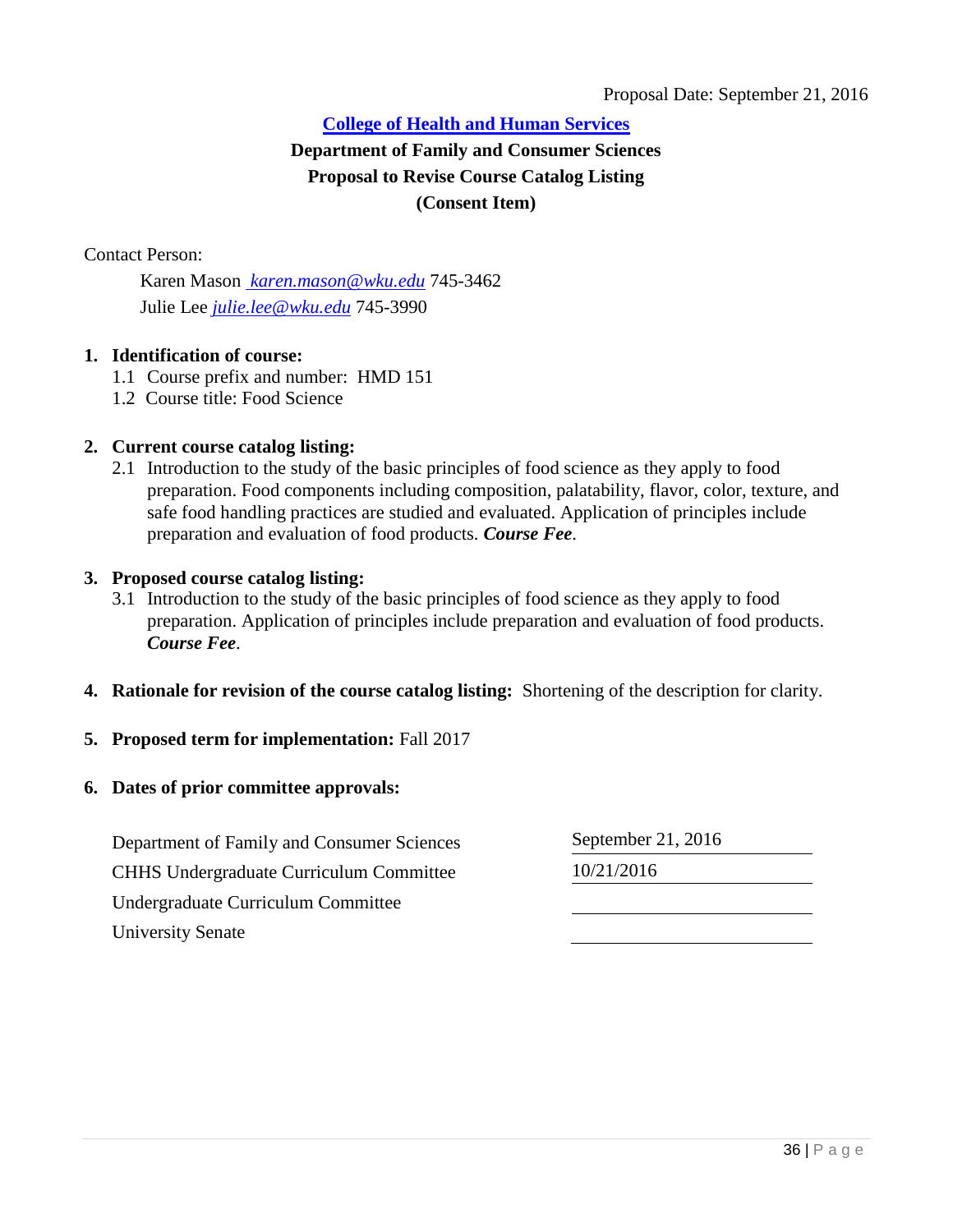## **[College of Health and Human Services](#page-2-0) Department of Family and Consumer Sciences Proposal to Revise Course Catalog Listing (Consent Item)**

Contact Person:

Karen Mason *[karen.mason@wku.edu](mailto:karen.mason@wku.edu)* 745-3462 Julie Lee *[julie.lee@wku.edu](mailto:julie.lee@wku.edu)* 745-3990

#### **1. Identification of course:**

- 1.1 Course prefix and number: HMD 251
- 1.2 Course title: Commercial Food Preparation
- **2. Current course catalog listing:** Study and application of commercial food preparation processes including selection, storage and presentation of food products, and the effective utilization of resources. Students must pass the National Restaurant Association Food Sanitation Certification Examination and become CPR certified to receive credit for this course. *Course Fee*
- **3. Proposed course catalog listing:** Study and application of commercial food preparation processes including selection, storage, presentation of food products, and the effective utilization of resources. *Course Fee*
- **4. Rationale for revision of the course catalog listing:** The National Restaurant Association Food Sanitation Certification Examination portion of this class is included in the co-requisite class, HMD 152 Food Service Sanitation. Due to the CPR certification only being valid for one year, it is no longer deemed appropriate to require it in a sophomore level course, two or more years before the student might utilize this for employment.

#### **5. Proposed term for implementation:** Fall 2017

#### **6. Dates of prior committee approvals:**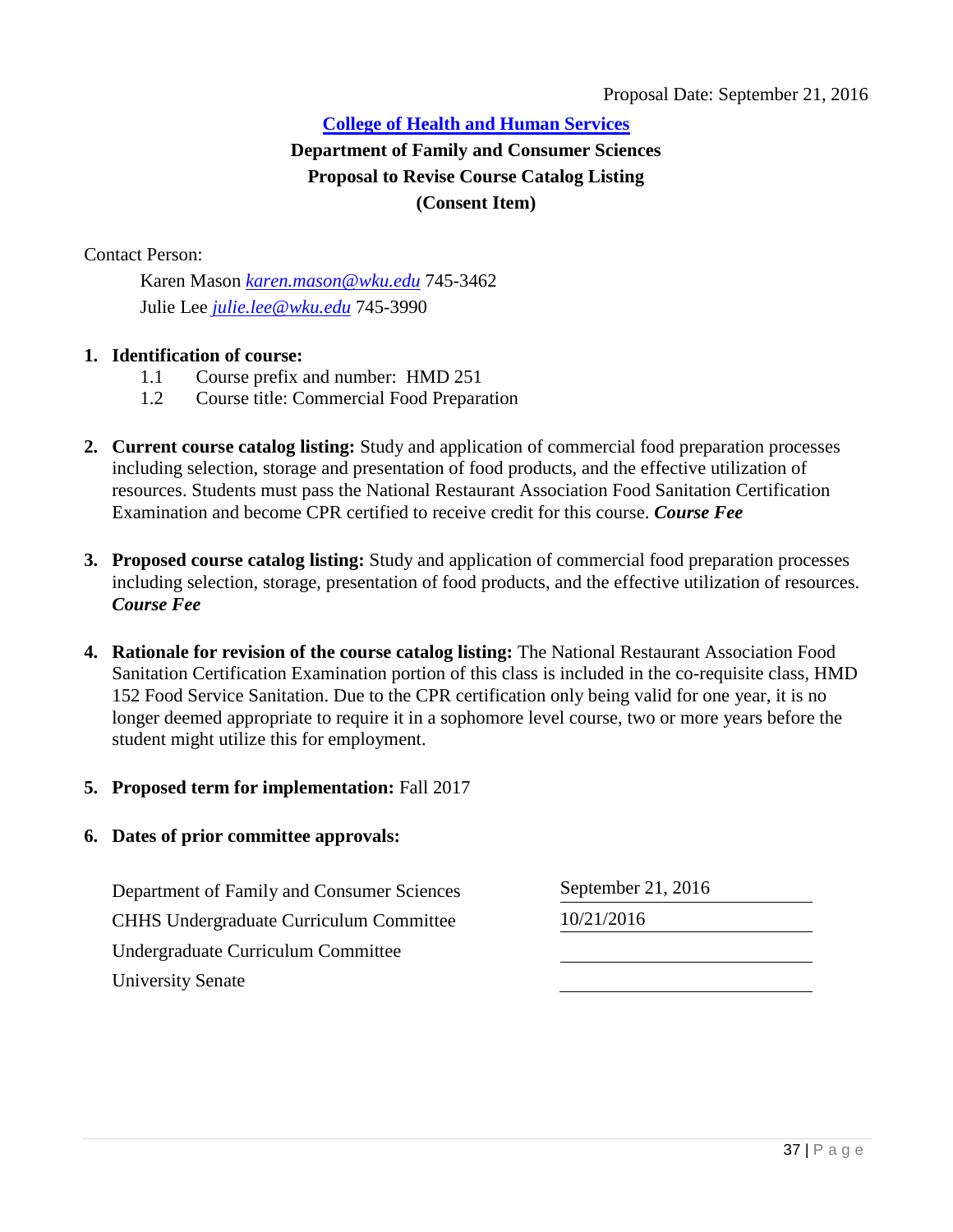## **[College of Health and Human Services](#page-3-0) Department of Family and Consumer Sciences Proposal to Revise Course Catalog Listing (Consent Item)**

Contact Person:

Karen Mason *[karen.mason@wku.edu](mailto:karen.mason@wku.edu)* 745-3462 Julie Lee *[julie.lee@wku.edu](mailto:julie.lee@wku.edu)* 745-3990

#### **1. Identification of course:**

- 1.1 Course prefix and number: HMD 252
- 1.2 Course title: Hospitality Information Technology
- **2. Current course catalog listing:** Study of computer applications in hotel, restaurant, and tourism management and dietetics. Topics include computer programs generic to the hospitality industry such as spreadsheets, word-processing, reservation systems, accounting systems, nutritional analysis, etc. Course focuses on the information technology in the management of hospitality operations.
- **3. Proposed course catalog listing:** Study of computer applications in hotel, restaurant, and tourism management, and dietetics. Specific applications: spreadsheets, word-processing, reservation systems, accounting systems, and nutritional analysis.
- **4. Rationale for revision of the course catalog listing:** Shortening of the description, with consolidation of pertinent topics and key terms.
- **5. Proposed term for implementation:** Fall 2017
- **6. Dates of prior committee approvals:**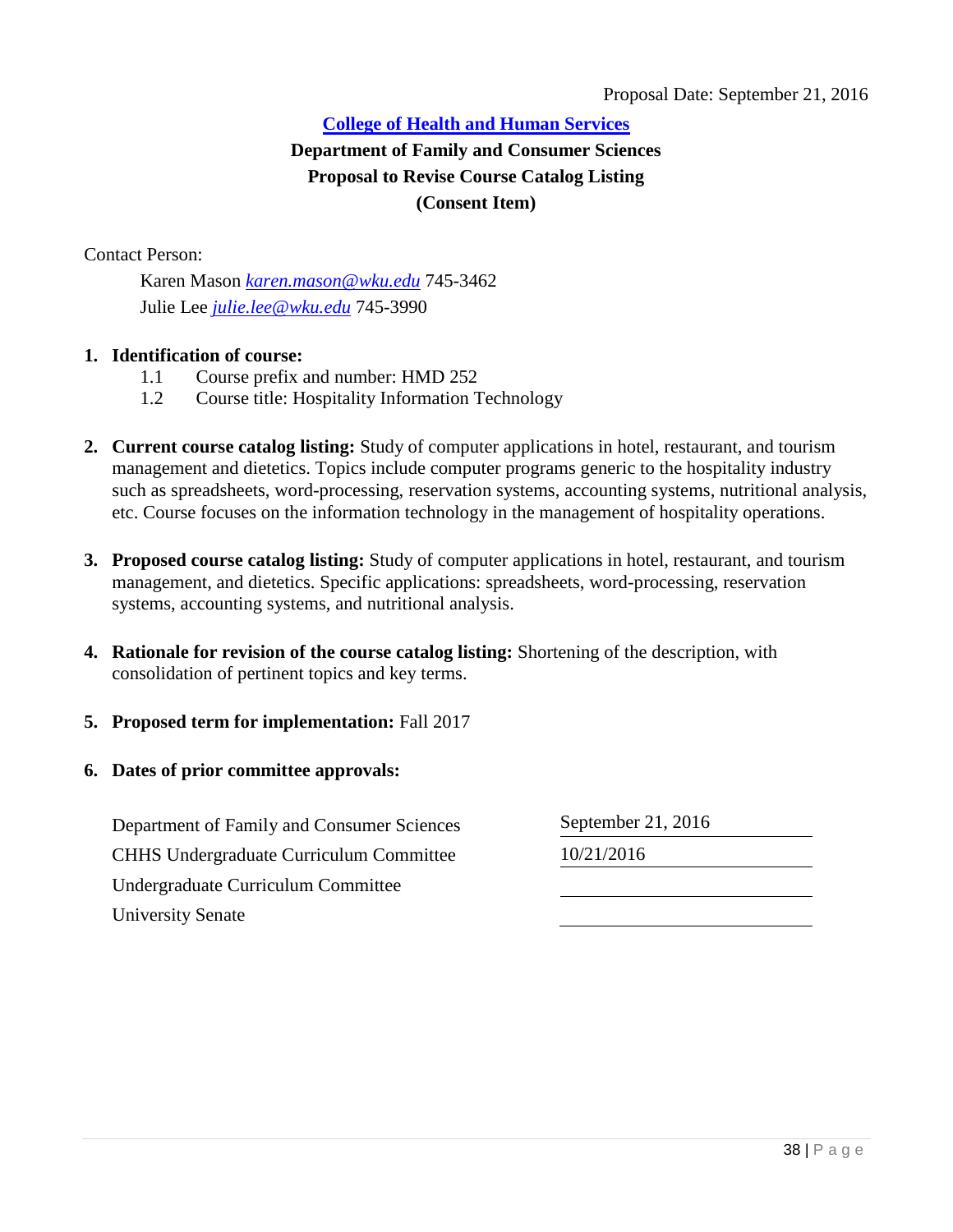## **[College of Health and Human Services](#page-3-0) Department of Family and Consumer Sciences Proposal to Revise Course Catalog Listing (Consent Item)**

Contact Person:

Karen Mason *[karen.mason@wku.edu](mailto:karen.mason@wku.edu)* 745-3462 Julie Lee *[julie.lee@wku.edu](mailto:julie.lee@wku.edu)* 745-3990

#### **1. Identification of course:**

- 1.1 Course prefix and number: HMD 271
- 1.2 Course title: Tourism Planning and Development
- **2. Current course catalog listing:** Study and evaluation of travel and tourism and the economic and cultural impact on society. Examination of the forces which influence domestic and international tourism. Component parts of tourism management and interrelationship of meeting planning, travel systems, food and lodging systems, and tourist attractions are reviewed. Students responsible for own transportation.
- **3. Proposed course catalog listing:** Evaluation of international and domestic travel, tourism, economics, and cultural impact. Examination of tourism management, meeting planning, travel systems, food and lodging systems, and tourist attractions. Students are responsible for any field trip expenses and transportation.
- **4. Rationale for revision of the course catalog listing:** Shortening of the description, with consolidation of pertinent topics and key terms.
- **5. Proposed term for implementation:** Fall 2017
- **6. Dates of prior committee approvals:**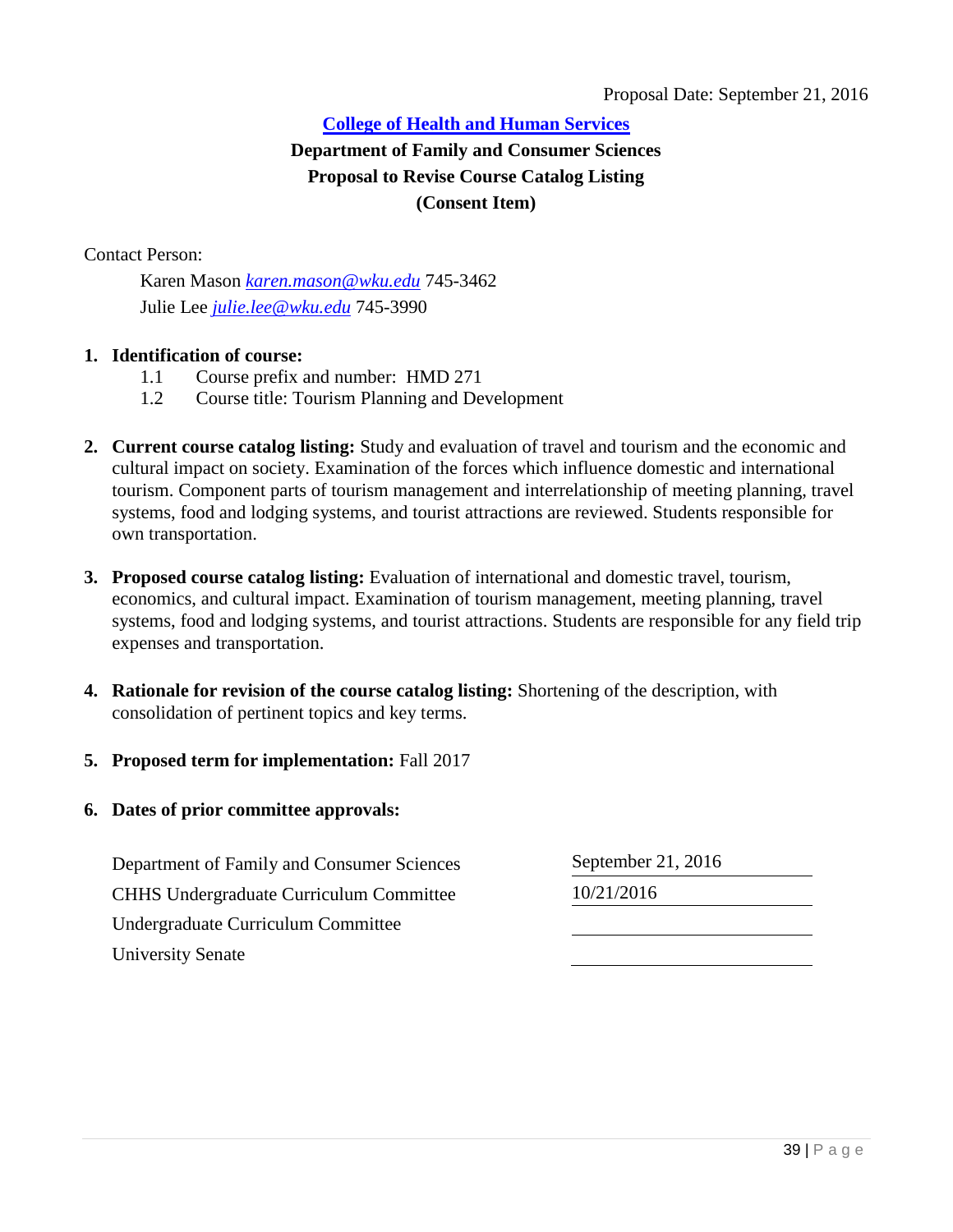## **[College of Health and Human Services](#page-3-0) Department of Family and Consumer Sciences Proposal to Revise Course Catalog Listing (Consent Item)**

Contact Person:

Karen Mason *[karen.mason@wku.edu](mailto:karen.mason@wku.edu)* 745- 3462 Julie Lee *[julie.lee@wku.edu](mailto:julie.lee@wku.edu)* 745-3990

#### **1. Identification of course:**

- 1.1 Course prefix and number: HMD 353
- 1.2 Course title: Menu Planning and Purchasing
- **2. Current course catalog listing:** Study of menu planning and merchandising to meet the needs of various target markets. Includes analysis of food and equipment specifications, purchasing methods, and pricing strategy. Possible field trip at student's expense.
- **3. Proposed course catalog listing:** Study of menu development, including planning and purchasing practices. Students are responsible for any field trip expenses and transportation.
- **4. Rationale for revision of the course catalog listing:** Shortening of the description, with consolidation of pertinent topics and key terms.
- **5. Proposed term for implementation:** Fall 2017
- **6. Dates of prior committee approvals:**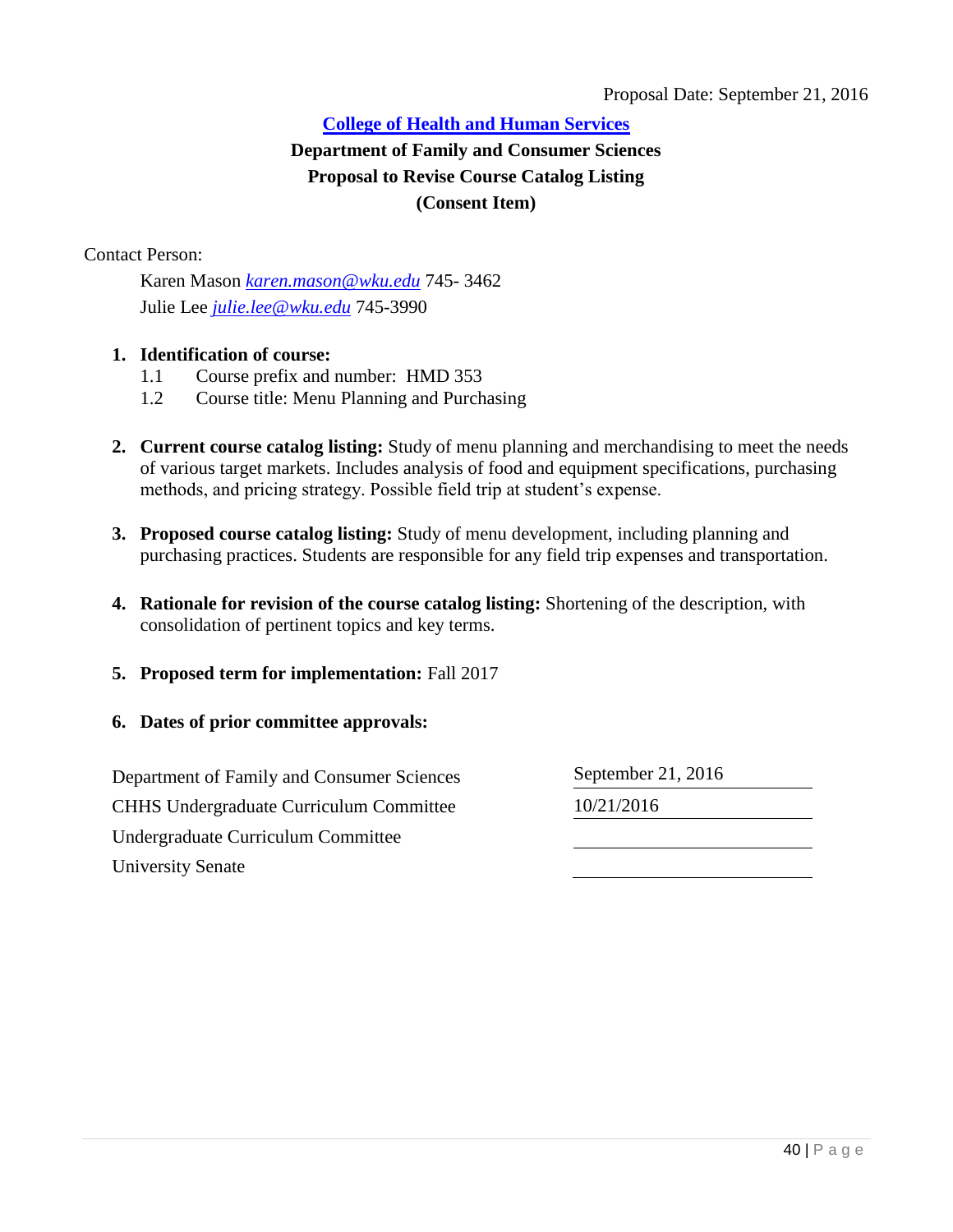## **[College of Health and Human Services](#page-3-0) Department of Family and Consumer Sciences Proposal to Revise Course Catalog Listing (Consent Item)**

Contact Person:

Karen Mason *[karen.mason@wku.edu](mailto:karen.mason@wku.edu)* 745-3462 Julie Lee *[julie.lee@wku.edu](mailto:julie.lee@wku.edu)* 745-3990

#### **1. Identification of course:**

- 1.1 Course prefix and number: HMD 354
- 1.2 Course title: Cost Control and Financial Analysis in the Hospitality Industry
- **2. Current course catalog listing:** Study of the financial aspects of hospitality operations to include budgeting, forecasting, financial analysis, food and labor costs, beverage control, inventory control, and the Uniform System of Accounts for Hotels and Restaurants.
- **3. Proposed course catalog listing:** Study of the financial aspects of hospitality operations to include budgeting, forecasting, financial analysis, and managerial accounting.
- **4. Rationale for revision of the course catalog listing:** Shortening of the description, with consolidation of topics and key terms.
- **5. Proposed term for implementation:** Fall 2017
- **6. Dates of prior committee approvals:**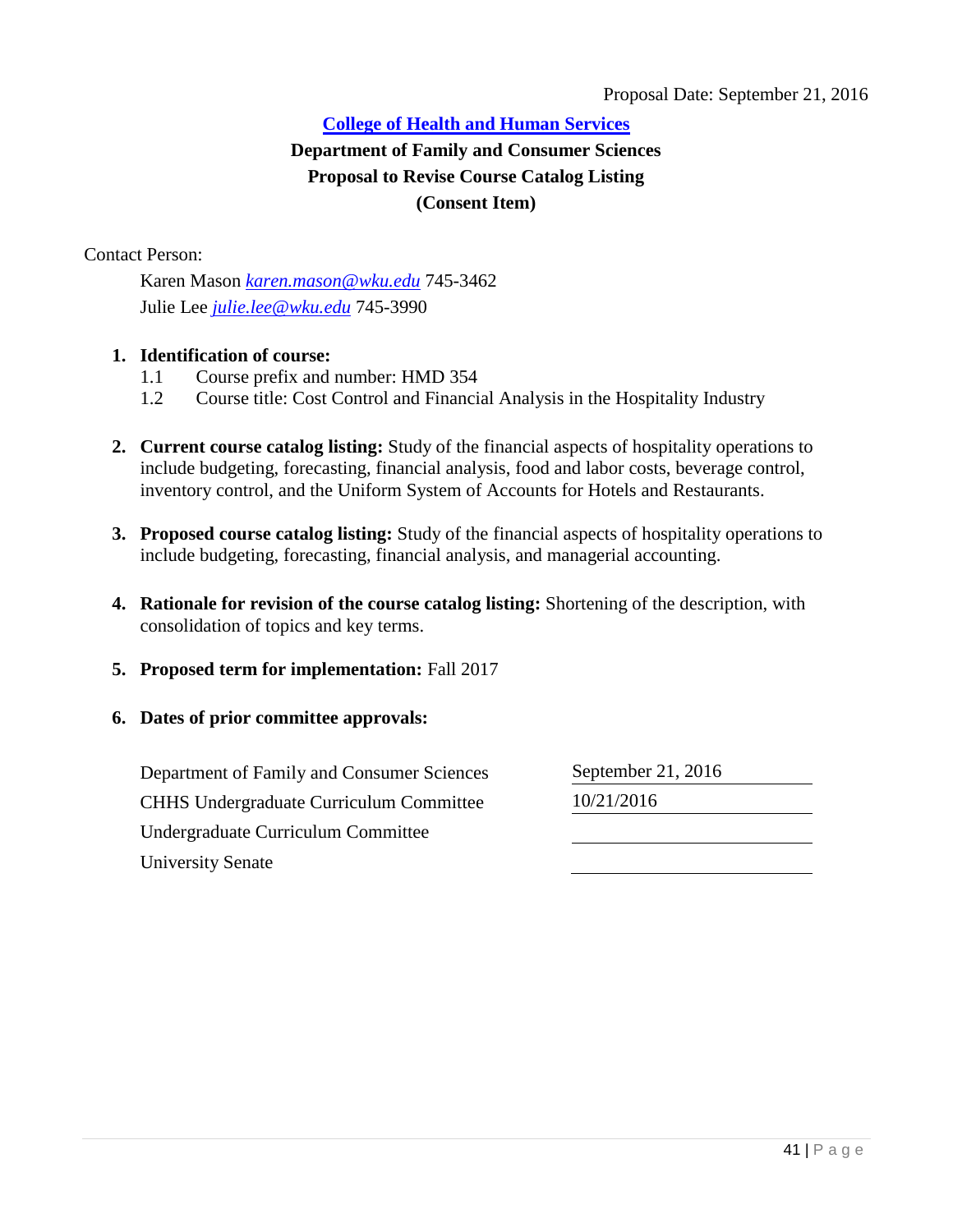## **[College of Health and Human Services](#page-3-0) Department of Family and Consumer Sciences Proposal to Revise Course Catalog Listing (Consent Item)**

Contact Persons:

 Karen Mason [karen.mason@wku.edu](mailto:karen.mason@wku.edu) 745-3462 Julie Lee [julie.lee@wku.edu](mailto:julie.lee@wku.edu) 745-3990

#### **1. Identification of course:**

- 1.1 Course prefix and number: HMD 367 1.2 Course title: Nutrition in Aging
- **2. Current course catalog listing:** Explores the nutritional needs of the aging adult, focusing on the various disease states and their nutritional ramifications. The nutritional implications for demographic groups in the aging population, and issues related to eating, pharmacology and physical activity in the elderly will also be reviewed. Field experiences will be required; students are responsible for their own transportation.
- **3. Proposed course catalog listing:** Explores the nutritional requirements of individuals throughout the aging process. Students are responsible for any field trip expenses and transportation.
- **4. Rationale for revision of the course catalog listing:** To shorten the description to concisely portray the purpose of the course.
- **5. Proposed term for implementation:** Fall 2017
- **6. Dates of prior committee approvals:**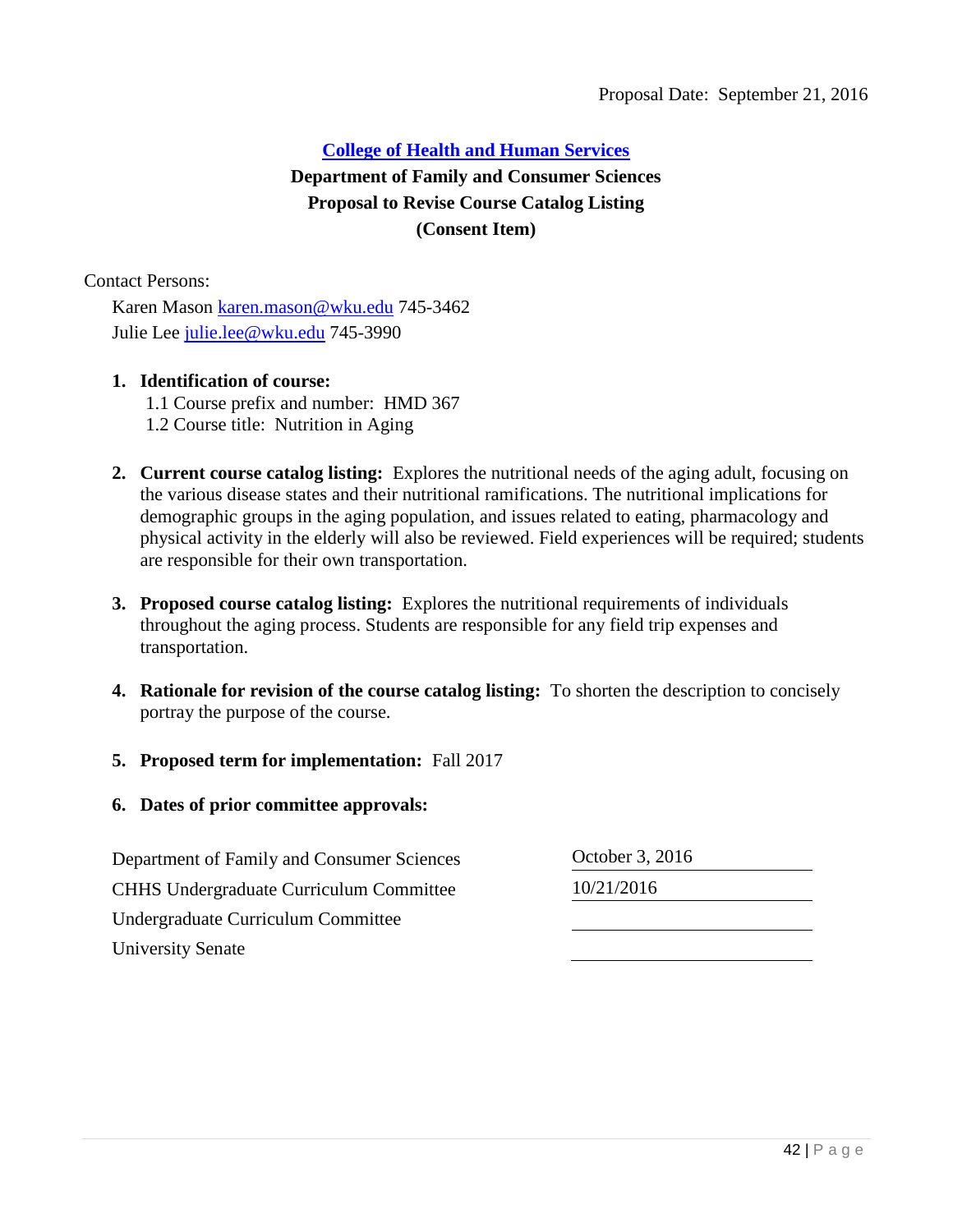## **Department of Family and Consumer Sciences**

## **Proposal to Make Multiple Revisions to a Course**

### **(Action Item)**

Contact Person:

Karen Mason *[karen.mason@wku.edu](mailto:karen.mason@wku.edu)* 745-3462 Julie Lee *[julie.lee@wku.edu](mailto:julie.lee@wku.edu)* 745-3990

#### **1. Identification of course:**

- 1.1 Current course prefix and number: HMD 152
- 1.2 Course title: Food Service Sanitation

## **2. Revise course title: N/A**

## **3. Revise course number: N/A**

#### **4. Revise course corequisites:**

- 4.1 Current Corequisite: FACS 251
- 4.2 Proposed Corequisite: HMD 251
- 4.3 Rationale for revision of course corequisites: Correction of omission when all courses in the Hospitality Management & Dietetics major were switched from FACS departmental prefix to HMD prefix.
- 4.4 Effect on completion of major/minor sequence: none

#### **5. Revise course catalog listing:**

- 5.1 Current course catalog listing: National Restaurant Association ServSafe sanitation course. Examines the causes and prevention of foodborne illnesses in food service operations. Covers proper food handling to include receiving, storage, preparation, and holding of food. Proper cooking and storage temperatures will be stressed. Students must pass the ServSafe National certification to successfully complete this course.
- 5.2 Proposed course catalog listing: Examines the causes and prevention of foodborne illness. Identifies hazards in food service operations. The course culminates with a nationally recognized food safety and sanitation exam.
- 5.3 Rationale for revision of course catalog listing: Reduction in length of description, and no longer specifying the ServSafe examination to allow for use of another national examination.

## **6. Revise course credit hours: N/A**

#### **7. Revise grade type:**

7.1 Current grade type: Standard Letter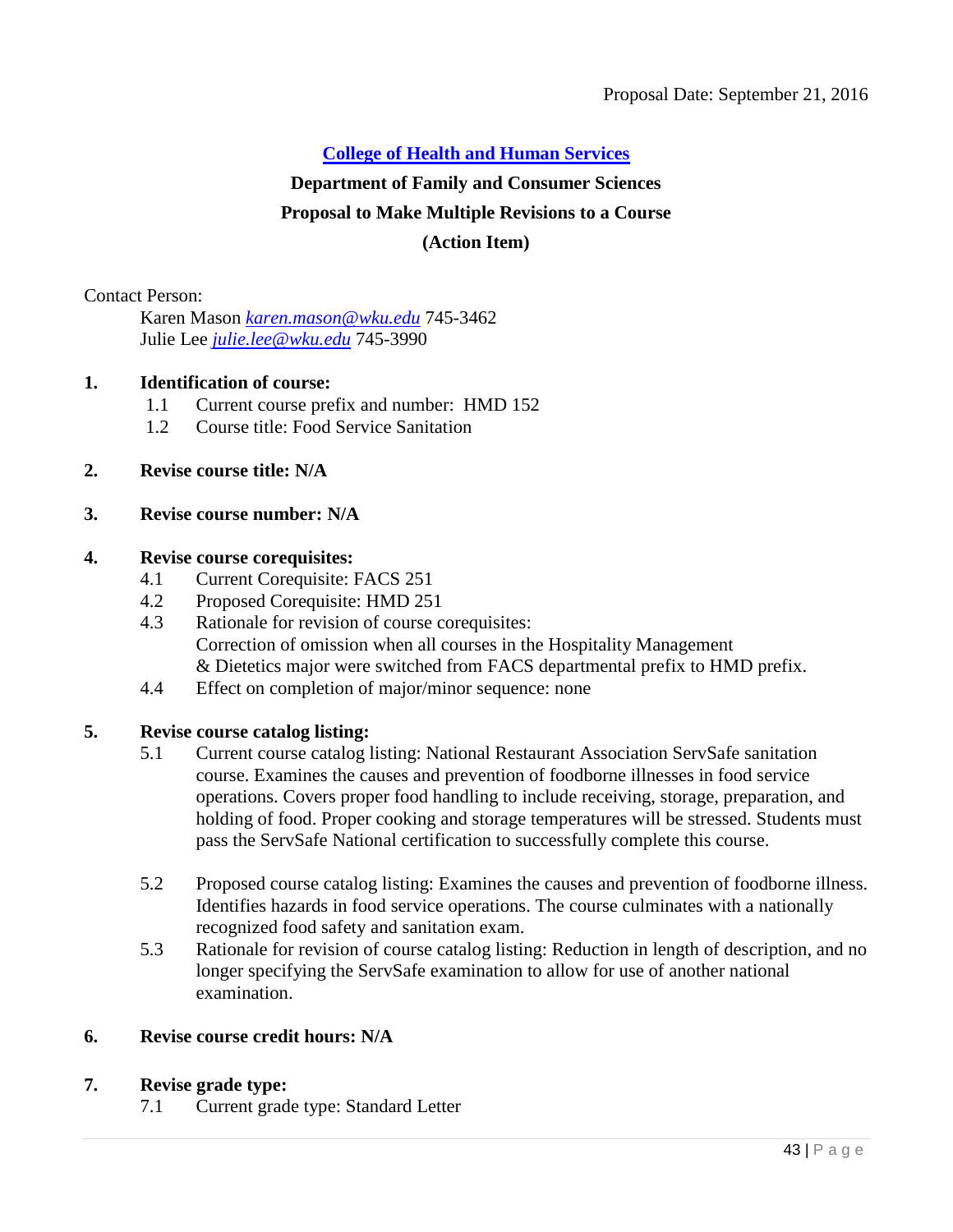- 7.2 Proposed grade type: Pass/Fail
- 7.3 Rationale for revision of grade type: The course aligns with a nationally recognized exam and certification system, and the exam itself is pass/fail.

## **8. Proposed term for implementation:** Fall 2017

## **9. Dates of prior committee approvals:**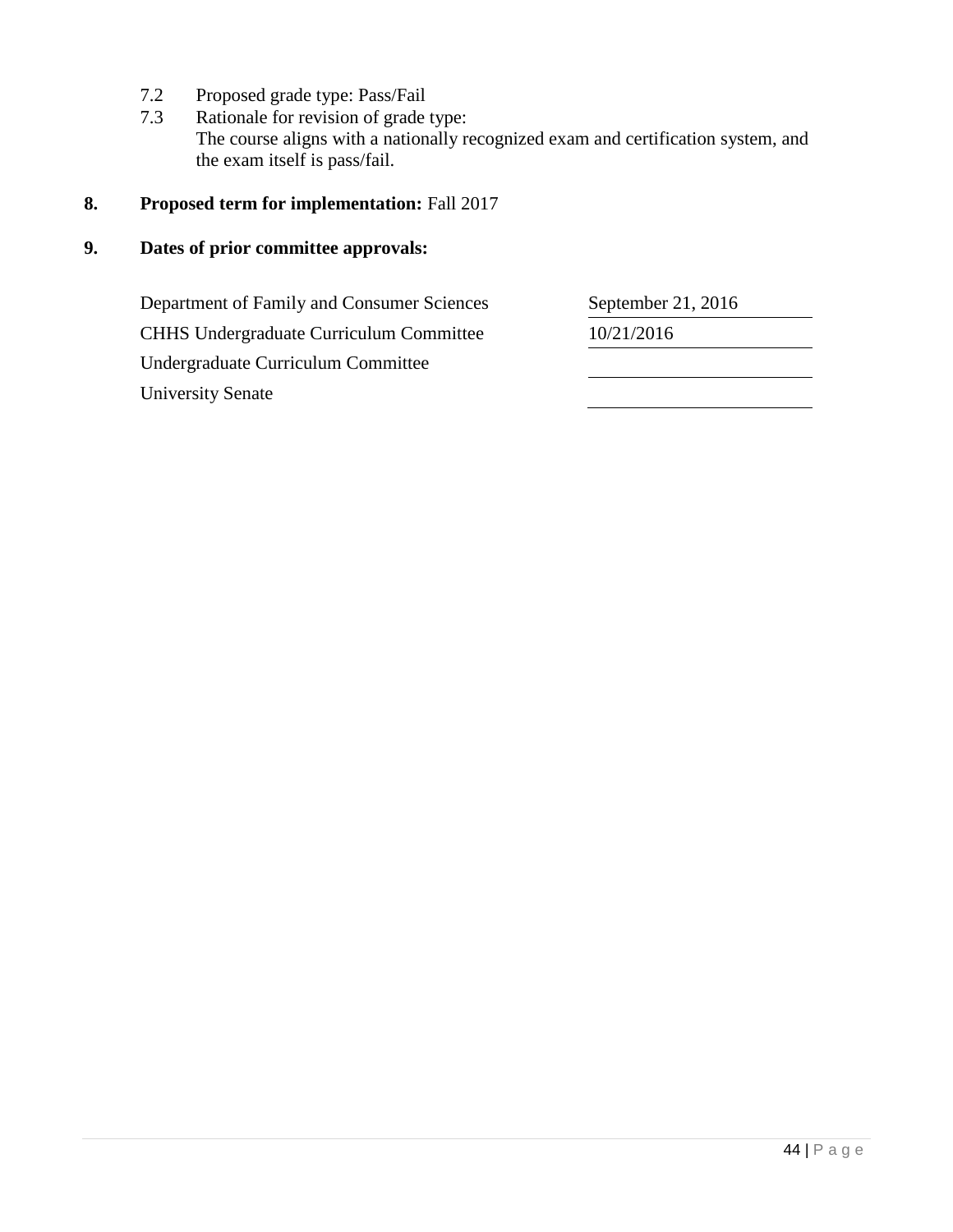## **Department of Family and Consumer Sciences**

## **Proposal to Make Multiple Revisions to a Course**

### **(Action Item)**

Contact Person:

Karen Mason *[karen.mason@wku.edu](mailto:karen.mason@wku.edu)* 745-3462 Julie Lee *[julie.lee@wku.edu](mailto:julie.lee@wku.edu)* 745-3990

#### **1. Identification of course:**

- 1.1 Current course prefix and number: HMD 275
- 1.2 Course title: Restaurant Management

## **2. Revise course title: N/A**

## **3. Revise course number: N/A**

#### **4. Revise course prerequisites:**

- 4.1 Current prerequisites*:* HMD 171 or permission of instructor*.*
- 4.2 Proposed prerequisites: HMD 151
- 4.3 Rationale for revision of course prerequisites: HMD 151 contains the basic culinary concepts and math skills that will be built upon in HMD 275. HMD 171 is an introductory survey course, and does not contain relevant content to prepare the student for success in HMD 275.
- 4.4 Effect on completion of major/minor sequence: None.

#### **5. Revise course catalog listing:**

- 5.1 Current course catalog listing: Identifies the crucial elements involved in the successful operation of a restaurant and how they interrelate. Students are taken through the process of creating a concept, developing a menu, budgeting and controlling costs, staffing the restaurant, purchasing food and equipment, bar and beverage management, daily operations and developing a marketing plan. Includes online "virtual field trips."
- 5.2 Proposed course catalog listing: Identify and evaluate elements involved in successful concept creation and operation of a restaurant. Students are responsible for any field trip expenses and transportation.
- 5.3 Rationale for revision of course catalog listing: Shortening of the description, with consolidation of pertinent topics and key terms.

### **6. Revise course credit hours: N/A**

**7. Revise grade type: N/A**

#### **8. Proposed term for implementation:** Fall 2017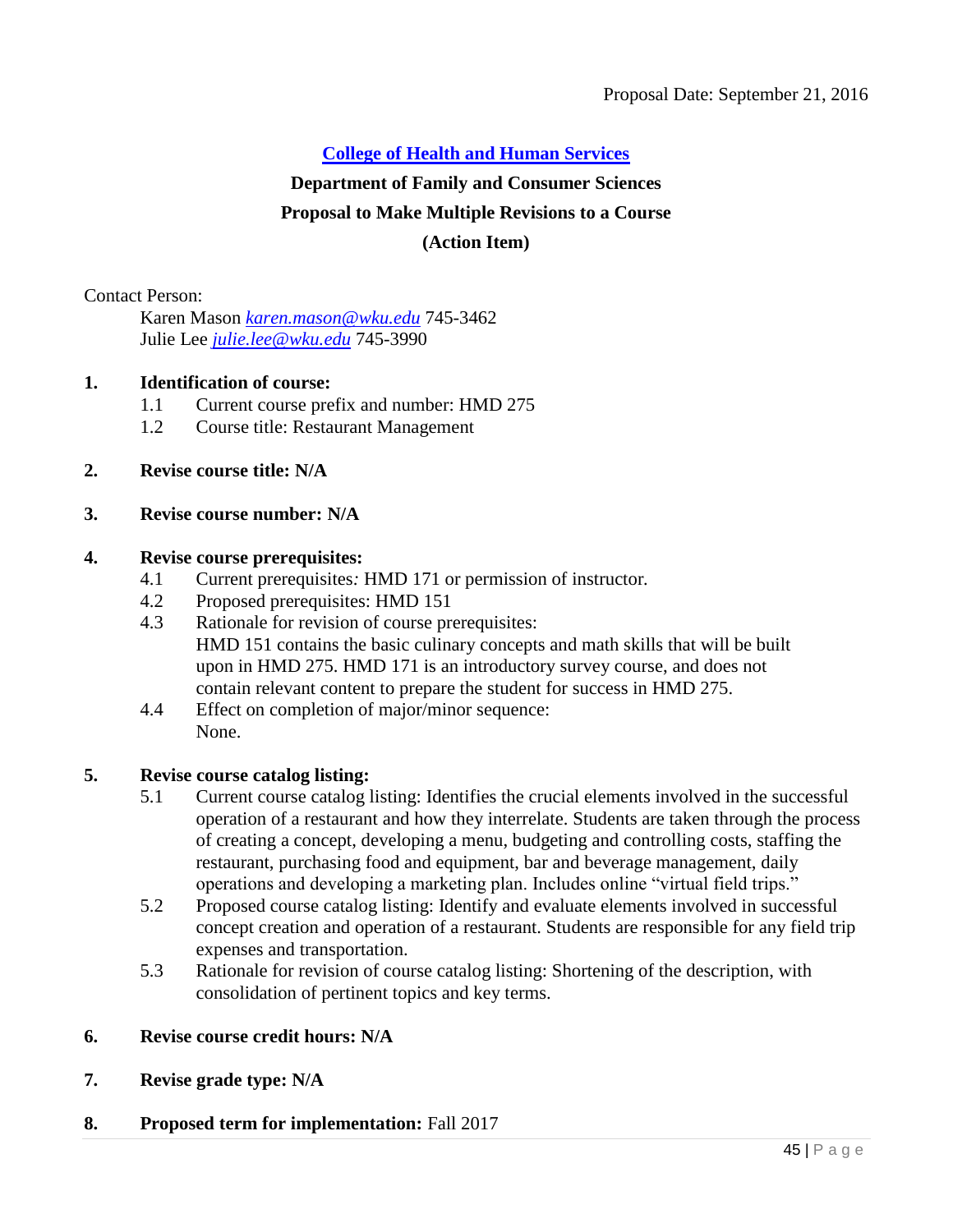## **9. Dates of prior committee approvals:**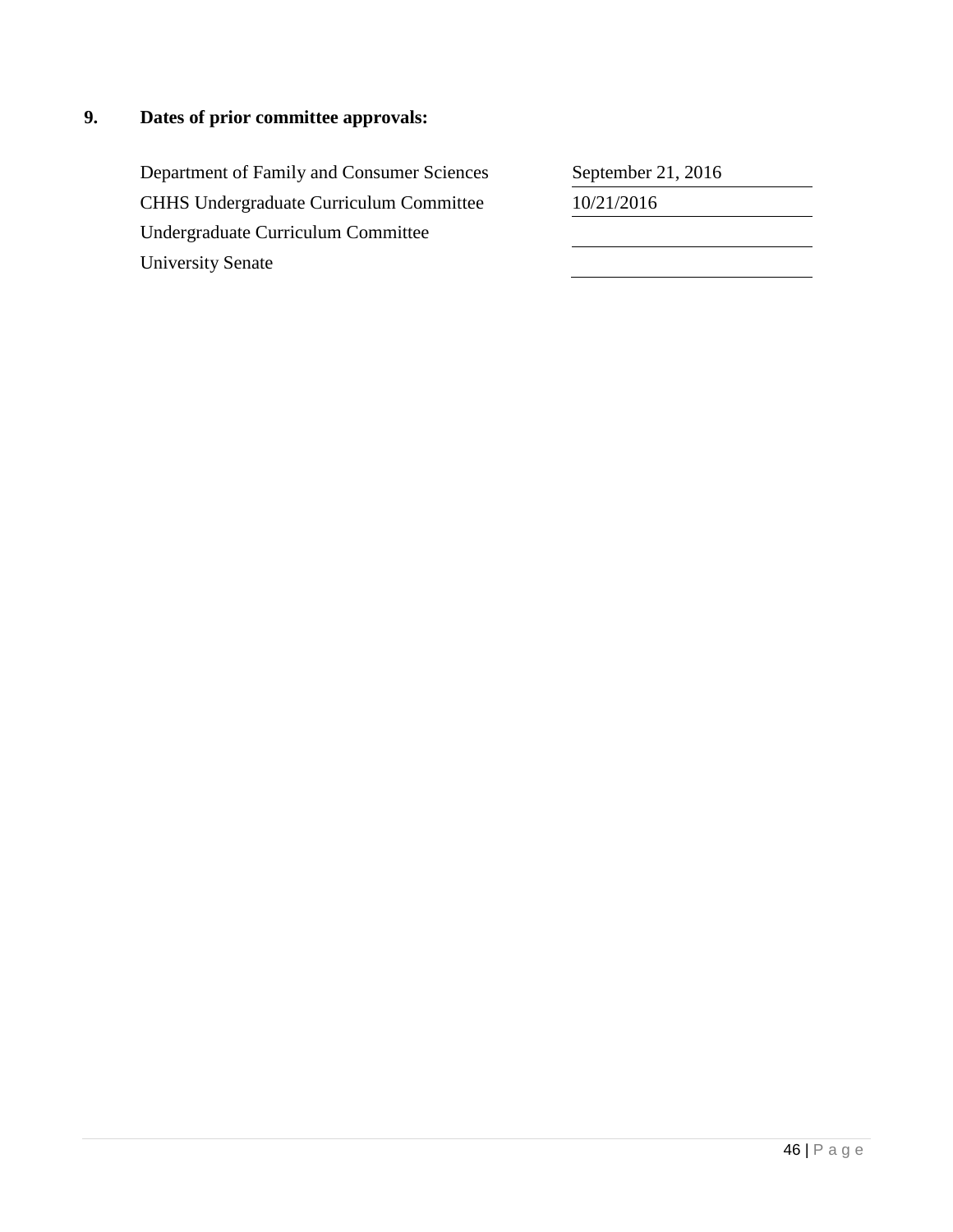## **Department of Family and Consumer Sciences**

## **Proposal to Make Multiple Revisions to a Course**

### **(Action Item)**

Contact Person:

Karen Mason *[karen.mason@wku.edu](mailto:karen.mason@wku.edu)* 745-3462 Julie Lee *[julie.lee@wku.edu](mailto:julie.lee@wku.edu)* 745-3990

#### **1. Identification of course:**

- 1.1 Current course prefix and number: HMD 276
- 1.2 Course title: Lodging Operations

## **2. Revise course title: N/A**

## **3. Revise course number: N/A**

#### **4. Revise course prerequisites:**

- 4.1 Current prerequisites: HMD 171 or HMD 271 or permission of the instructor.
- 4.2 Proposed prerequisites: HMD 171
- 4.3 Rationale for revision of course prerequisites: HMD 171 is an introductory survey course, and most relevant to the successful completion of HMD 276. HMD 271 is a tourism course, and not relevant for the student's successful completion of HMD 276.
- 4.4 Effect on completion of major/minor sequence: None.

#### **5. Revise course catalog listing:**

- 5.1 Current course catalog listing: Study of hotel and lodging operations, including detailed descriptions and analyses of the functions of both revenue-generating and support departments, as well as staffing needs and model position descriptions. Includes online "virtual field trips."
- 5.2 Proposed course catalog listing: Study of hotel and lodging operations, including analyses of the functions of revenue-generating and support departments. Students are responsible for any field trip expenses and transportation.
- 5.3 Rationale for revision of course catalog listing: Shortening of the description, with consolidation of pertinent topics and key terms.
- **6. Revise course credit hours: N/A**
- **7. Revise grade type: N/A**

#### **8. Proposed term for implementation:** Fall 2017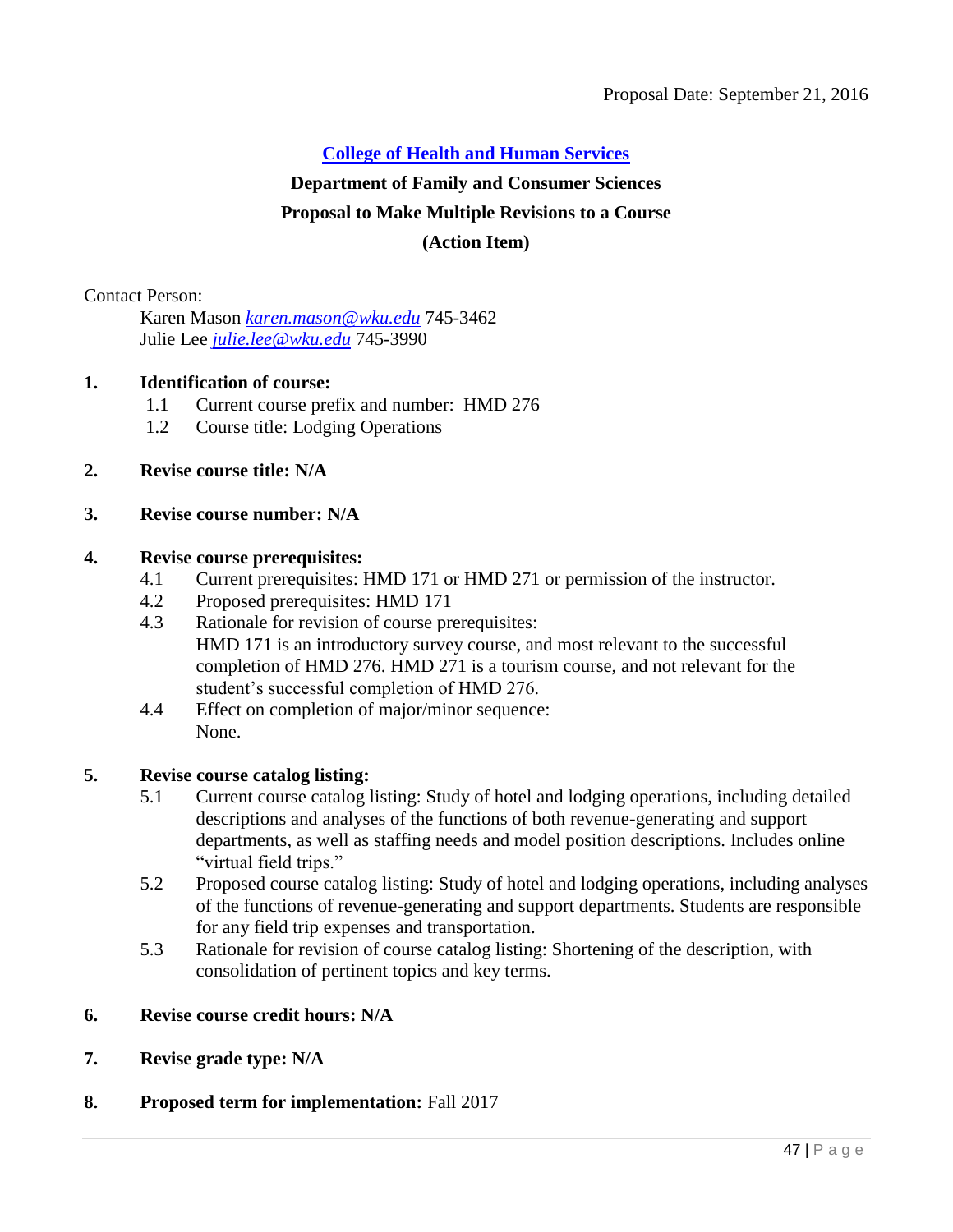# **9. Dates of prior committee approvals:**

| Department of Family and Consumer Sciences | September 21, 2016 |
|--------------------------------------------|--------------------|
| <b>CHHS Curriculum Committee</b>           | 10/21/2016         |
| Undergraduate Curriculum Committee         |                    |
| <b>University Senate</b>                   |                    |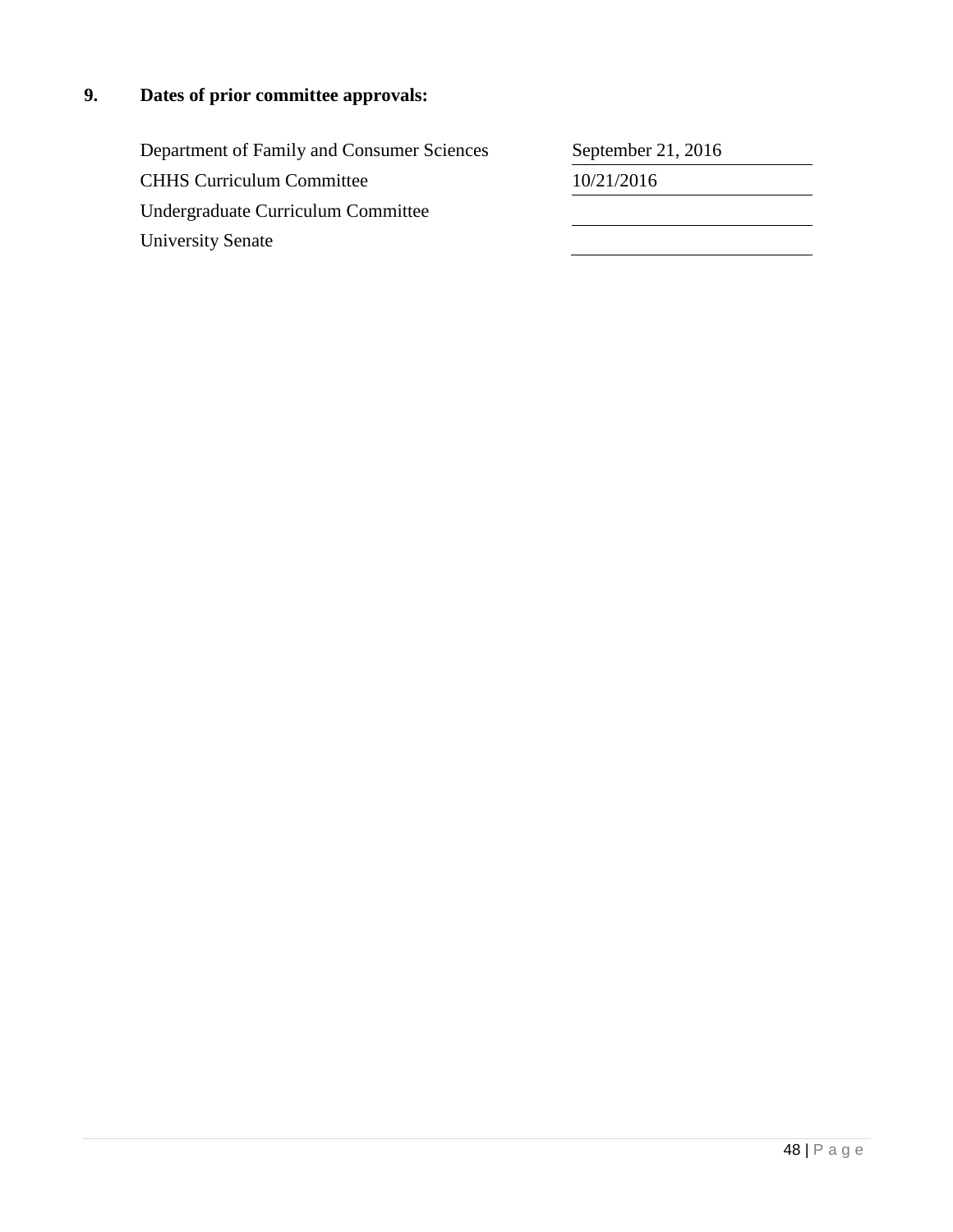#### **Department of Family and Consumer Sciences**

#### **Proposal to Make Multiple Revisions to a Course**

#### **(Action Item)**

Contact Person:

Karen Mason [karen.mason@wku.edu](mailto:karen.mason@wku.edu) 745-3462 Julie Lee [julie.lee@wku.edu](mailto:julie.lee@wku.edu) 745-3990

#### **1. Identification of course:**

- 1.1 Current course prefix and number: HMD 361
- 1.2 Course title: Life Stage Nutrition

#### **2. Revise course title: N/A**

#### **3. Revise course number: N/A**

#### **4. Revise course prerequisites:**

- 4.1 Current prerequisites: HMD 261
- 4.2 Proposed prerequisites: HMD 211, BIOL 131, CHEM 105 or CHEM 109
- 4.3 Rationale for revision of course prerequisites: HMD 261 is no longer offered. Basic concepts in nutrition, anatomy & physiology, and chemistry are needed for HMD 361.
- 4.4 Effect on completion of major/minor sequence: none

#### **5. Revise course catalog listing:**

- 5.1 Current course catalog listing: Study of nutrition needs of individuals in the various stages of the life cycle. Review of public and private enterprises involved in the delivery of nutrition services. Course requires off-campus experiences for which students are responsible for transportation and related activities and expenses.
- 5.2 Proposed course catalog listing: Study of nutritional requirements of individuals throughout the life cycle. Students are responsible for any field experience expenses and transportation.
- 5.3 Rationale for revision of course catalog listing: To concisely and accurately state the purpose of HMD 361.

#### **6. Revise course credit hours: N/A**

- **7. Revise grade type: N/A**
- **8. Proposed term for implementation:** Fall 2017
- **9. Dates of prior committee approvals:**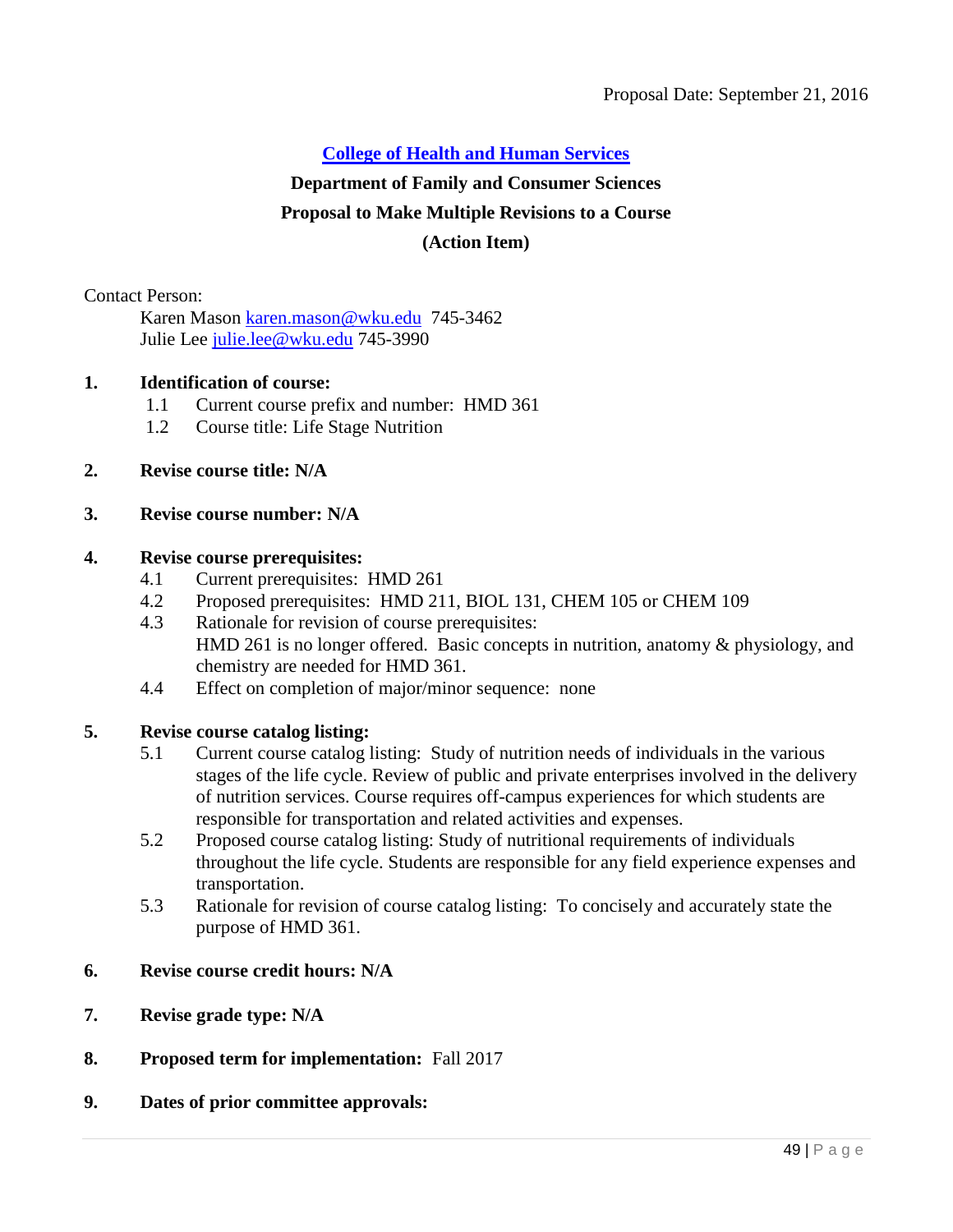| Department of Family and Consumer Sciences | September 21, 2016 |
|--------------------------------------------|--------------------|
| <b>CHHS Curriculum Committee</b>           | 10/21/2016         |
| Undergraduate Curriculum Committee         |                    |
| <b>University Senate</b>                   |                    |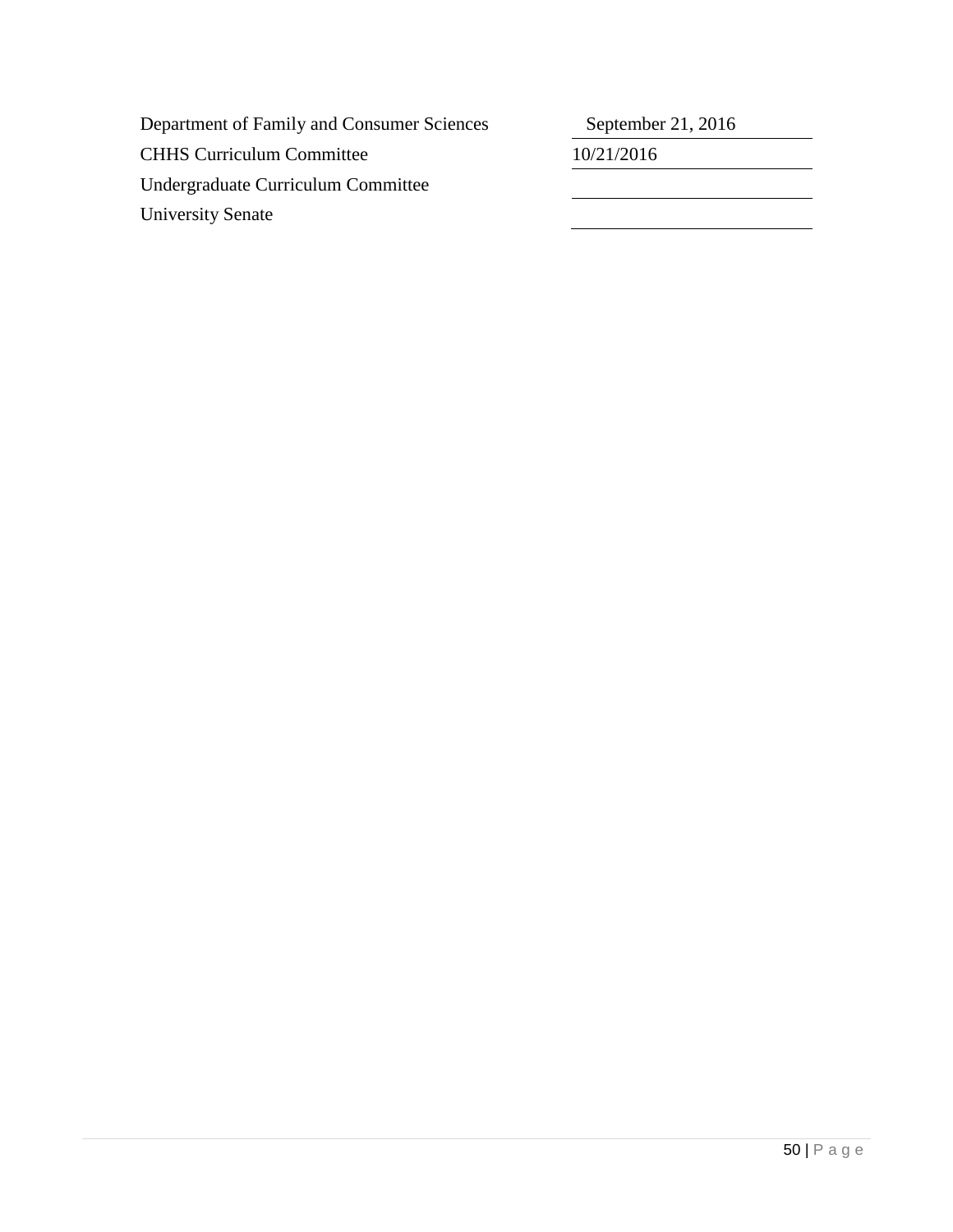## **Department of Family and Consumer Sciences**

## **Proposal to Make Multiple Revisions to a Course**

## **(Action Item)**

Contact Persons:

Karen Mason [karen.mason@wku.edu](mailto:karen.mason@wku.edu) 745-3462 Julie Lee [julie.lee@wku.edu](mailto:julie.lee@wku.edu) 745-3990

## **1. Identification of course:**

- 1.1 Current course prefix and number: HMD 365
- 1.2 Course title: Community Nutrition

## **2. Revise course title: N/A**

#### **3. Revise course number:**

- 3.1 Current course number: HMD 365
- 3.2 Proposed course number: HMD 465
- 3.3 Rationale for revision of course number: The expectation of HMD 365 is to have a solid nutrition background and should be taken their senior year.

#### **4. Revise course prerequisites:**

- 4.1 Current prerequisites: HMD 211
- 4.2 Proposed prerequisites: HMD 361 and senior standing
- 4.3 Rationale for revision of course prerequisites: HMD 211 is too basic to adequately prepare students for HMD 365; the content in HMD 361 would best prepare students for topics to be covered in HMD 365. Students taking HMD 365 need to have a solid nutrition background and have senior standing.
- 4.4 Effect on completion of major/minor sequence: none

#### **5. Revise course catalog listing:**

- 5.1 Current course catalog listing: Review of community resources and delivery of nutrition education, to include diverse populations. Field experiences will be required. Students are responsible for their own transportation.
- 5.2 Proposed course catalog listing: Review of community resources, delivery of nutrition education, and counseling in diverse populations. Students are responsible for any field experience expenses and transportation.
- 5.3 Rationale for revision of course catalog listing: To concisely and more accurately state the purpose of HMD 365.

#### **6. Revise course credit hours: N/A**

**7. Revise grade type: N/A**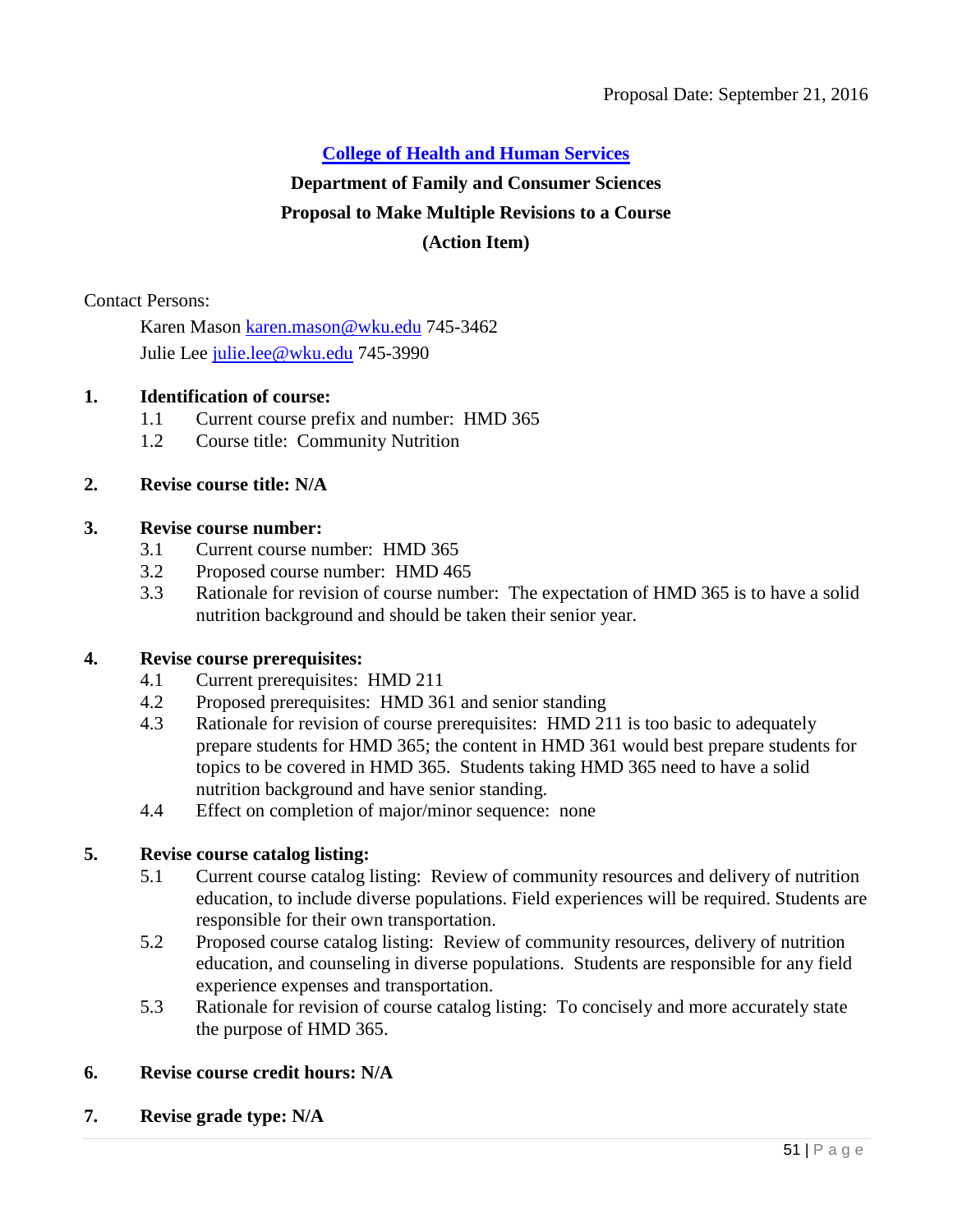**8. Proposed term for implementation:** Fall 2017

## **9. Dates of prior committee approvals:**

Department of Family and Consumer Sciences CHHS Curriculum Committee Undergraduate Curriculum Committee University Senate

| September 21, 2016 |  |
|--------------------|--|
| 10/21/2016         |  |
|                    |  |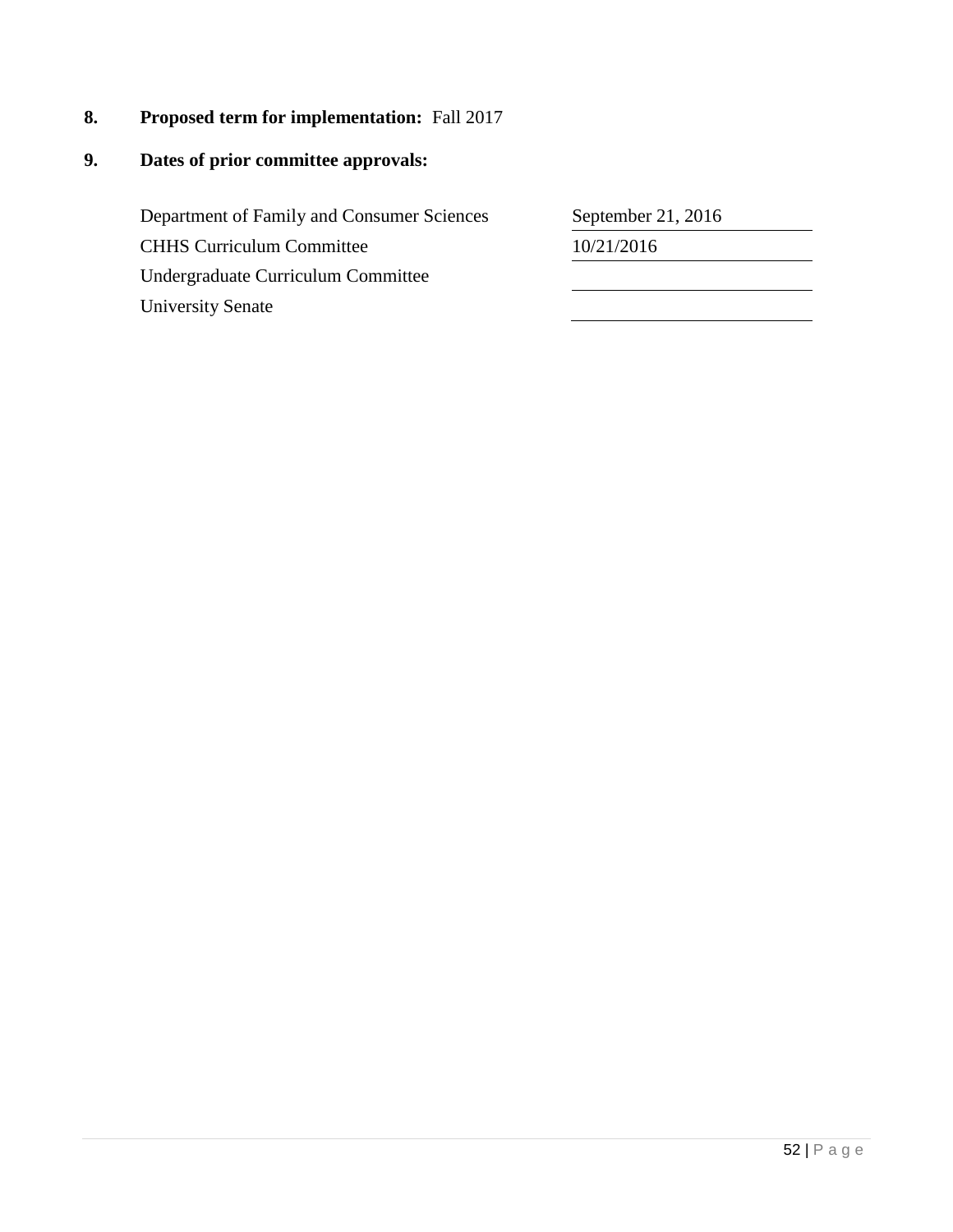## **Department of Family and Consumer Sciences**

## **Proposal to Make Multiple Revisions to a Course**

### **(Action Item)**

Contact Person:

Karen Mason *[karen.mason@wku.edu](mailto:karen.mason@wku.edu)* 745-3462 Julie Lee *[julie.lee@wku.edu](mailto:julie.lee@wku.edu)* 745-3990

## **1. Identification of course:**

- 1.1 Current course prefix and number: HMD 373
- 1.2 Course title: Hospitality and Tourism Marketing
- **2. Revise course title: N/A**

## **3. Revise course number: N/A**

#### **4. Revise course prerequisites/corequisites/special requirements:**

- 4.1 Current prerequisites: HMD 271, 275, and 276.
- 4.2 Proposed prerequisites: HMD 271.
- 4.3 Rationale for revision of course prerequisites: HMD 271 is a tourism course, with relevant content to prepare the student for successful completion of the HMD 373 marketing course. HMD 275 Restaurant Management and HMD 276 Lodging Operations are more field specific than is necessary to help with successful completion of HMD 373. Additionally, they are only offered once a year and this was making the sequencing of courses difficult.
- 4.4 Effect on completion of major/minor sequence: None.

#### **5. Revise course catalog listing:**

- 5.1 Current course catalog listing: Examines the scope and implementation of specialized marketing activities across a range of private and public sector organizations in the hospitality and tourism industry. Focuses on the conceptualization, design, delivery and evaluation of marketing plans for hospitality and tourism organizations. The development of a comprehensive marketing plan is a major component of this course.
- 5.2 Proposed course catalog listing: Examines the scope and implementation of specialized marketing activities across a range of organizations in the hospitality and tourism industry.
- 5.3 Rationale for revision of course catalog listing: Shortening of the description, with consolidation of topics and key terms.

#### **6. Revise course credit hours: N/A**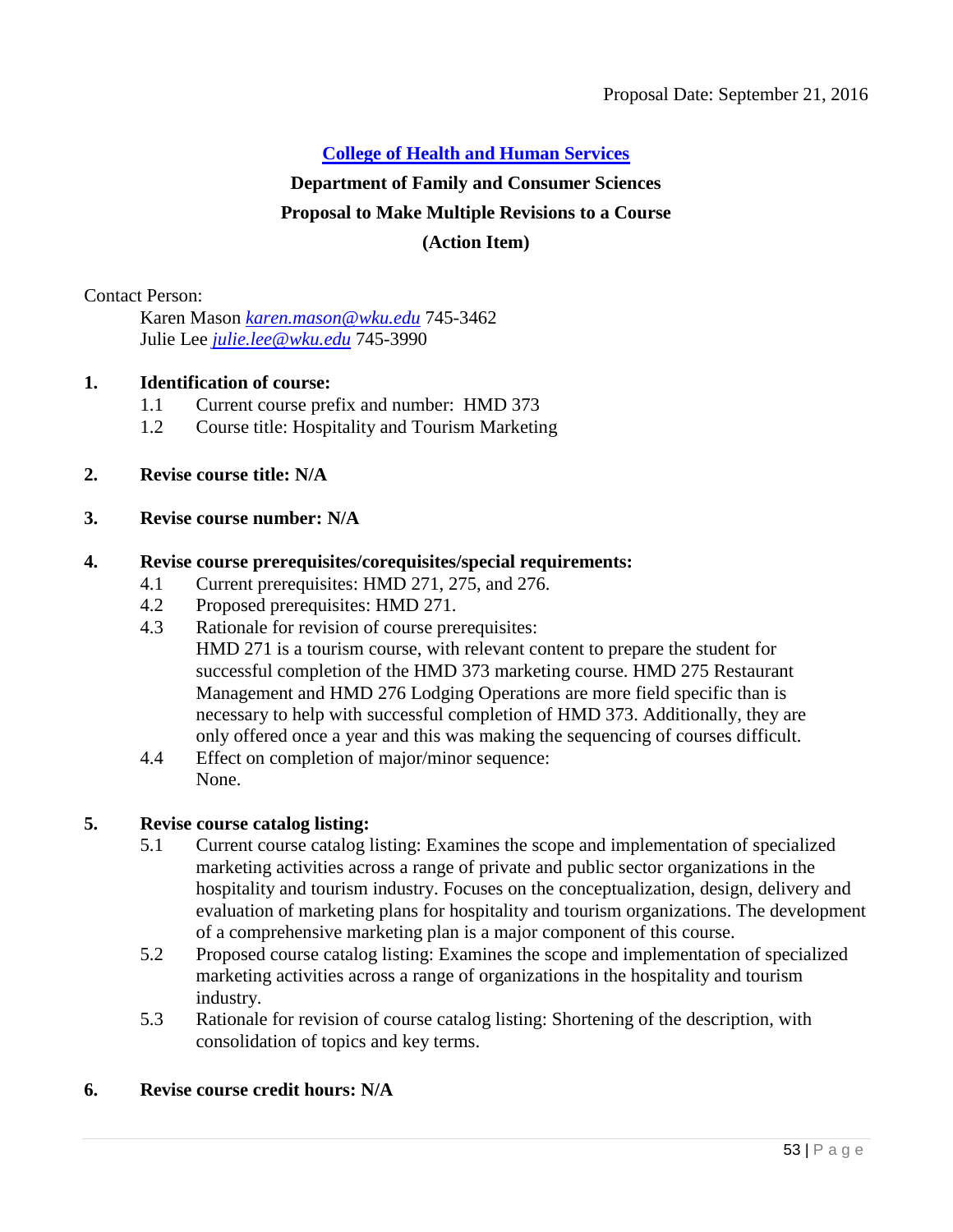**7. Revise grade type: N/A**

## **8. Proposed term for implementation:** Fall 2017

**9. Dates of prior committee approvals:**

Department of Family and Consumer Sciences CHHS Curriculum Committee Undergraduate Curriculum Committee University Senate

| September 21, 2016 |  |
|--------------------|--|
| 10/21/2016         |  |
|                    |  |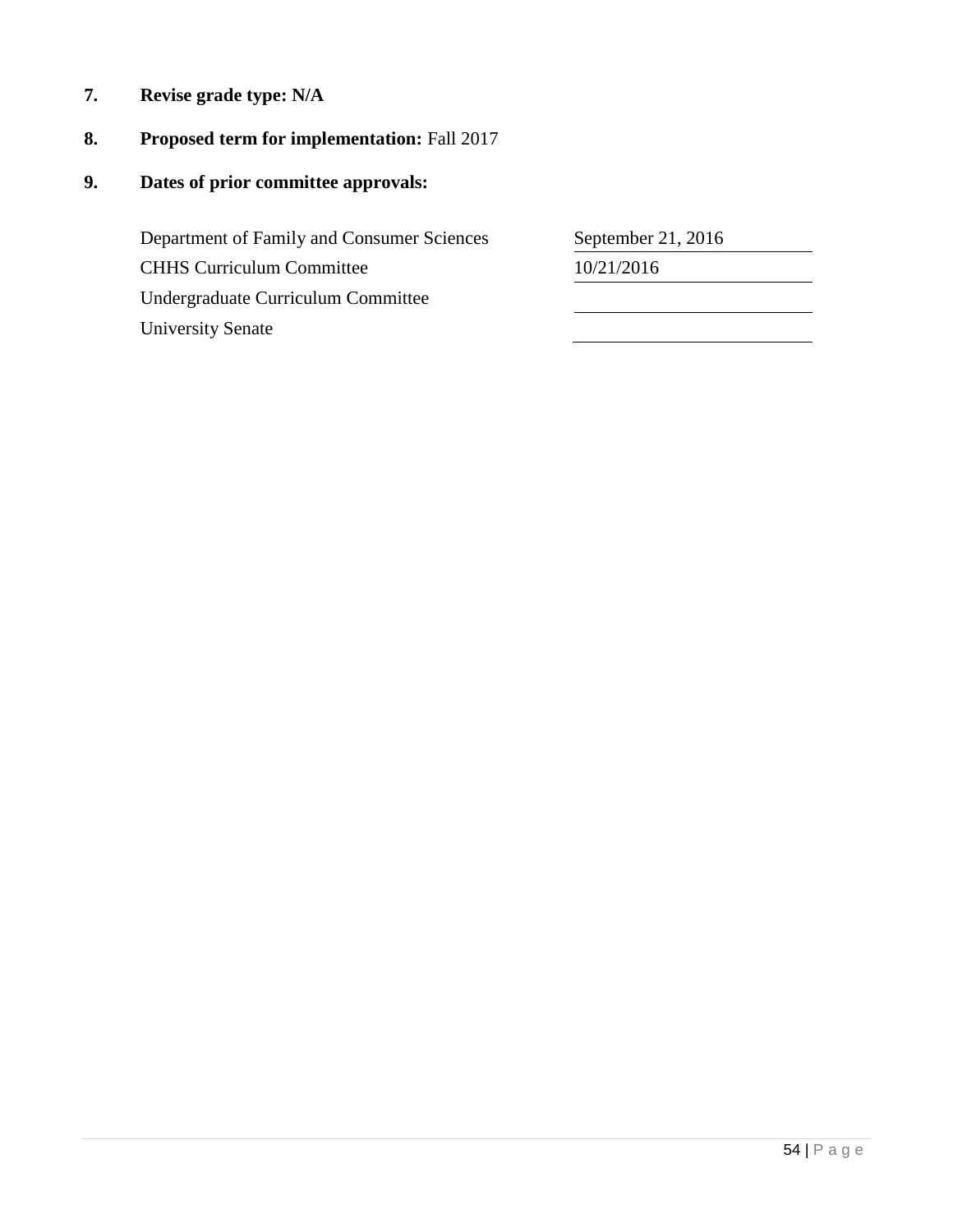## **Department of Family and Consumer Sciences**

## **Proposal to Make Multiple Revisions to a Course**

## **(Action Item)**

Contact Person:

Karen Mason *[karen.mason@wku.edu](mailto:karen.mason@wku.edu)* 745-3462 Julie Lee [julie.lee@wku.edu](mailto:julie.lee@wku.edu) 745-3990

## **1. Identification of course:**

- 1.1 Current course prefix and number: HMD 375
- 1.2 Course title: Meeting and Convention Management
- **2. Revise course title: N/A**

## **3. Revise course number: N/A**

#### **4. Revise course prerequisites:**

- 4.1 Current prerequisites: Junior standing or permission from the instructor.
- 4.2 Proposed prerequisites: HMD 271 and Junior standing.
- 4.3 Rationale for revision of course prerequisites: HMD 271 Tourism provides the industry background for successful completion of HMD 375.
- 4.4 Effect on completion of major/minor sequence: None.

### **5. Revise course catalog listing:**

- 5.1 Current course catalog listing: Management and operation of conventions, meetings, trade shows and exhibitions for both profit and non-profit organizations. Emphasizes program planning, budgeting, contracts, marketing, public relations, site and facility selection, exhibit planning and marketing, transportation, food and lodging arrangements, and career opportunities. A convention / meeting planning project will be required for successful completion of the course.
- 5.2 Proposed course catalog listing: Examines planning and management of conventions, meetings, trade shows and exhibitions. Students are responsible for any field experience expenses and transportation.
- 5.3 Rationale for revision of course catalog listing: Shortening of the description, with consolidation of topics and key terms.

### **6. Revise course credit hours: N/A**

**7. Revise grade type: N/A**

#### 8**. Proposed term for implementation:** Fall 2017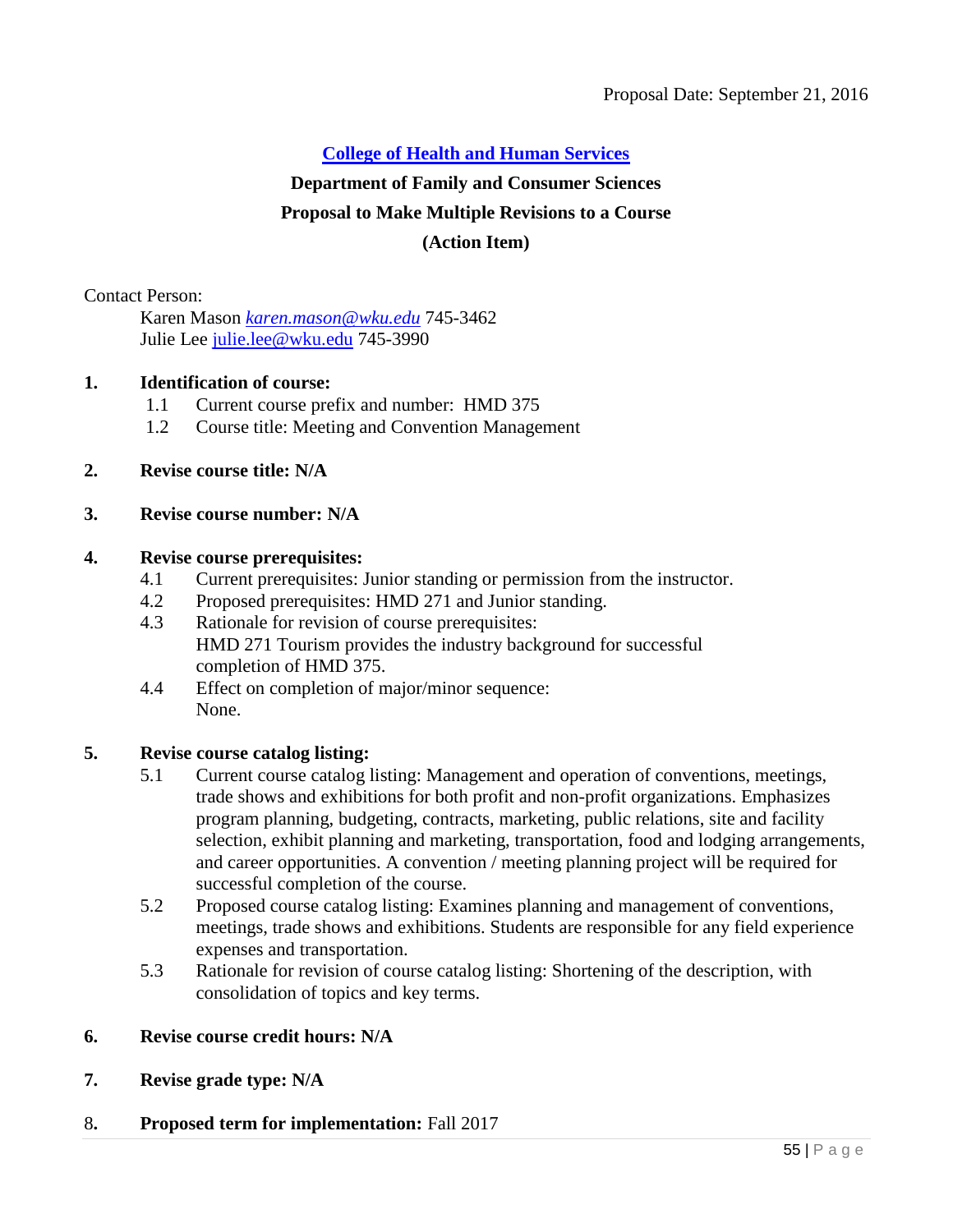## 9**. Dates of prior committee approvals:**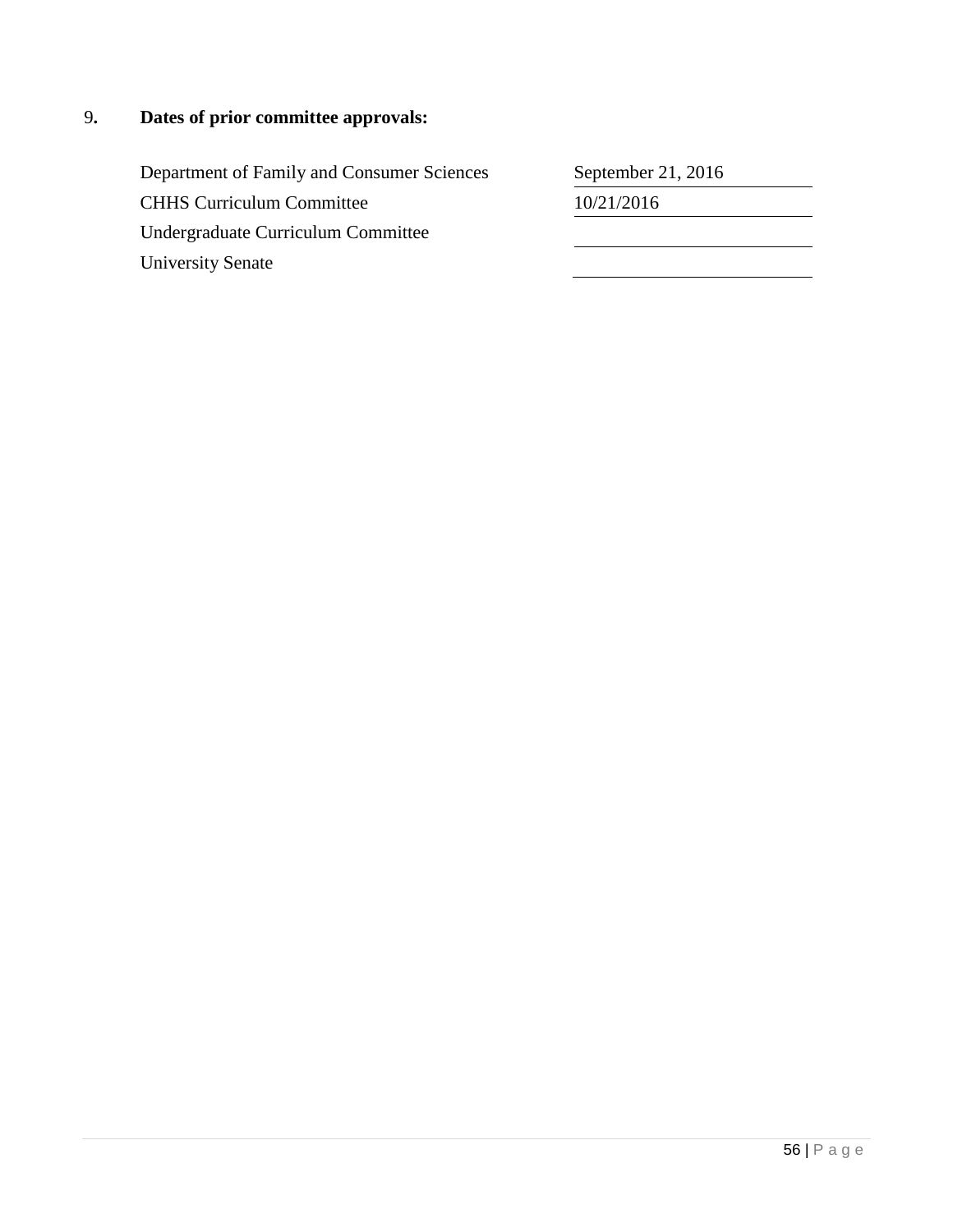## **Department of Family and Consumer Sciences**

## **Proposal to Make Multiple Revisions to a Course**

## **(Action Item)**

Contact Person:

Karen Mason *[karen.mason@wku.edu](mailto:karen.mason@wku.edu)* 745-3462 Julie Lee [julie.lee@wku.edu](mailto:julie.lee@wku.edu) 745-3990

## **1. Identification of course:**

- 1.1 Current course prefix and number: HMD 452
- 1.2 Course title: Quality and Service Management in the Hospitality Industry

## **2. Revise course title:**

- 2.1 Current course title: Quality and Service Management in the Hospitality Industry
- 2.2 Proposed course title: Quality and Service Management
- 2.3 Proposed abbreviated title: Quality Serv Mgt
- 2.4 Rationale for revision of course title: Shorten title

## **3. Revise course number: N/A**

## **4. Revise course prerequisites:**

- 4.1 Current prerequisites: Senior standing and MGT 210.
- 4.2 Proposed prerequisites: HMD 251
- 4.3 Rationale for revision of course prerequisites: Senior standing and the content in MGT 210 is not required for successful completion of this course. The topics in this course are introduced in HMD 251 Commercial Foods.
- 4.4 Effect on completion of major/minor sequence: None.

## **5. Revise course catalog listing:**

- 5.1 Current course catalog listing: Study and analysis of service delivery systems for the hospitality industry with particular emphasis on implementing a consumer-driven, topdown, policy-oriented, quality service program. Possible field trip at student's expense.
- 5.2 Proposed course catalog listing: In-depth investigation of management theories, leadership, and incorporating quality-service principles. Students are responsible for any field experience expenses and transportation.
- 5.3 Rationale for revision of course catalog listing: Shortening of the description, with consolidation of pertinent topics and key terms.

#### **6. Revise course credit hours: N/A**

**7. Revise grade type: N/A**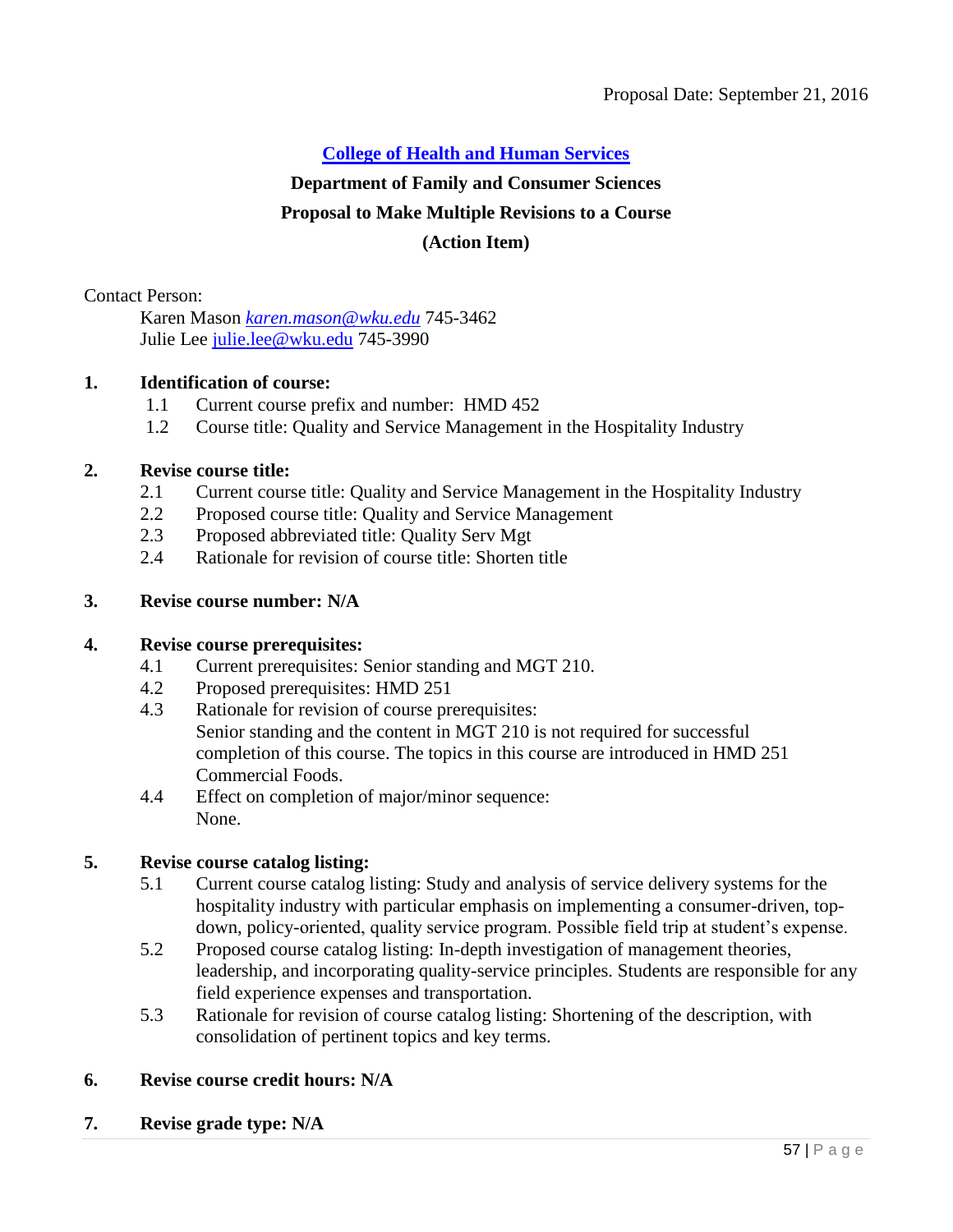**8. Proposed term for implementation:** Fall 2017

## **9. Dates of prior committee approvals:**

Department of Family and Consumer Sciences CHHS Curriculum Committee 10/21/2016 Undergraduate Curriculum Committee University Senate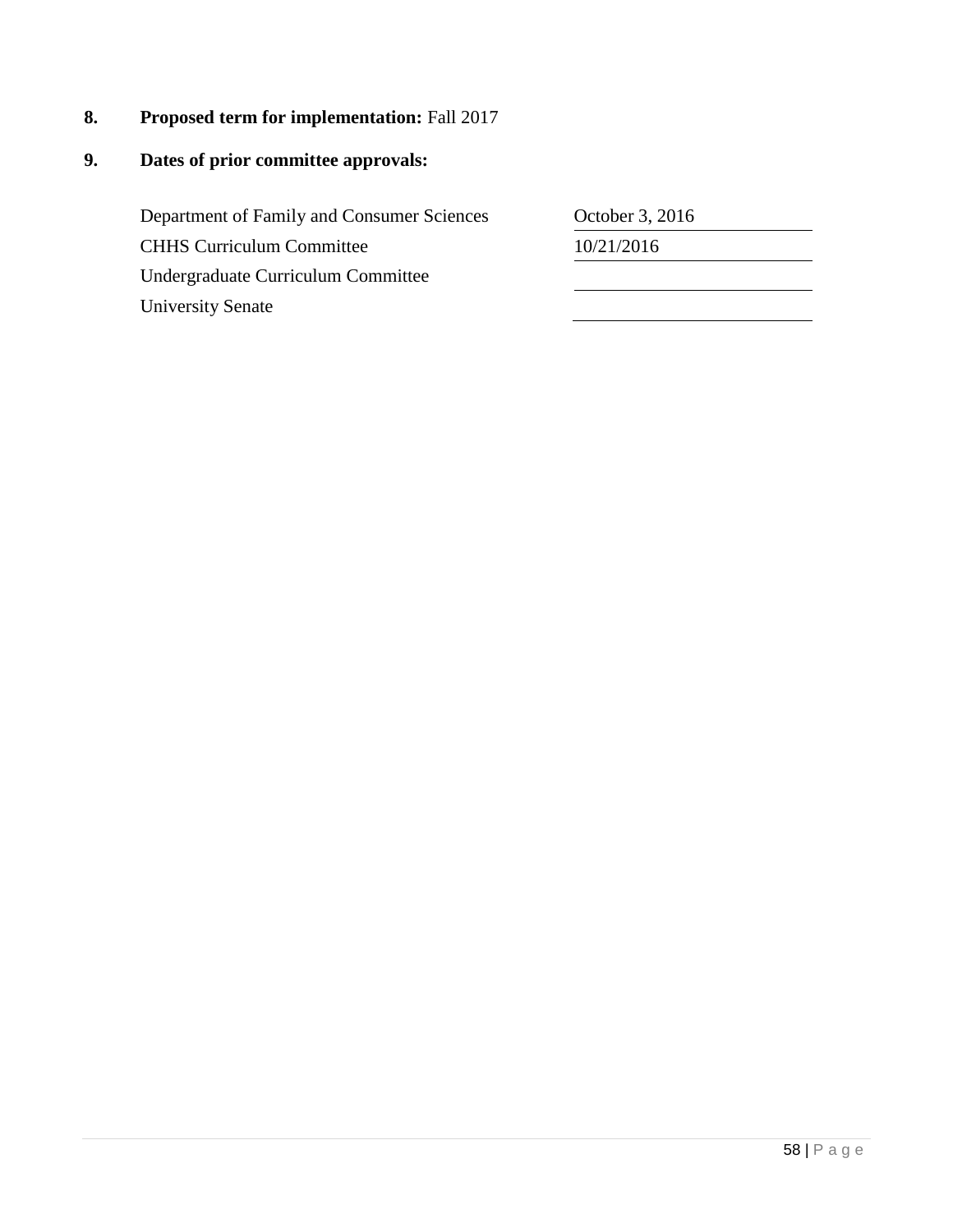## **Department of Family and Consumer Sciences**

## **Proposal to Make Multiple Revisions to a Course**

## **(Action Item)**

Contact Persons:

Karen Mason [karen.mason@wku.edu](mailto:karen.mason@wku.edu) 745-3462 Julie Lee [julie.lee@wku.edu](mailto:julie.lee@wku.edu) 745-3990

## **1. Identification of course:**

- 1.1 Current course prefix and number: HMD 459
- 1.2 Course title: Senior Seminar in Hospitality Management and Dietetics

## **2. Revise course title: N/A**

## **3. Revise course number: N/A**

#### **4. Revise course prerequisites:**

- 4.1 Current prerequisites: HMD 354 or 362 and senior standing.
- 4.2 Proposed prerequisites: HMD major and senior standing
- 4.3 Rationale for revision of course prerequisites: There is no need to list specific courses as prerequisites.
- 4.4 Effect on completion of major/minor sequence: none

## **5. Revise course catalog listing:**

- 5.1 Current course catalog listing: Course prepares senior Hospitality Management and Dietetics students to assume leadership positions in their career fields. The class will provide a forum where students focus on career, leadership, ethics and lifelong learning and will also provide students an opportunity to debate relevant industry issues. (Grading: Pass /Fail)
- 5.2 Proposed course catalog listing: Course focuses on professional career development. Students are responsible for any field experience expenses and transportation. (Grading: Pass /Fail)
- 5.3 Rationale for revision of course catalog listing: Shortening of the description, with consolidation of pertinent topics and key terms.
- **6. Revise course credit hours: N/A**
- **7. Revise grade type: N/A**
- **8. Proposed term for implementation:** Fall 2017
- **9. Dates of prior committee approvals:**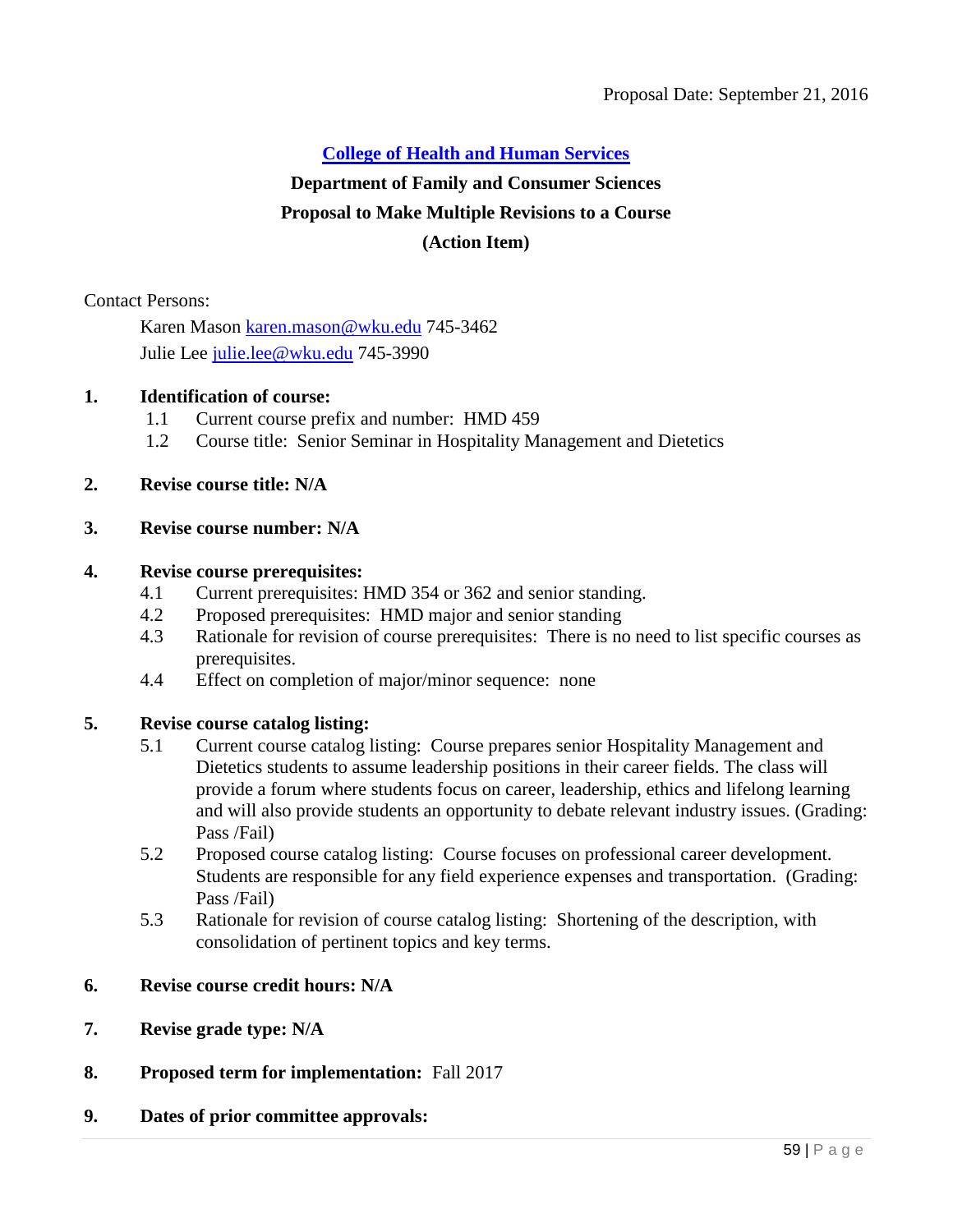| Department of Family and Consumer Sciences | September 21, 2016 |
|--------------------------------------------|--------------------|
| <b>CHHS Curriculum Committee</b>           | 10/21/2016         |
| Undergraduate Curriculum Committee         |                    |
| <b>University Senate</b>                   |                    |
|                                            |                    |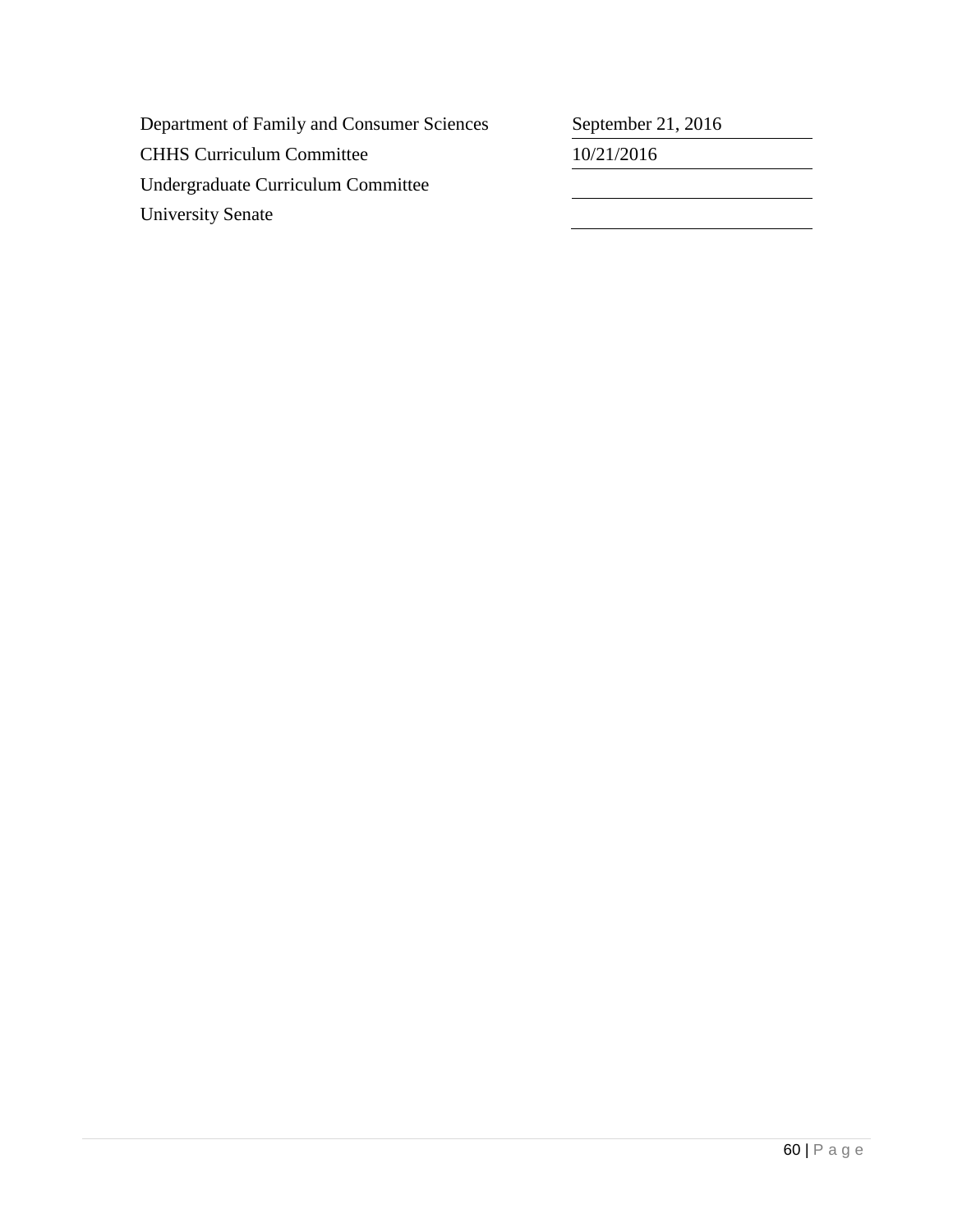## **Department of Family and Consumer Sciences**

### **Proposal to Make Multiple Revisions to a Course**

### **(Action Item)**

Contact Persons:

Karen Mason [karen.mason@wku.edu](mailto:karen.mason@wku.edu) 745-3462 Julie Lee [julie.lee@wku.edu](mailto:julie.lee@wku.edu) 745-3990

#### **1. Identification of course:**

- 1.1 Current course prefix and number: HMD 461
- 1.2 Course title: Application of Nutrition Theory and Research

## **2. Revise course title: N/A**

#### **3. Revise course number: N/A**

#### **4. Revise course prerequisites:**

- 4.1 Current prerequisites: HMD 261
- 4.2 Proposed prerequisites: HMD major and senior standing
- 4.3 Rationale for revision of course prerequisites: HMD 261 is no longer offered. Students are already taking HMD 461 as seniors, so the prerequisite change will align with when the students are truly taking the course.
- 4.4 Effect on completion of major/minor sequence: none

#### **5. Revise course catalog listing:**

- 5.1 Current course catalog listing: Application of classic and contemporary theory in the identification and analysis of problems in the practice of nutrition. Provides the student with a research knowledge base specific to dietetic practice.
- 5.2 Proposed course catalog listing: Provides the student with evidence-based research knowledge and skills in dietetic practice.
- 5.3 Rationale for revision of course catalog listing: Shortening of the description to concisely address the purpose of the course.

### **6. Revise course credit hours: N/A**

- **7. Revise grade type: N/A**
- **8. Proposed term for implementation:** Fall 2017
- **9. Dates of prior committee approvals:**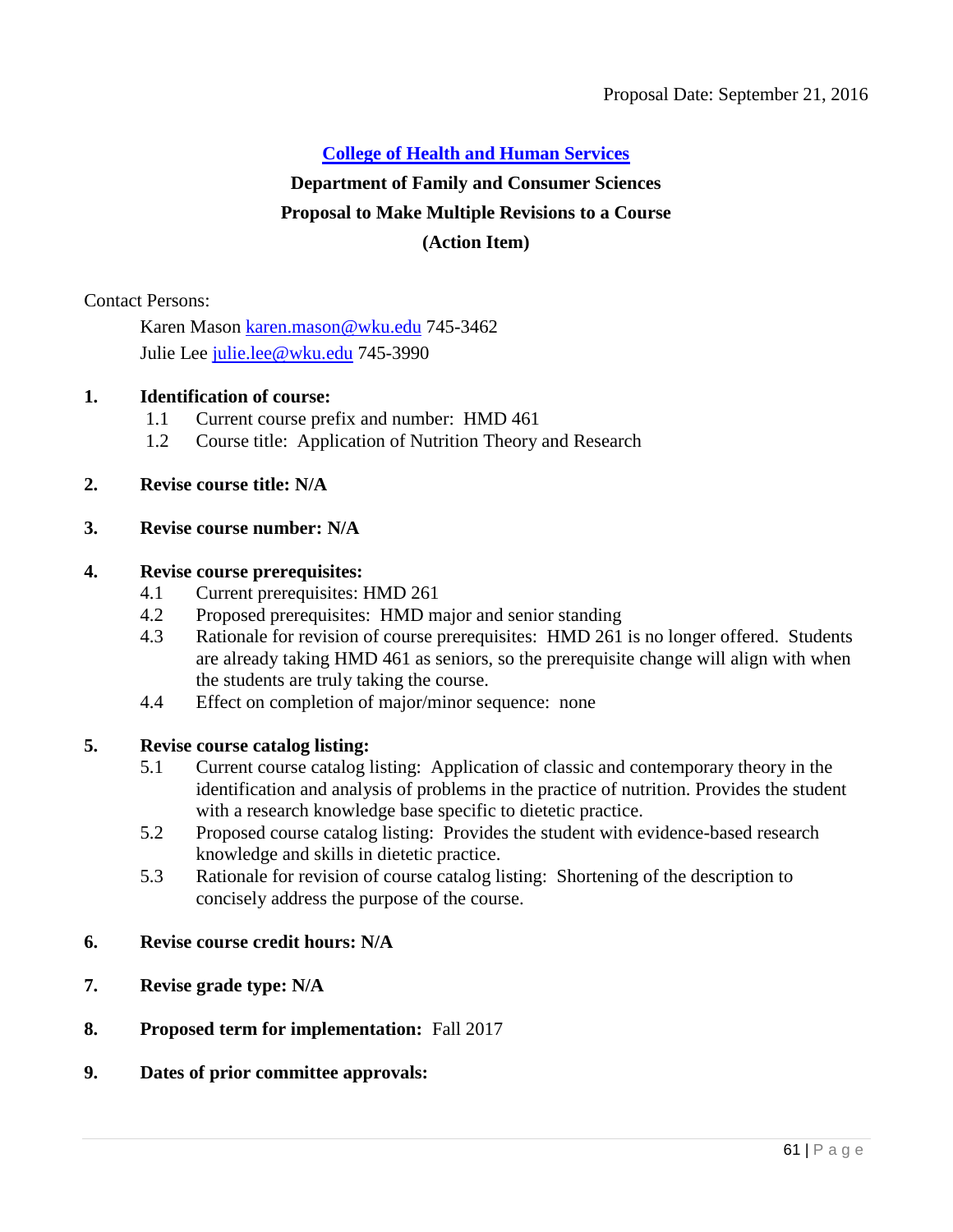| Department of Family and Consumer Sciences | September 21, 2016 |
|--------------------------------------------|--------------------|
| <b>CHHS Curriculum Committee</b>           | 10/21/2016         |
| Undergraduate Curriculum Committee         |                    |
| <b>University Senate</b>                   |                    |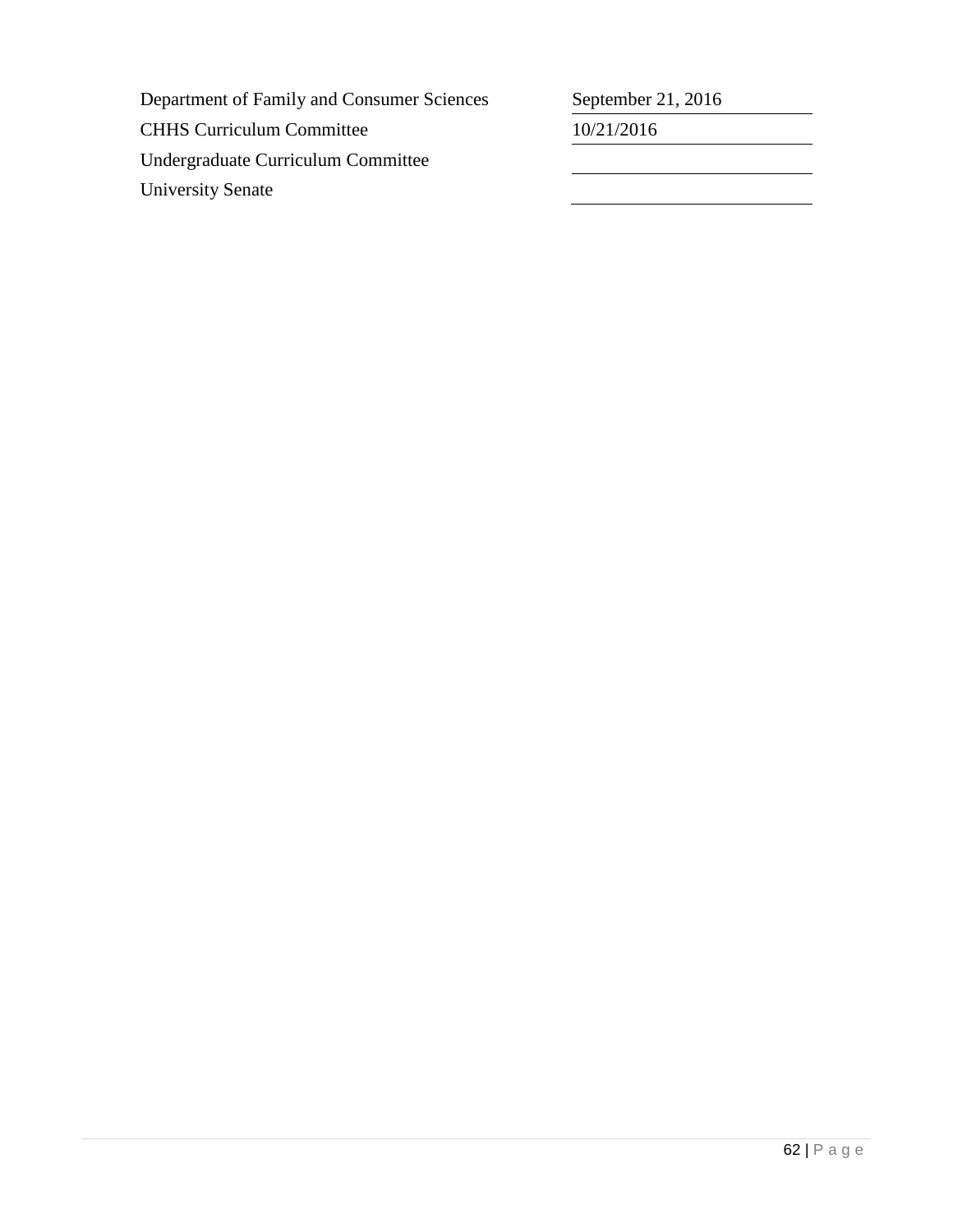## **Department of Family and Consumer Sciences**

## **Proposal to Make Multiple Revisions to a Course**

## **(Action Item)**

Contact Persons:

Karen Mason [karen.mason@wku.edu](mailto:karen.mason@wku.edu) 745-3462 Julie Lee [julie.lee@wku.edu](mailto:julie.lee@wku.edu) 745-3990

## **1. Identification of course:**

- 1.1 Current course prefix and number: HMD 464
- 1.2 Course title: Applied Institution Management

## **2. Revise course title:**

- 2.1 Current course title: Applied Institution Management
- 2.2 Proposed course title: Practicum in Dietetics
- 2.3 Proposed abbreviated title: Practicum in Dietetics
- 2.4 Rationale for revision of course title: The proposed title more accurately depicts current educational terminology used to depict a course with a field experience component.

#### **3. Revise course number: N/A**

#### **4. Revise course prerequisites:**

- 4.1 Current prerequisites: Senior standing
- 4.2 Proposed prerequisites: HMD 362
- 4.3 Rationale for revision of course prerequisites: HMD 362 is being used as preparation for HMD 464.
- 4.4 Effect on completion of major/minor sequence: none

## **5. Revise course catalog listing:**

- 5.1 Current course catalog listing: Application of methods in institutional management of foodservice operations and nutritional care. Lecture, one hour; practicum, ten hours per week minimum. Course requires off-campus experiences for which students are responsible for transportation and related activities and expenses.
- 5.2 Proposed course catalog listing: Supervised dietetics-related field experience. Practicum sites must be approved by the instructor. Students are responsible for field experience expenses and transportation.
- 5.3 Rationale for revision of course catalog listing: Shortening of the description, with consolidation of pertinent topics and key terms.

## **6. Revise course credit hours: N/A**

**7. Revise grade type: N/A**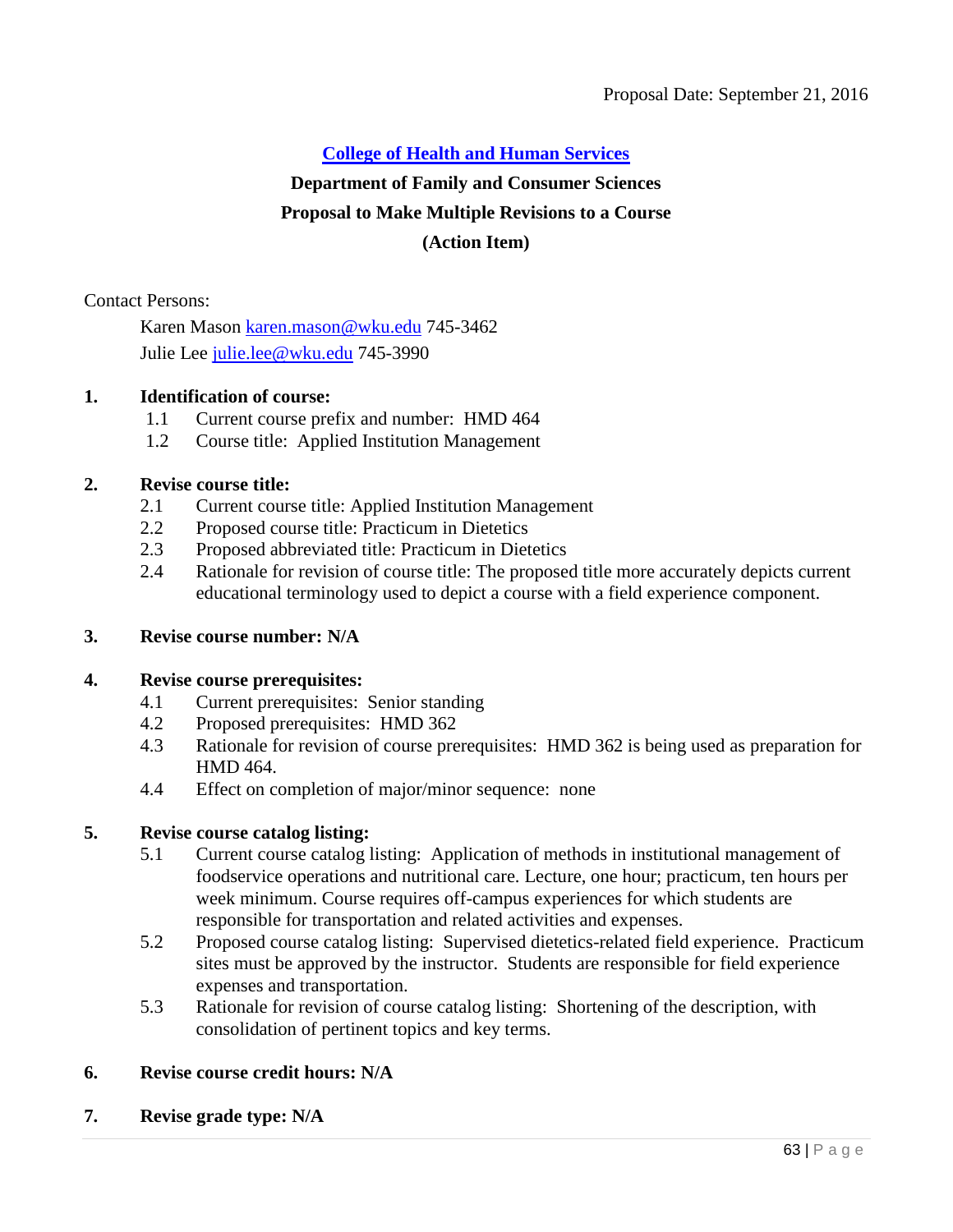**8. Proposed term for implementation:** Fall 2017

## **9. Dates of prior committee approvals:**

Department of Family and Consumer Sciences CHHS Curriculum Committee Undergraduate Curriculum Committee University Senate

| 10/21/2016 | September 21, 2016 |
|------------|--------------------|
|            |                    |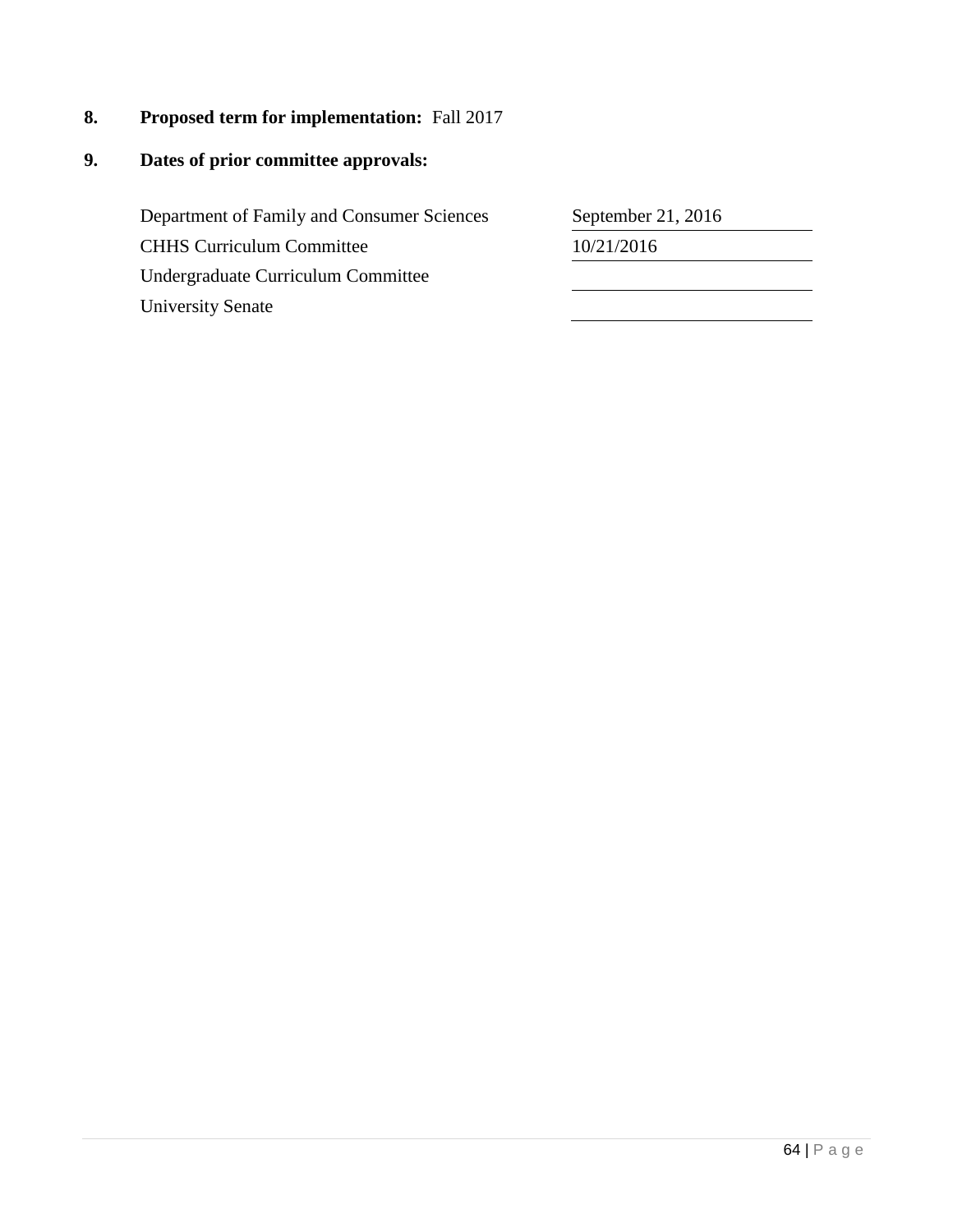#### **Department of Family and Consumer Sciences**

#### **Proposal to Make Multiple Revisions to a Course**

#### **(Action Item)**

Contact Person:

Karen Mason *[karen.mason@wku.edu](mailto:karen.mason@wku.edu)* 745-3462 Julie Lee *[julie.lee@wku.edu](mailto:julie.lee@wku.edu)* 745-3990

#### **1. Identification of course:**

- 1.1 Current course prefix and number: HMD 471
- 1.2 Course title: Catering and Beverage Management

## **2. Revise course title:**

- 2.1 Current course title: Catering and Beverage Management
- 2.2 Proposed course title: Food Service Operations Management
- 2.3 Proposed abbreviated title: Food Service Op
- 2.4 Rationale for revision of course title:
	- This terminology better reflects the content of the course, and current terminology. The class no longer offers off-site catering events. HMD 471 is purely a commercial food service operations management course, with meals prepared and served in the commercial food lab and dining room.

#### **3. Revise course number: N/A**

#### **4. Revise course prerequisites:**

- 4.1 Current prerequisites: HMD 313, 353, 354, and senior standing.
- 4.2 Proposed prerequisites: HMD 251 and senior standing.
- 4.3 Rationale for revision of course prerequisites: HMD 251 contains the content for the students to succeed in HMD 471. The content in HMD 313, 353, and 354 is not relevant for successful completion of HMD 471.
- 4.4 Effect on completion of major/minor sequence: None.

## **5. Revise course catalog listing:**

- 5.1 Current course catalog listing: Study and application of principles of catering including planning, purchasing, storing, preparing, and presenting food and beverages. An in-depth review of wines, spirits, beers, and beverage equipment will be included.
- 5.2 Proposed course catalog listing: Study and application of principles of food service operations. Students are responsible for any field trip expenses and transportation.
- 5.3 Rationale for revision of course catalog listing: Shortening of the description, with consolidation of topics and key terms. Additionally, beverage content in the course is minimal.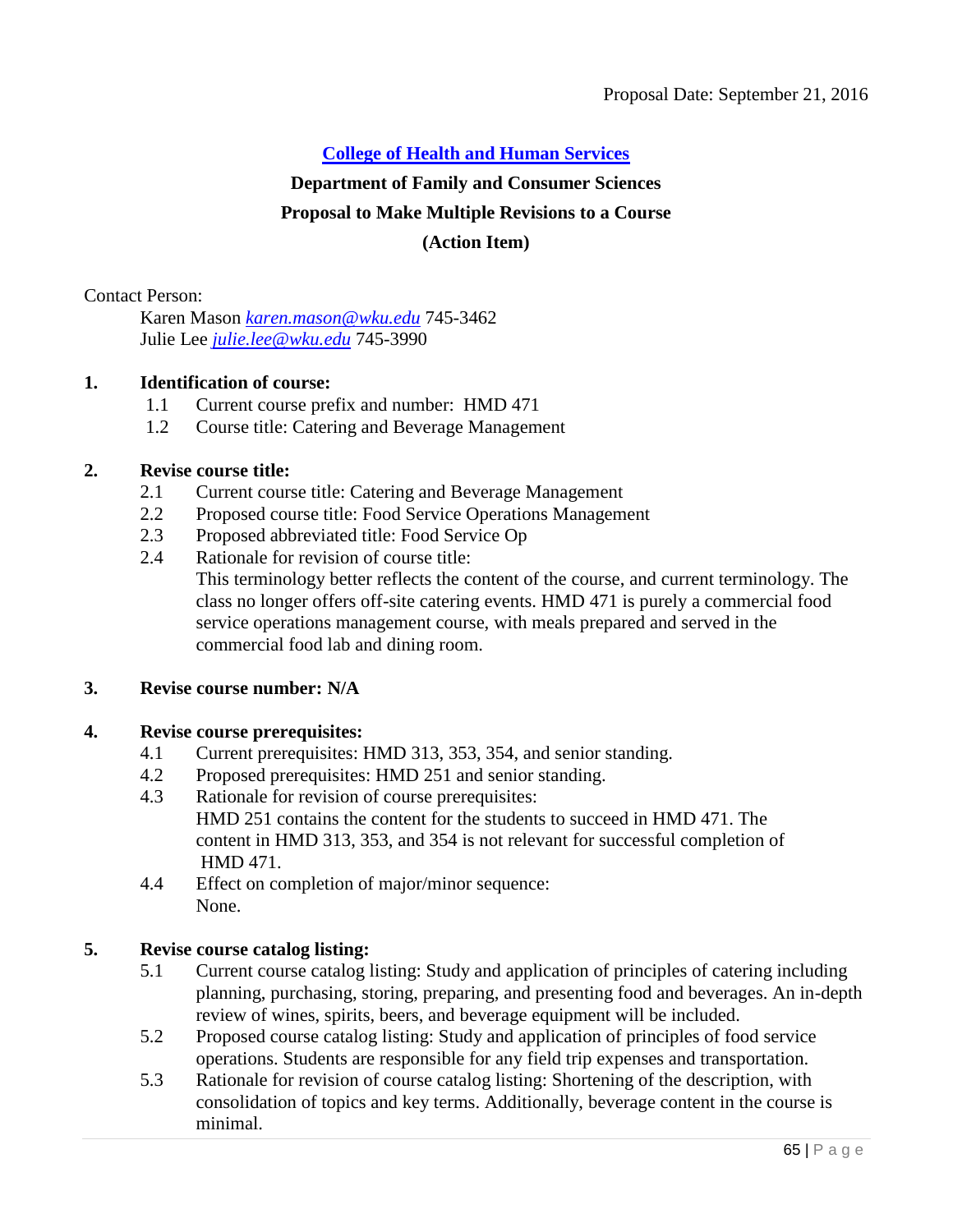- **6. Revise course credit hours: N/A**
- **7. Revise grade type: N/A**
- **8. Proposed term for implementation:** Fall 2017
- **9. Dates of prior committee approvals:**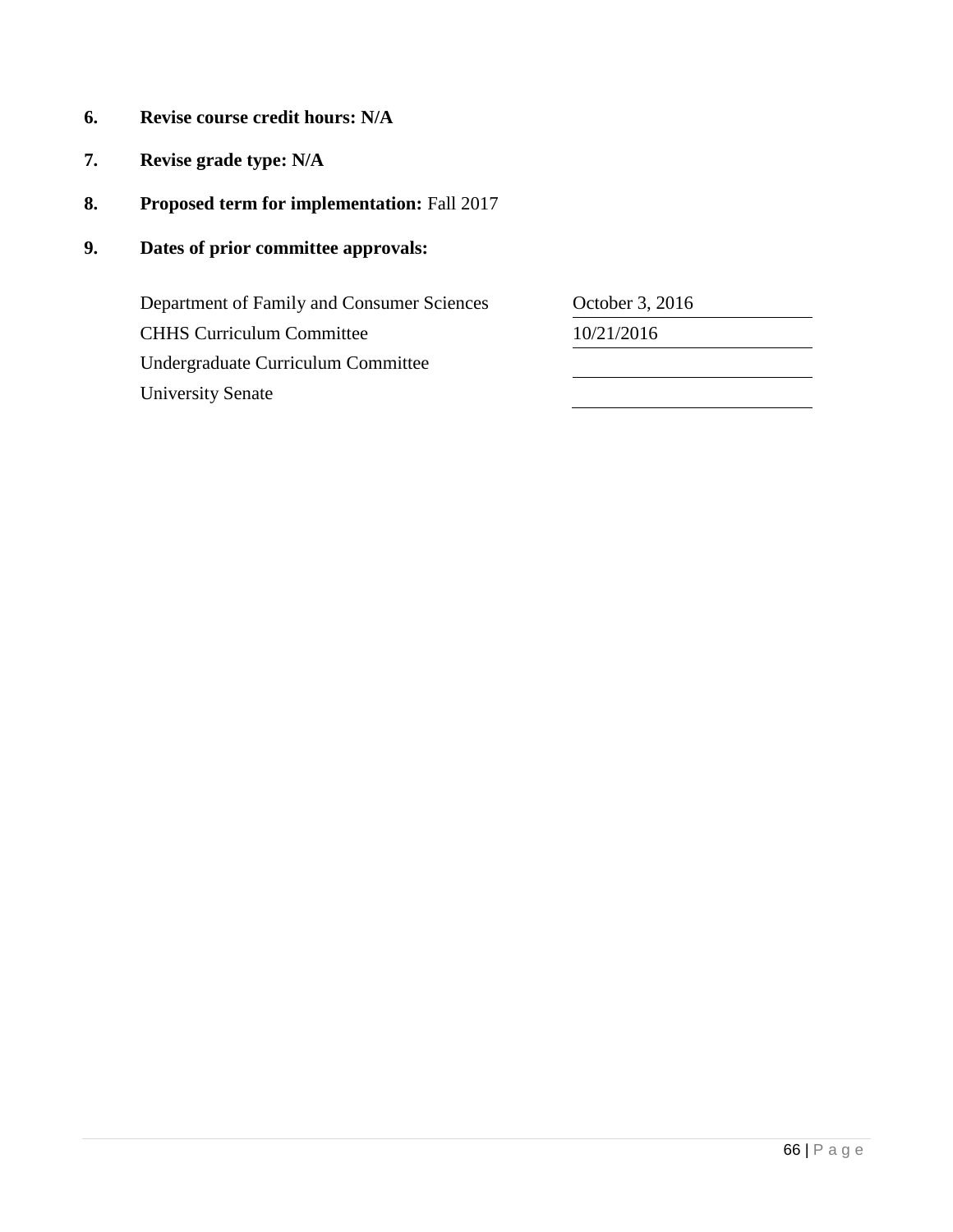## **Department of Family and Consumer Sciences**

## **Proposal to Make Multiple Revisions to a Course**

### **(Action Item)**

Contact Person:

Karen Mason *[karen.mason@wku.edu](mailto:karen.mason@wku.edu)* 745-3462 Julie Lee *[julie.lee@wku.edu](mailto:julie.lee@wku.edu)* 745-3990

#### **1. Identification of course:**

- 1.1 Current course prefix and number: HMD 472
- 1.2 Course title: Strategic Management in the Hospitality Industry
- **2. Revise course title: N/A**

#### **3. Revise course number: N/A**

### **4. Revise course prerequisites/corequisites/special requirements:**

- 4.1 Current prerequisites/corequisites/special requirements: Prerequisites: HMD 313, HMD 354, HMD 373; Corequisite: HMD 470; Special requirement: Senior Standing
- 4.2 Proposed prerequisites/special requirements: Prerequisite: HMD 373 and senior standing.
- 4.3 Rationale for revision of course prerequisites/corequisites/special requirements: Content in HMD 373 is relevant for successful completion of this course.
- 4.4 Effect on completion of major/minor sequence: None.

## **5. Revise course catalog listing:**

- 5.1 Current course catalog listing: Study and analysis of complex business problems in the hospitality industry. Identification of problems, generation of alternatives, and the implementation of effective business and corporate strategies are emphasized.
- 5.2 Proposed course catalog listing: Identification of problems, solutions, and the implementation of effective business and corporate strategies. Students are responsible for any field experience expenses and transportation.
- 5.3 Rationale for revision of course catalog listing: Shortening of the description, with consolidation of pertinent topics and key terms.
- **6. Revise course credit hours: N/A**
- **7. Revise grade type: N/A**

#### **8. Proposed term for implementation:** Fall 2017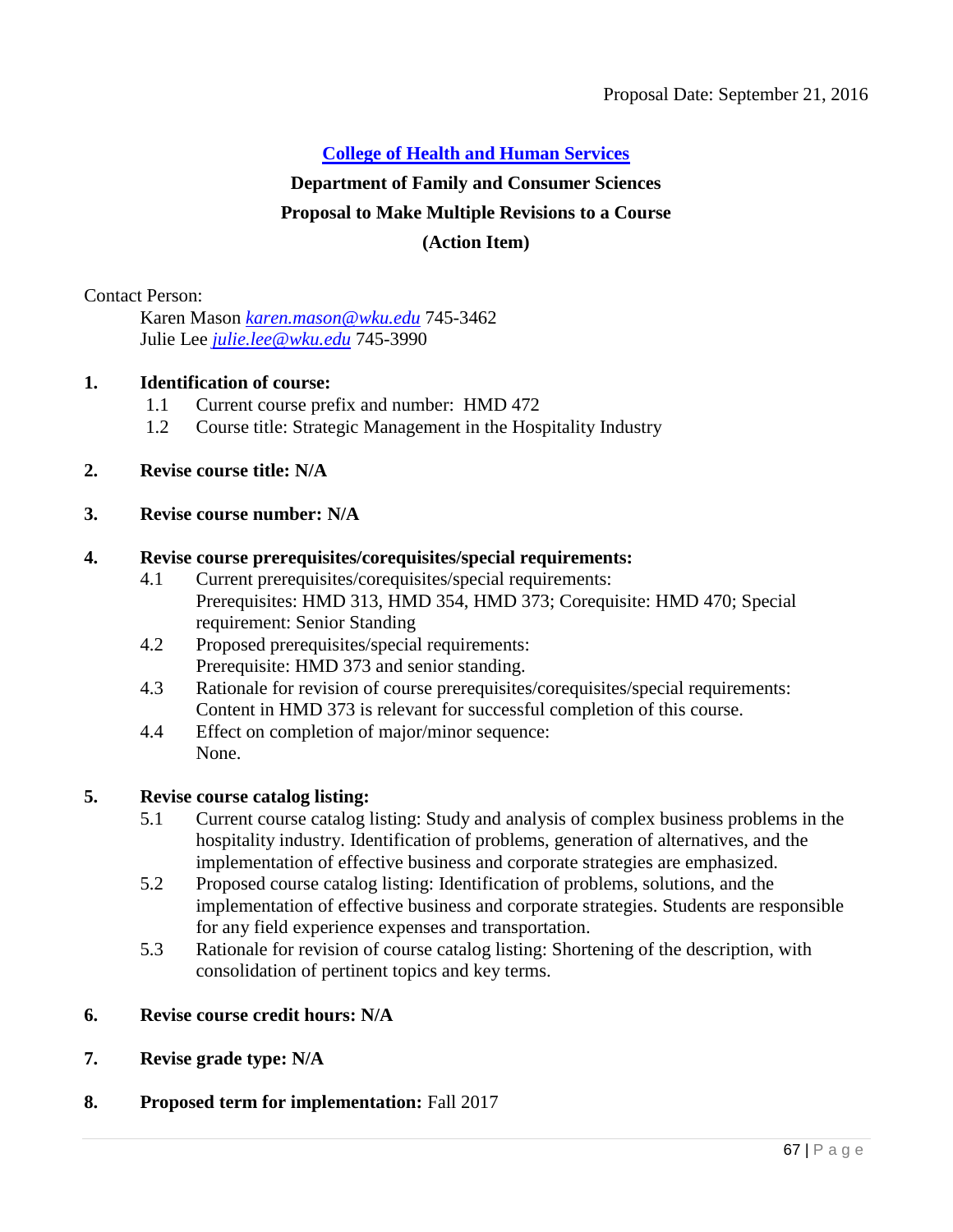# **9. Dates of prior committee approvals:**

| Department of Family and Consumer Sciences | September 21, 2016 |
|--------------------------------------------|--------------------|
| <b>CHHS Curriculum Committee</b>           | 10/21/2016         |
| Undergraduate Curriculum Committee         |                    |
| <b>University Senate</b>                   |                    |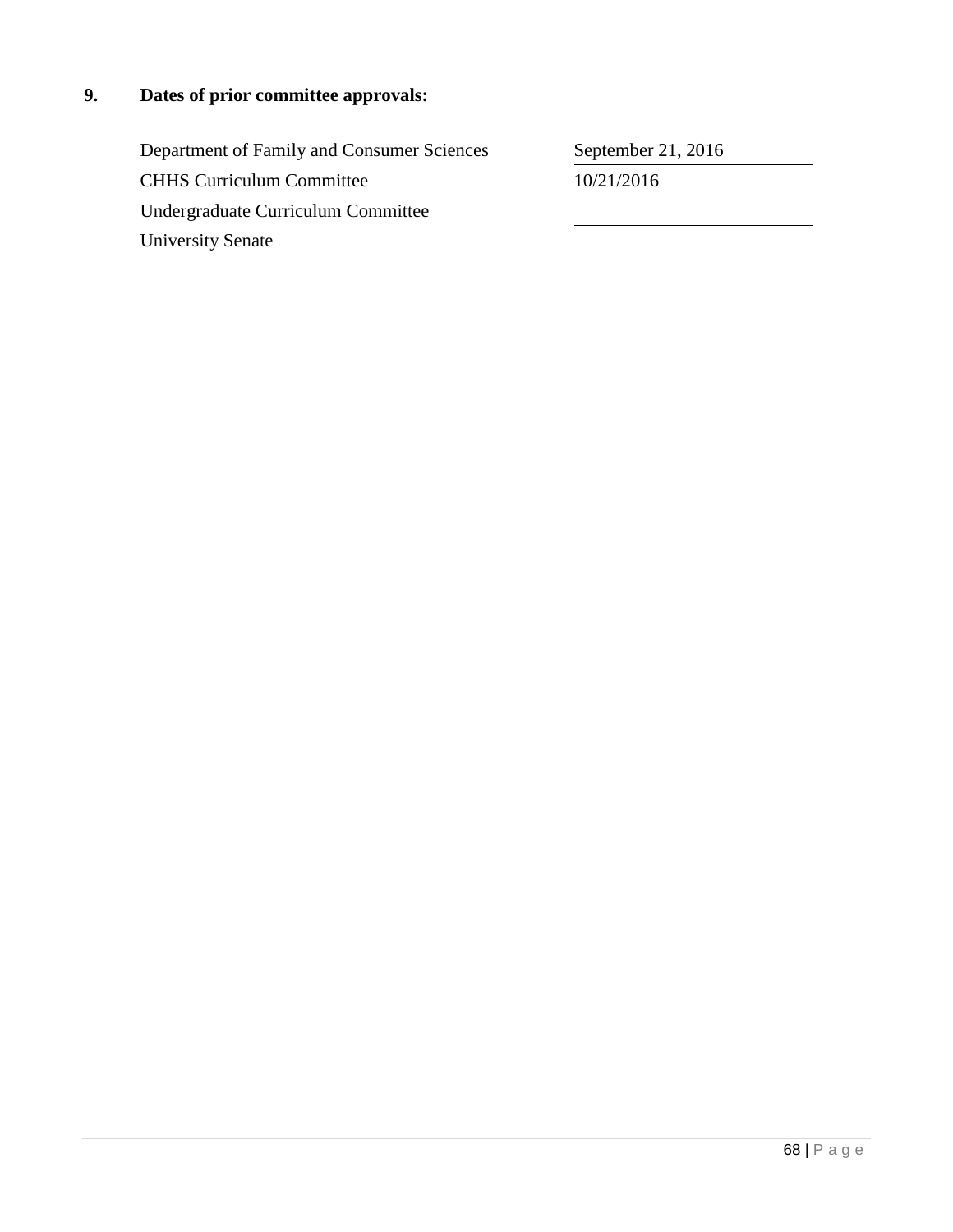## **[Proposal to Create a New Academic Policy](#page-5-0)**

## **(Action Item)**

Contact Person: Dennis George [dennis.george@wku.edu,](mailto:dennis.george@wku.edu) 745-3570

**1. Identification of proposed policy:** Creation of a policy that would extend the "Fully Certified" category of the Kentucky General Education Transfer Policy to students transferring to WKU after completing the General Education requirements for a bachelor's degree at a regionallyaccredited institution that is closing or has closed.

## **2. Catalog statement of proposed policy:**

2.1 Proposed catalog policy:

**General Education Transfer Policy for Institutions that close**

Students who have completed **[all]** General Education requirements for a Bachelor's degree at **[from]** a regionally-accredited institution that is closing or has closed **[are considered to] will-have fulfilled all WKU Colonnade General Education requirements** upon transfer.

2.2 Proposed catalog section: It is proposed that this policy appear in the "**Transfer of Credits**" section immediately following the "**General Education Transfer Policy from States other than Kentucky**."

## **3. Rationale for proposed policy:**

Over the last two years WKU has seen five institutions of higher education close within the region. While we have tried to recruit these students to finish their degrees at WKU, many would have had to complete a large number of credit hours to fulfill Colonnade requirements, and those who already had completed general education at their previous institution were understandably reluctant to come to WKU and have to take different General Education requirements. The purpose of this policy is to extend the "Fully Certified" classification to students who have completed a general education program at an institution that is closing or has closed.

This policy is consistent with the WKU Challenging the Spirit Action Plan (2012-13 to 2017- 18), which lists as one of its strategies to "Continue involvement and leadership in statewide initiatives to make transfer more seamless." The proposed policy provides a more seamless transfer pathway for students that are impacted by the closing of a regionally-accredited institution and have already completed a bachelor's general education program. This policy will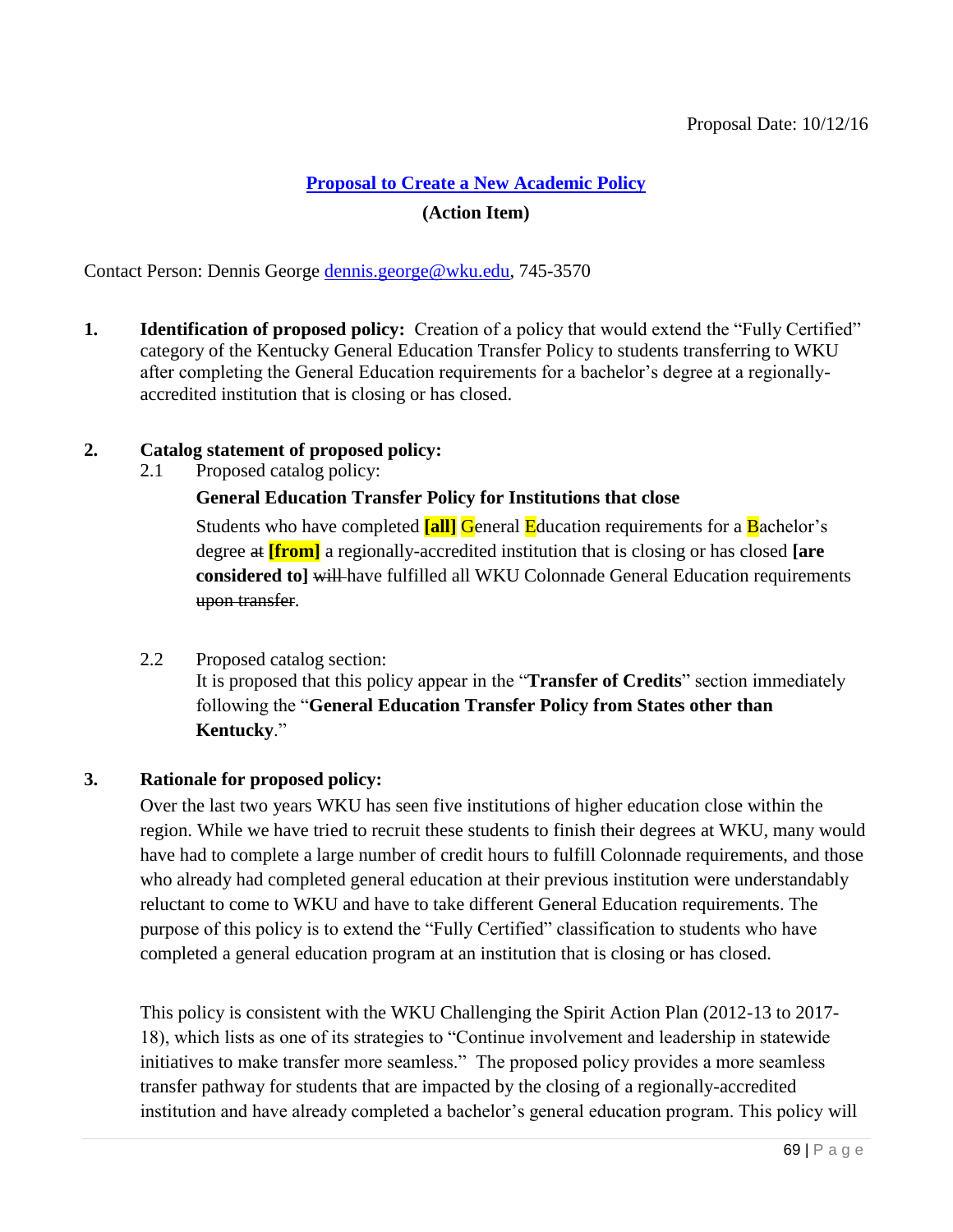also facilitate WKU's efforts to increase its non-traditional student population. Finally, this policy will make WKU a preferred transfer destination for students affected by the closing of an institution of higher education.

## **4. Impact of proposed policy on existing academic or non-academic policies:**

4.1 Impact on policies:

The proposed policy only extends to regionally-accredited institutions that close. This policy does not affect other policies.

4.2 Impact on populations that may be affected:

This policy affects only those transfer students that have completed a general

education

Program for a bachelor's degree at a regionally-accredited institution that is closing or has closed.

**5. Proposed term for implementation:** Spring 2017

## **6. Dates of prior committee approvals:**

UCC Academic Policy Subcommittee (if applicable) Nov. 1, 2016

Undergraduate Curriculum Committee

University Senate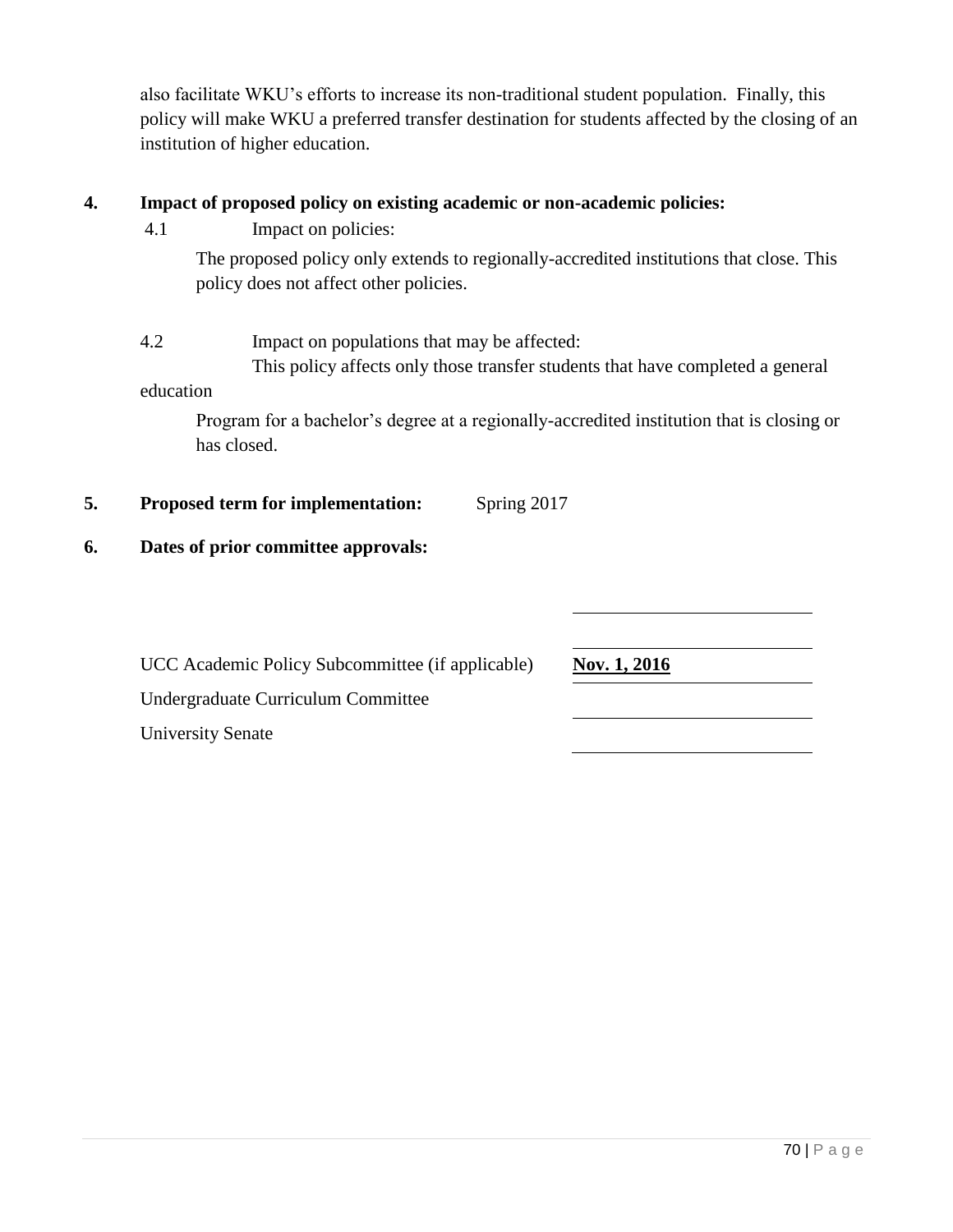## **[College Name](#page-5-0)**

# **Department Name Proposal to Revise an Academic Policy Regarding Residence (Action Item)**

Contact Person: Anne Heintzman, [anne.heintzman@wku.edu,](mailto:anne.heintzman@wku.edu) 270-745-2966

Identification of proposed policy revision:

**1. Catalog statement of existing policy:**

(Page 37-38 of the 2016-2017 Undergraduate Catalog)

**Residence Requirements**—The minimum residence requirement for the bachelor's degree is 25% of the minimum number of semester hours required in the student's degree program through instruction at WKU. The minimum residence requirement for an associate degree is 25% of the minimum number of semester hours required in the student's degree program through instruction at WKU. One-third of the hours in the specialty must be earned at WKU. With the exception of military personnel pursuing the Associate of Interdisciplinary Studies degree, twelve semester hours used toward the associate degree must be taken at WKU during the last half of the student's program. A student is permitted to transfer a maximum of six semester hours toward a certificate program.

## **2. Catalog statement of proposed policy:**

**Residence Requirements**—The minimum residence requirement for the bachelor's degree is 25% of the minimum number of semester hours required in the student's degree program through instruction at WKU. The minimum residence requirement for an associate degree is 25% of the minimum number of semester hours required in the student's degree program through instruction at WKU. One-third of the hours in the specialty must be earned at WKU. A student is permitted to transfer a maximum of six semester hours toward a certificate program.

3. **Rationale for proposed policy revision:** Propose to eliminate the highlighted information in the existing policy to align the Associate Degree residence requirement with the Baccalaureate requirements already approved through the WKU curriculum process.

#### 4. **Impact of proposed policy revision on existing academic or non-academic policies:**

4.1 Impact on policies: No other policies are affected

4.2 Impact on populations that may be affected: Associate's Degree is brought into compliance with Bachelor's Degrees.

**5. Proposed term for implementation: Spring 2017**